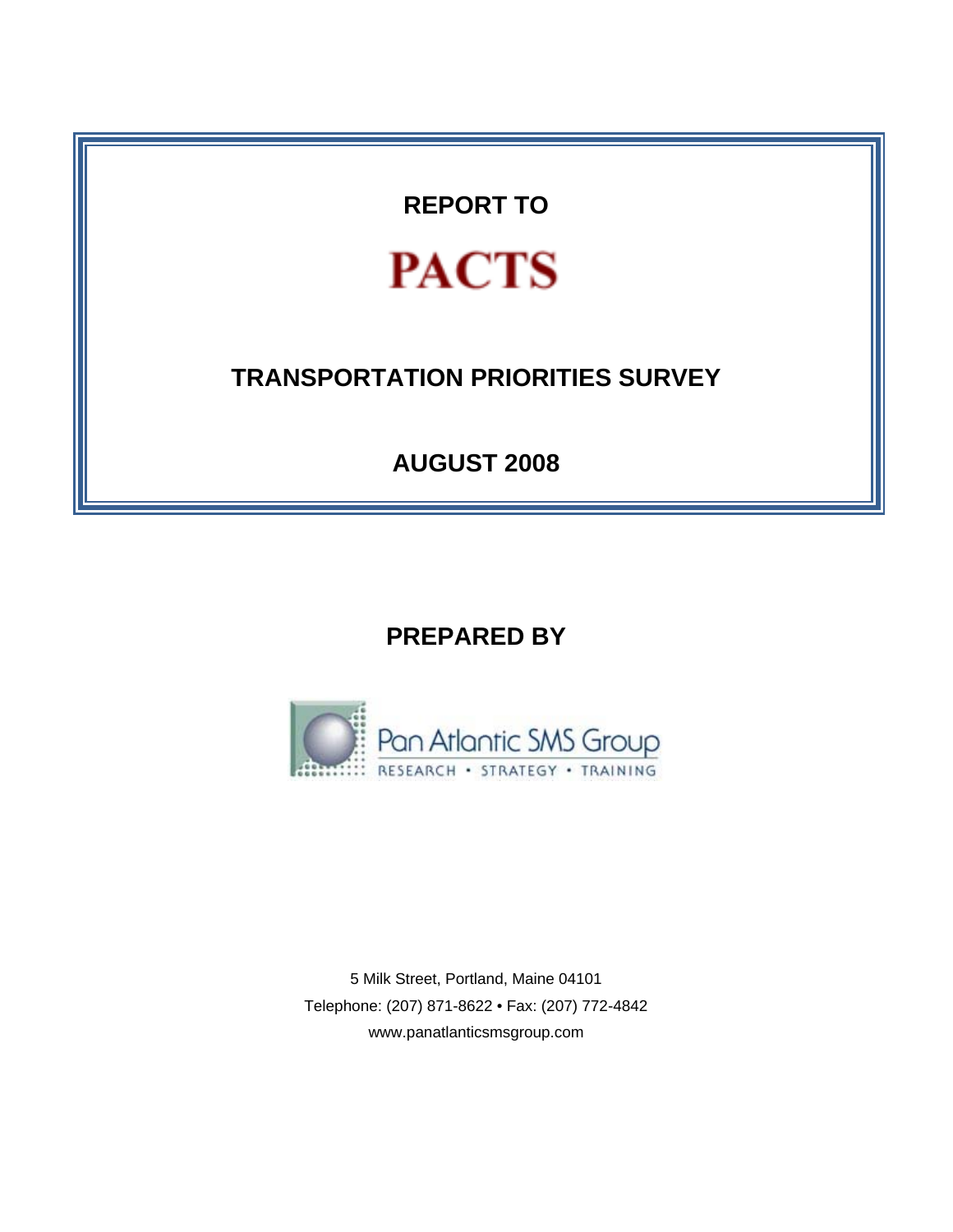## **TABLE OF CONTENTS**

|                                                                                   | Page             |
|-----------------------------------------------------------------------------------|------------------|
| <b>BACKGROUND &amp; OBJECTIVES</b><br>L.                                          | 1                |
|                                                                                   |                  |
| <b>METHODOLOGY</b><br>Ш.                                                          | $\boldsymbol{2}$ |
|                                                                                   |                  |
| <b>EXECUTIVE SUMMARY &amp; ANALYSIS</b><br>III.                                   | 3                |
|                                                                                   |                  |
| <b>FINDINGS:</b><br>IV.                                                           |                  |
|                                                                                   |                  |
| <b>CURRENT METHODS OF TRANSPORTATION</b><br>$\bullet$                             | $\overline{7}$   |
|                                                                                   |                  |
| <b>EFFECT OF GAS PRICES ON TRANSPORTATION CHOICES</b><br>$\bullet$                | 9                |
|                                                                                   |                  |
| <b>IMPORTANCE OF POTENTIAL TRANSPORTATION PROJECTS</b><br>$\bullet$               | 14               |
|                                                                                   |                  |
| <b>PRIORITIZATION OF POTENTIAL TRANSPORTATION</b><br>$\bullet$<br><b>PROJECTS</b> | 18               |
|                                                                                   |                  |
| <b>ADDITIONAL COMMENTS</b><br>$\bullet$                                           | 22               |
|                                                                                   |                  |
| <b>V. DEMOGRAPHIC QUESTIONS</b>                                                   | 34               |
|                                                                                   |                  |
| <b>APPENDIX A - SURVEY INSTRUMENT</b>                                             |                  |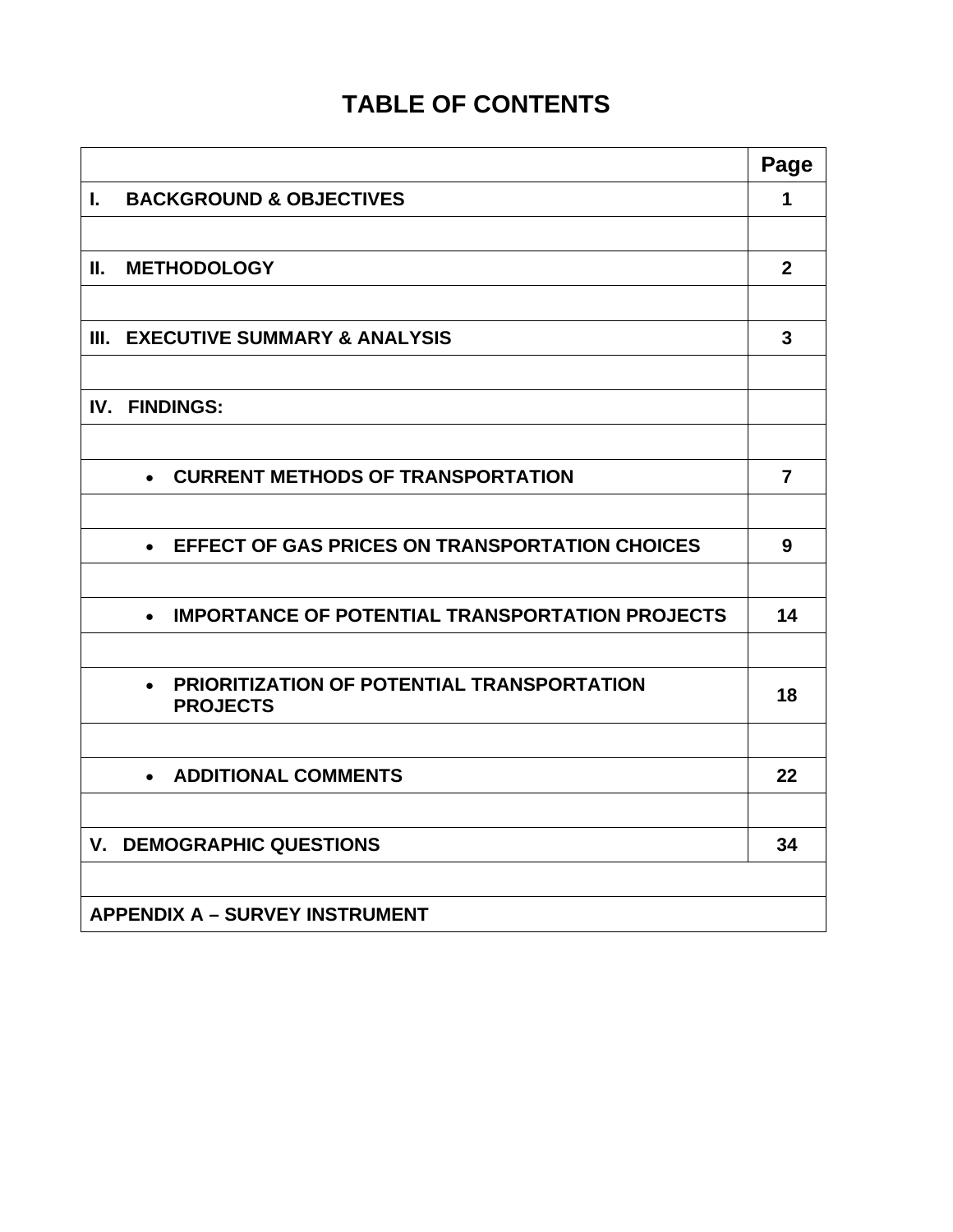## **I. BACKGROUND & OBJECTIVES**

In early Summer 2008, the Portland Area Comprehensive Transportation Committee (PACTS) commissioned Pan Atlantic SMS Group, a full-service market research and consulting firm based in Portland, Maine to conduct quantitative research regarding transportation choices and transportation investments in the Greater Portland metropolitan region. This research consisted of a quantitative telephone survey with a stratified random sample of 600 residents in the fifteen PACTS member communities in Southern Maine.

The major objectives of this research are to gauge public opinion relating to support of transportation investment choices and establish regional investment direction in project decision making.

More specifically, the survey conducted focuses on:

- Current transportation modes;
- Current use levels of alternative transportation modes;
- Potential perceived influence of increased gas prices on transportation modes
- Evaluating attitudes on future transportation planning alternatives and priorities in the region;
- Perceived importance of each of nine key transportation sector initiatives;
- Prioritization of the nine transportation initiatives; and
- Demographic questions, including age, gender, income level, town / city of residence, education level, and level of daily commuting to work.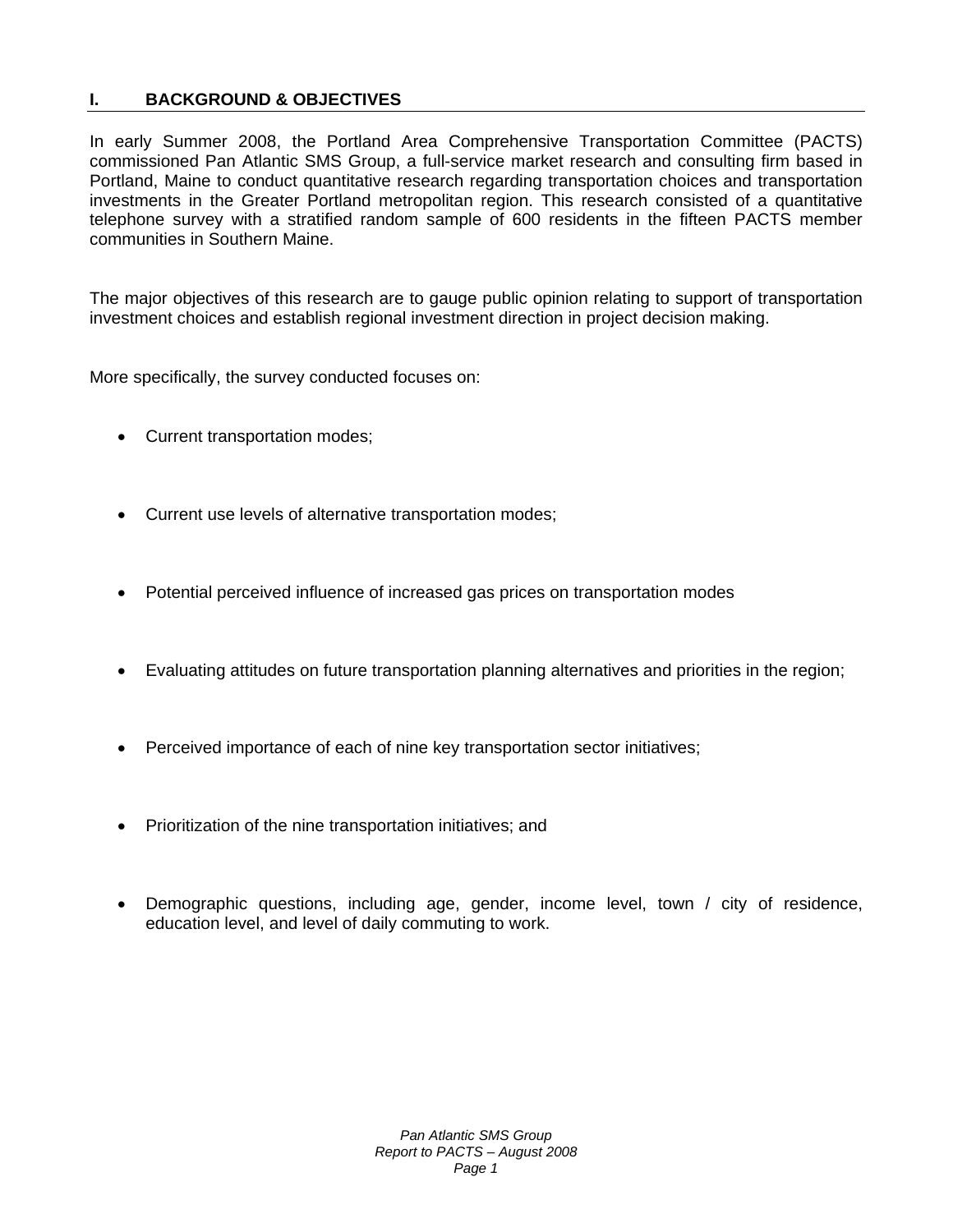## **II. METHODOLOGY**

In order to meet the stated objectives of this market research project, a telephone survey was conducted with a stratified random sample of 600 residents from fifteen member communities in the Southern Maine area. The table below includes the breakdown of communities by PACTS Region.

| <b>PACTS Region</b> | <b>Town / City</b> | Population* | <b>Percent of</b><br><b>Sample</b> | <b>Number of</b><br><b>Surveys</b> |
|---------------------|--------------------|-------------|------------------------------------|------------------------------------|
|                     | Cumberland         | 7,159       | 3%                                 | 18                                 |
| Northern (10%)      | Freeport           | 7800        | 3%                                 | 19                                 |
|                     | North Yarmouth     | 3210        | 1%                                 | 8                                  |
|                     | Yarmouth           | 8360        | 3%                                 | 21                                 |
|                     | Cape Elizabeth     | 9068        | 4%                                 | 22                                 |
| Central (45%)       | Falmouth           | 10,310      | 4%                                 | 26                                 |
|                     | Portland           | 64249       | 27%                                | 153                                |
|                     | South Portland     | 23324       | 10%                                | 63                                 |
|                     | Gorham             | 14,141      | 6%                                 | 36                                 |
| Western (19%)       | Westbrook          | 16142       | 7%                                 | 38                                 |
|                     | Windham            | 14904       | 6%                                 | 38                                 |
|                     | <b>Biddeford</b>   | 20,942      | 9%                                 | 52                                 |
| Southern (27%)      | Old Orchard        | 8856        | 4%                                 | 22                                 |
|                     | Saco               | 16,822      | 7%                                 | 42                                 |
|                     | Scarborough        | 16970       | 7%                                 | 42                                 |
| <b>Total</b>        |                    | 242,257     | 100%                               | 600                                |

*\*Based on the 2000 US Census.* 

The final survey instrument used was approved by PACTS prior to being fielded (see Appendix A). All surveys were conducted between July 24, 2008 and August 11, 2008 by Pan Atlantic SMS Group's interviewers on a Computer Aided Telephone Interviewing (CATI) system. Survey administration averaged approximately 15 minutes per participant.

Respondents did not qualify for participation in the survey if the respondent or a member of their household works for an advertising company, market research company, public relations firm, the media, or a transportation agency, such as the Maine Department of Transportation or the Maine Turnpike Authority. Respondents had to be at least eighteen years of age.

Results were tabulated and analyzed using standard statistical methods. The total results of this study (N=600) command statistical validity at the 95 percent confidence interval level with a margin of error of  $\pm$  4.00 percent. In other words, if the study were to be replicated, 95 times out of 100 the results would be within  $\pm$  4.00 percentage points of the results obtained for the current survey. The margins of error for specific sub-samples or demographic groups are higher.

The following report presents an analysis of the survey findings. Detailed statistical cross tabulations can be found in Appendix B. *Please note that figures may not always add up to 100.0% due to the rounding of decimals.* 

**In analysis of the data, any significant population segment deviations from the mean are reported in the "higher / lower" tables in this report.**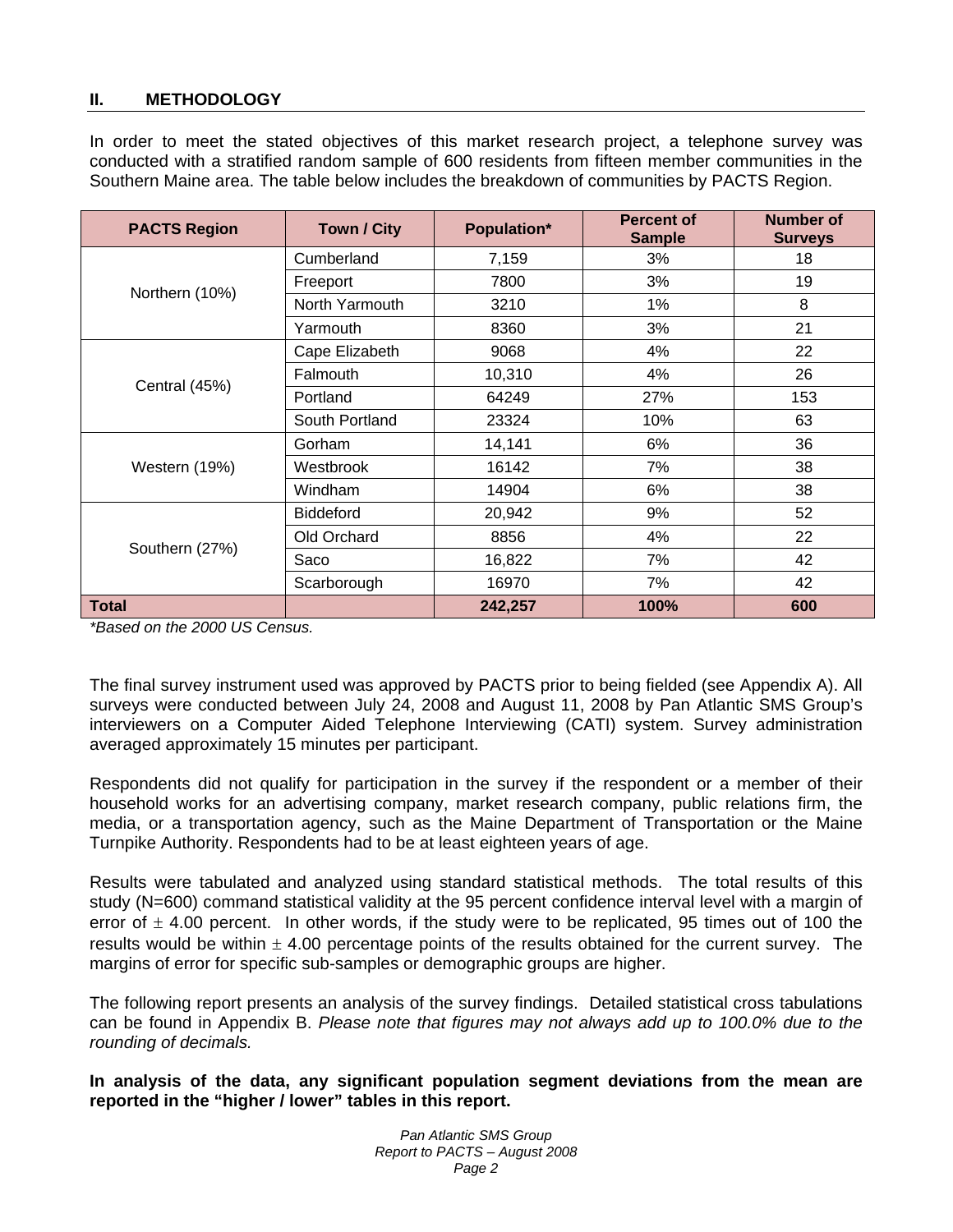## *Current Transportation Modes and Use of Alternative Transportation Modes*

## **The top mode of transportation is "***driving alone"***, with a total of 81.9% of respondents driving alone 5 or more days per week (68.2%) or 3 to 4 days per week (13.7%).**

 $\rightarrow$  People who commute to work are more likely than those without a commute to frequently drive alone, as are people with higher household incomes (\$100K+) and higher levels of education (four-year degree+).

## **Two other modes of transportation that are used somewhat frequently by respondents are**  *driving with others* **and** *walking***.**

- Æ Thirty-three percent (33.1%) of respondents *drive with others* 3 or more days per week. Fourteen percent (13.5%) of respondents *walk* 3 or more days per week.
- Æ Younger respondents (18 to 34 years old) more frequently *drive with others* and / or *walk as a mode of transportation*.
- $\rightarrow$  Respondents in the Central part of the PACTS Region surveyed and those who commute less than 5 miles each way more frequently *walk as a mode of transportation* than their demographic cohorts.

## **The least frequently used modes of transportation are** *biking***,** *car/vanpooling***, and** *taking public transportation***.**

- → Only 2.7% of respondents *take public transportation* 3 or more days per week. Four percent (4.0%) of respondents *bike (as a mode of transportation)* 3 or more days per week, and 6.7% of respondents *car or vanpool* 3 or more days per week.
- Æ Younger respondents (18 to 34 years old) more frequently *car/vanpool* and *bike as a mode of transportation*.
- → Respondents in the Central part of the PACTS Region more frequently use public *transportation* than respondents in the other areas surveyed.
- Æ Respondents with a shorter commute (less than 5 miles one way) are more likely to *use public transportation* or *bike as a mode of transportation* than those with a 5 to 15 mile commute each way.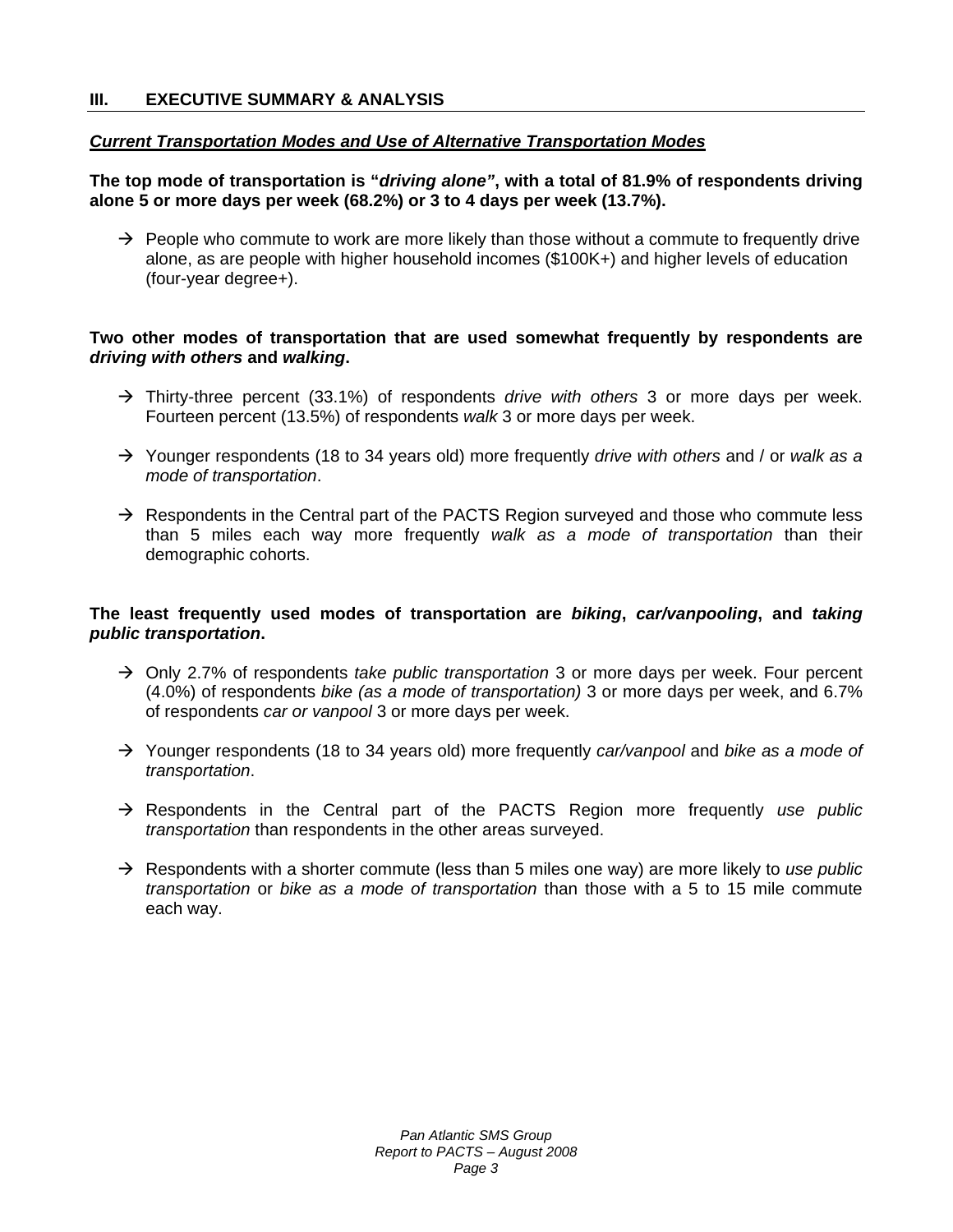## *Effect of Gas Prices on Transportation Modes*

**The increase in gas prices over the past few years has affected approximately two-thirds (65.2%) of respondents' transportation choices, while approximately one-third (34.8%) of respondents say they have not been affected.** 

- $\rightarrow$  The top changes that have been made by those affected by increased gas prices are: "drive / travel less" (45.8%), "combine / consolidate / plan trips" (21.2%), and purchase or use a "fuel efficient car" (13.0%).
- $\rightarrow$  Respondents in the Western part of the PACTS Region and those with a 5 to 15 mile (one way) commute have been more affected by gas price increases than those in the Central part of the PACTS Region and those with a commute less than 5 miles (one way).
- → The following chart illustrates the **top answers** provided by the two groups (Group One = those who have been affected by gas prices; Group Two = those who say that they have not been affected by gas prices) when asked what changes they will make if gas prices increase to levels of \$5 and \$10 per gallon.

| <b>Changes That Will Be Made If Gas Prices Increase</b> |                          |                           |                            |                              |  |  |  |
|---------------------------------------------------------|--------------------------|---------------------------|----------------------------|------------------------------|--|--|--|
| <b>Top Answers</b>                                      | Group 1-<br>\$5 / gallon | Group 1-<br>\$10 / gallon | Group $2-$<br>\$5 / gallon | Group $2 -$<br>\$10 / gallon |  |  |  |
| Drive / travel less                                     | 20.5%                    | 7.9%                      | 13.9%                      | 10.5%                        |  |  |  |
| Fuel efficient car                                      | 11.5%                    | 14.8%                     | 6.7%                       | 14.8%                        |  |  |  |
| Carpool                                                 | 11.3%                    | 4.6%                      | 5.3%                       | 5.7%                         |  |  |  |
| Combine/ Consolidate/<br>Plan trips                     | 4.6%                     | 1.5%                      | 7.2%                       | 3.8%                         |  |  |  |
| Use public / mass<br>transportation                     | 6.1%                     | 14.3%                     | 4.8%                       | 10.5%                        |  |  |  |
| Work-related changes                                    | 3.6%                     | 12.0%                     | 1.9%                       | 9.1%                         |  |  |  |
| None                                                    | 12.5%                    | 7.2%                      | 41.6%                      | 18.7%                        |  |  |  |

- $\rightarrow$  The main difference between respondents in Groups 1 and 2 at the \$5/gallon price-point is that nearly half of respondents in Group 2 (41.6%) are unlikely to make transportation changes if gas prices reach the \$5/gallon mark. Respondents in Group 1, however, cited a number of changes that they would make in this event, leading with "drive / travel less" (20.5%).
- $\rightarrow$  At the \$10/gallon price-point, approximately 9 to 14% of respondents in both groups said that they would *use public / mass transportation* (Group 1, 14.3%; Group 2, 10.5%) or *make workrelated changes* (Group 1, 12.0%; Group 2, 9.1%) to save money.
- $\rightarrow$  At the \$10/gallon price-point, participants in Group 2 are much more likely than they are at the \$5/gallon gas price to indicate that they would make changes to their transportation choices and lifestyle as a result of increased gas prices.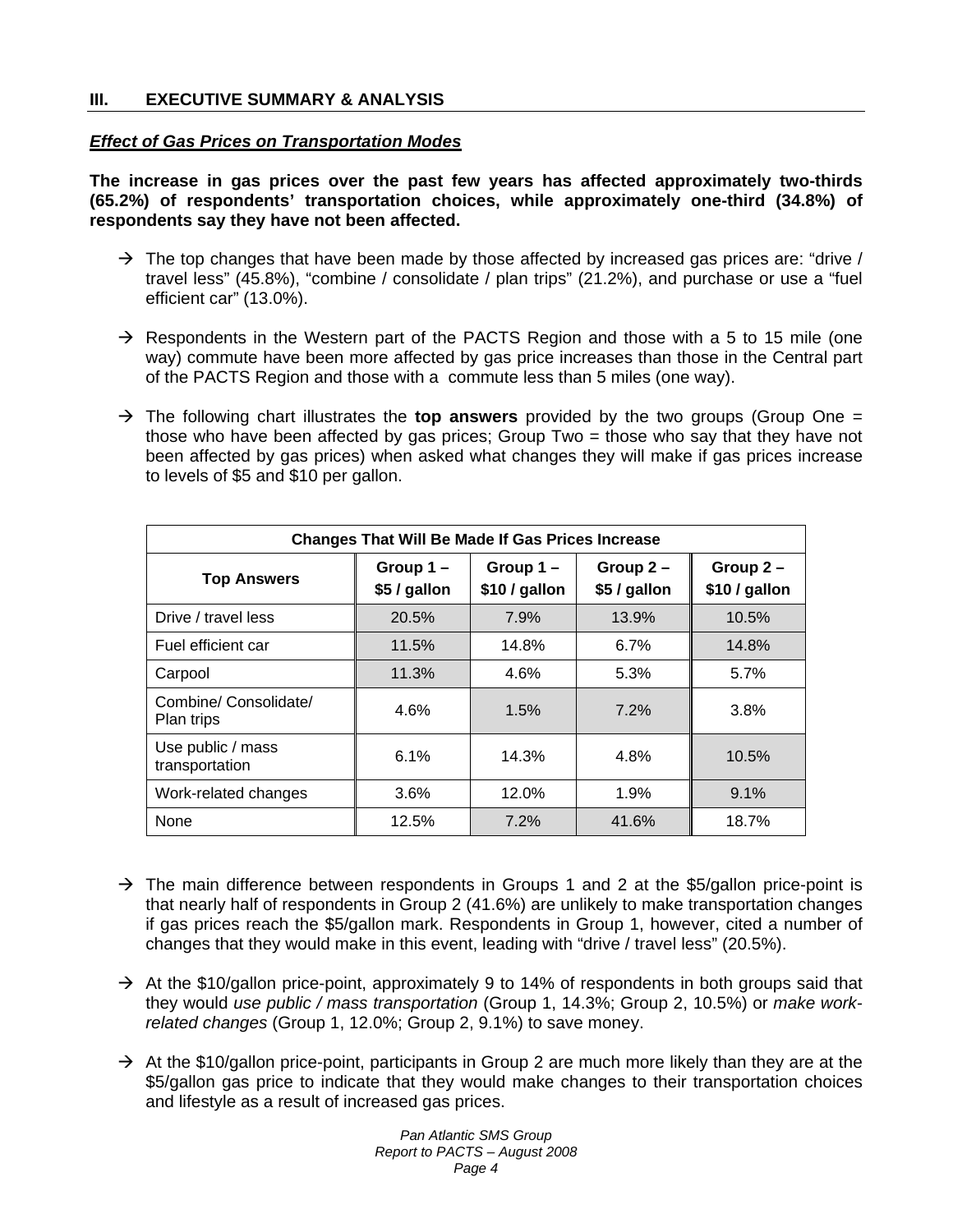## *Future Transportation Projects*

## **Importance Level of Projects**

Of the nine potential transportation projects queried, the three projects that received the highest mean importance ratings by respondents are: **"Replace and Purchase New Public Transportation Vehicles" (3.96 on a 5-point scale), "Add Safety Lanes on I-295 between Exits 5 and 7 in Portland" (3.94 on a 5 point scale), and "Rebuild the Veteran's Memorial Bridge" (3.86 on a 5-point scale). These were followed by "Make capital improvements for 'Portland North' rail service between Portland and Brunswick" (3.62).**

The three projects that received the lowest ratings in terms of importance are: "Build Two New Turnpike Interchanges & Connector Roadway in Biddeford" (2.78), "Make Improvements to the Philbrook Road Area in South Portland" (2.75), and "Build New Turnpike Interchange in Northern Saco" (2.60), all rated on a five-point scale.

 $\rightarrow$  In general, geographically specific projects are rated higher by those who live in that area. For instance, respondents who live in the Central and Southern parts of the PACTS Region cited higher importance ratings for "adding safety lanes to I-295 between Exits 5 and 7" and "rebuilding the Veteran's Memorial Bridge" than respondents in the Northern part of the PACTS Region.

## **Prioritization**

**The top priorities selected for the nine projects evaluated followed a similar pattern to the importance ratings provided.** 

**Between 16% and 22% of respondents ranked the following four projects as their** *first priority***: "Add safety lanes on I-295 between the Congress and Franklin Street exits in Portland" (21.8%), "Rebuild the Veteran's Memorial Bridge and other significant bridges" (19.3%), "Make capital investments for "Portland North" commuter passenger rail service between Portland and Brunswick" (17.8%), and "Replace existing and purchase new public transportation buses, vans and ferries" (16.7%).** 

The same four projects also received the highest total for *combined prioritization* (of first, second, and third priorities): "Add safety lanes on I-295 between the Congress and Franklin Street exits in Portland" (56.5%), "Rebuild the Veteran's Memorial Bridge and other significant bridges" (48.6%), "Replace existing and purchase new public transportation buses, vans and ferries" (46.2%), and "Make capital investments for 'Portland North' commuter passenger rail service between Portland and Brunswick" (44.0%).

- $\rightarrow$  The top priorities varied by sector of the PACTS Region. For instance, 36.4% of those in the Northern part of the PACTS Region ranked "the commuter rail between Portland and Brunswick" as the *first priority,* and 28.8% of respondents in the Central part of the PACTS Region ranked "adding safety lanes to I-295 between the Congress and Franklin Street exits in Portland" as number one.
- $\rightarrow$  Three projects tied for younger respondents' (18 to 34 years old) ranking as top priority: "Add safety lanes on I-295 between the Congress and Franklin Street exits in Portland" (21.1%), "Replace existing and purchase new public transportation buses, vans and ferries" (20.3%), and "Make capital investments for 'Portland North' commuter passenger rail service between Portland and Brunswick" (20.3%).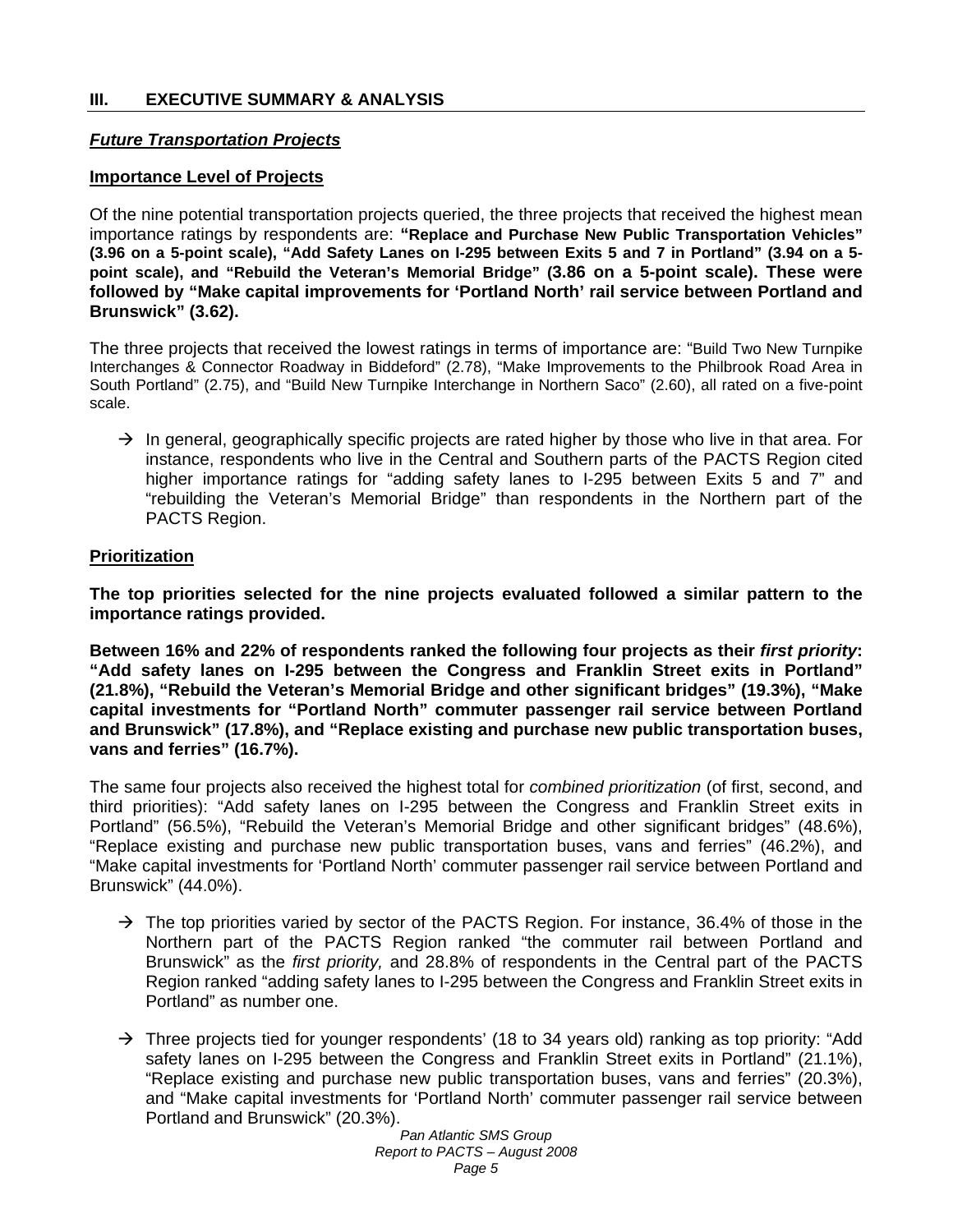## *Additional Suggestions*

Approximately half of the respondents (n=303) surveyed provided additional suggestions and / or comments regarding transportation planning issues that are currently affecting the PACTS Region.

In general, the following themes emerged as the leading suggestions made by respondents regarding transportation planning issues in this area of the state:

- Residents of PACTS Region would like more public transportation options, especially in areas surrounding the City of Portland (including rural areas), with regular morning and evening hours.
	- o If options are already available, better marketing of the schedules and routes is recommended.
	- o If current public transportation services are expanded, marketing of new routes and increased hours of operation is seen to be vital.
	- $\circ$  If public transportation services are expanded, many residents would prefer that the vehicles purchased are environmentally friendly and/or run on alternative fuels.
- A number of respondents suggested that current roads in the area be repaired and maintained.
	- o Examples of such repairs include fixing potholes and rural roads in the area and widening some existing roads.
	- o Some respondents expressed the desire for current roads to be repaired before new projects are undertaken.
- Residents of the PACTS Region would like more biking options throughout the area. More biking lanes and safer biking options are very important to residents.
- Many respondents would like rail service in the area expanded. However, some respondents voiced the concern that if gas prices decrease, investment in expanding the current rail service will be for naught.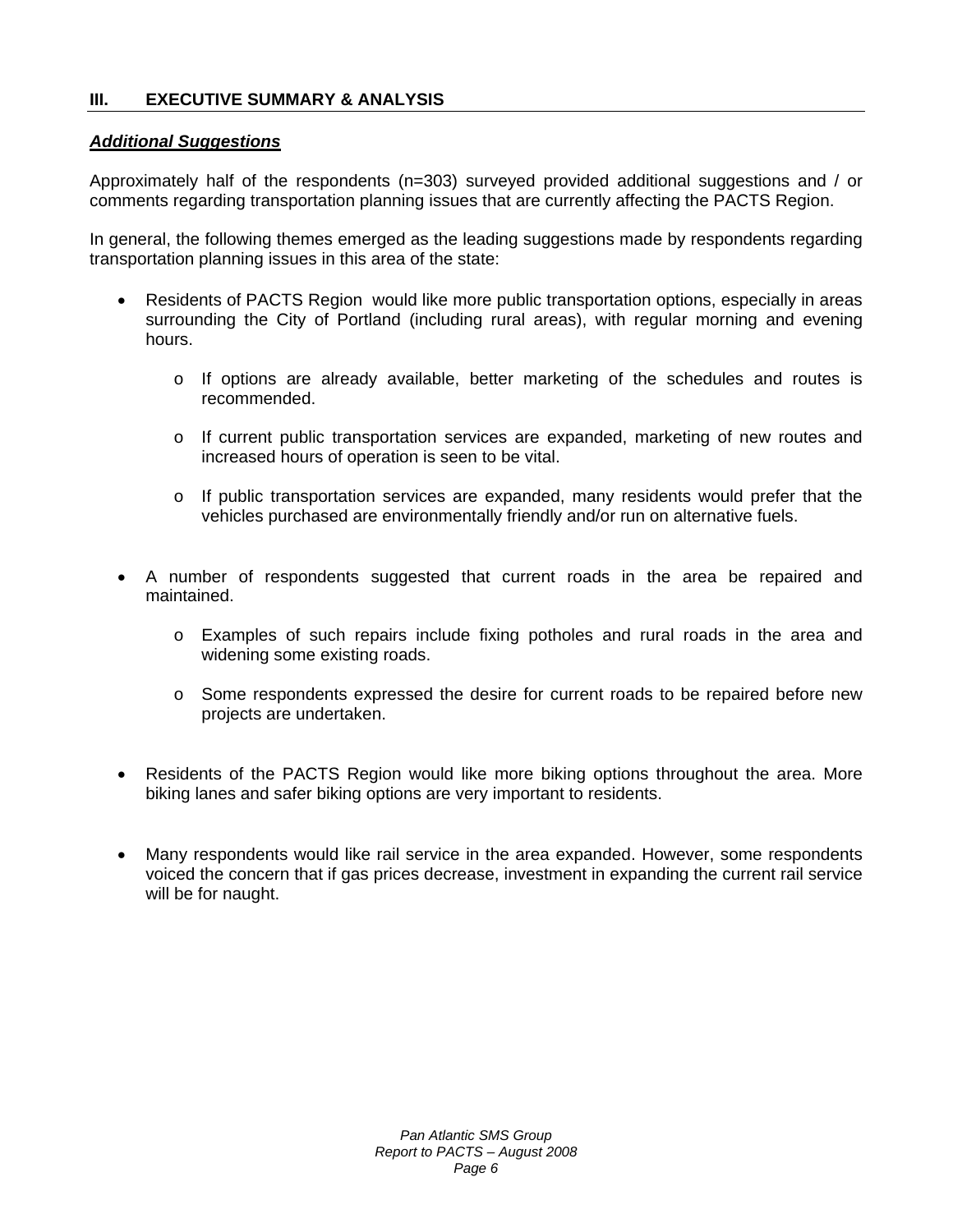## **IV. FINDINGS: CURRENT METHODS OF TRANSPORTATION**

## **Frequency of Use of Various Transportation Methods**

## *How often do you use the following methods of transportation? [Options were read and rotated]*

| $N = 600$                             | Drive alone | Drive with<br>others (as<br>driver or<br>passenger) | Walk* | Car or van<br>pool | Bike* | Take public<br>transportation |
|---------------------------------------|-------------|-----------------------------------------------------|-------|--------------------|-------|-------------------------------|
| 5 or more<br>days per<br>week         | 68.2%       | 18.3%                                               | 7.7%  | 4.2%               | 1.2%  | 0.7%                          |
| 3 to 4 days<br>per week               | 13.7%       | 14.8%                                               | 5.8%  | 2.5%               | 2.8%  | 2.0%                          |
| 1 to 2 days<br>per week               | 9.8%        | 23.7%                                               | 13.2% | 4.0%               | 5.3%  | 2.0%                          |
| A few times<br>per month              | 1.8%        | 10.2%                                               | 5.0%  | 3.0%               | 3.5%  | 2.0%                          |
| Once per<br>month                     | 0.0%        | 4.0%                                                | 5.0%  | 1.5%               | 1.8%  | 5.2%                          |
| Once every<br>few months              | 0.5%        | 2.5%                                                | 1.5%  | 1.5%               | 1.2%  | 7.5%                          |
| Once or<br>twice per<br>year          | 0.0%        | 3.3%                                                | 3.8%  | 2.8%               | 2.0%  | 15.0%                         |
| Less than<br>once per<br>year / Never | 5.8%        | 22.8%                                               | 57.3% | 79.8%              | 81.3% | 65.2%                         |
| Don't know                            | 0.2%        | 0.3%                                                | 0.7%  | 0.7%               | 0.8%  | 0.5%                          |

*\* As a method of transportation, not exercise*

Respondents most frequently "drive alone" (68.2% "drive alone" *5 or more days per week*) or "drive with others" (18.3% "drive with others" *5 or more days per week*). Eight percent (7.7%) of respondents walk (as a method of transportation), 4.2% car/vanpool, 1.2% bike (as a method of transportation), and 0.7% take public transportation *5 or more days per week*.

The majority of respondents use the following methods of transportation *less than once per year or never*: bike (81.3%), car/vanpool (79.8%), public transportation (65.2%), and walk (57.3%).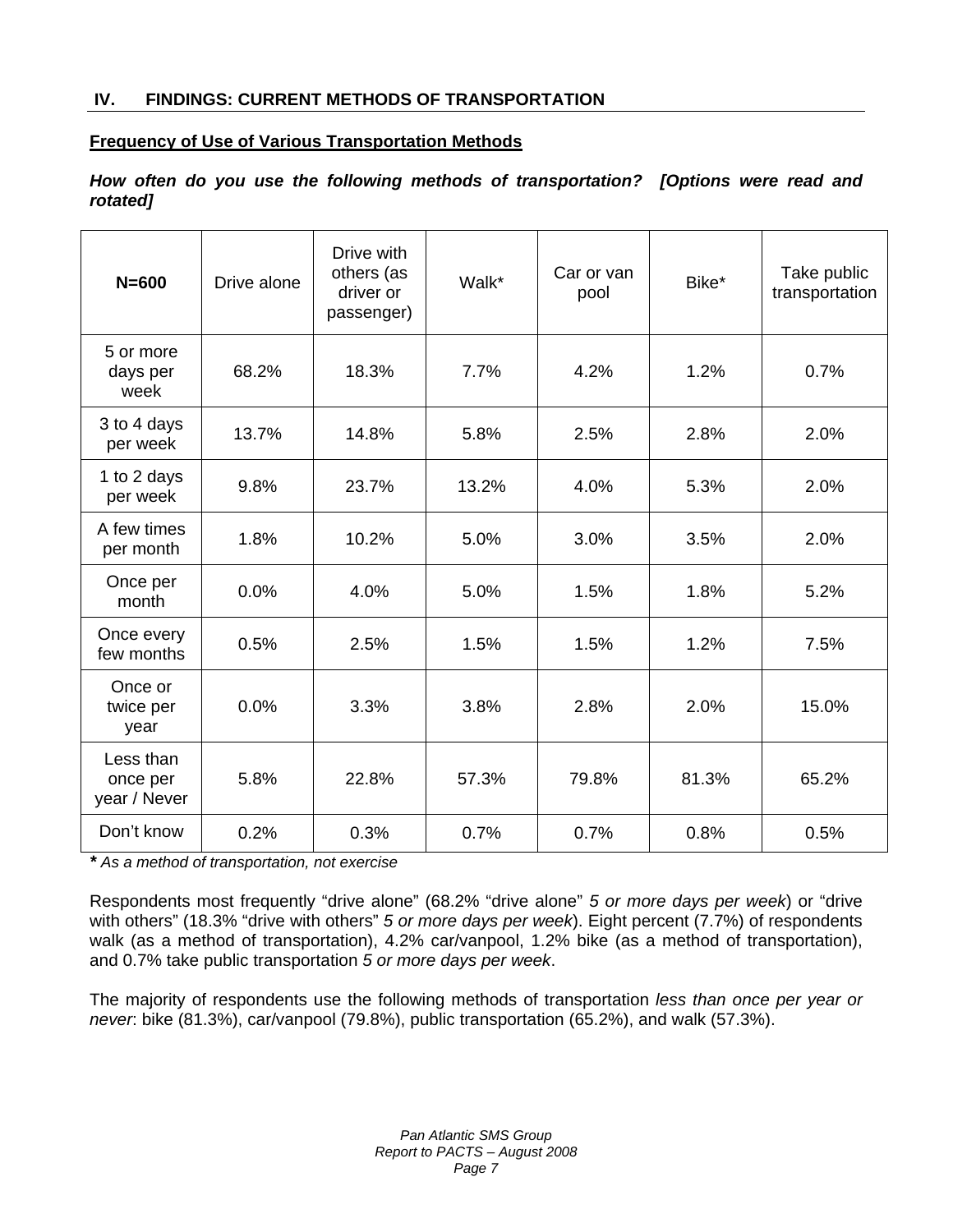## **IV. FINDINGS: CURRENT METHODS OF TRANSPORTATION**

## **Frequency of Use of Various Transportation Methods (cont.)**

| More than Once or Twice per Year |                                                                                                    |                                                                                                               |  |  |  |
|----------------------------------|----------------------------------------------------------------------------------------------------|---------------------------------------------------------------------------------------------------------------|--|--|--|
|                                  | Higher*                                                                                            | Lower*                                                                                                        |  |  |  |
| <b>Drive Alone</b>               | 15+ mile commute (97.5%); 5 <<br>$\bullet$<br>15 mile commute (97.5%); < 5<br>mile commute (96.5%) | No commute (86.4%)                                                                                            |  |  |  |
|                                  | \$100K+ income (100.0%)<br>$\bullet$                                                               | < \$50K income (85.9%)<br>$\bullet$                                                                           |  |  |  |
|                                  | Four-year degree+ (97.7%)<br>$\bullet$                                                             | High school grad or less (85.1%)<br>$\bullet$                                                                 |  |  |  |
|                                  | Western PACTS Region (80.4%)<br>$\bullet$                                                          | Southern PACTS Region (69.0%)<br>$\bullet$                                                                    |  |  |  |
| Drive with Others                | 18 to 34 years (86.2%)<br>$\bullet$                                                                | 55+ years (65.3%); 35 to 54 years<br>$\bullet$<br>(73.7%)                                                     |  |  |  |
|                                  | Central PACTS Region (47.0%)<br>$\bullet$                                                          | Western PACTS Region (30.4%);<br>$\bullet$<br>Southern PACTS Region (31.0%);<br>Northern PACTS Region (33.3%) |  |  |  |
| Walk                             | $< 5$ mile commute (53.2%)<br>$\bullet$                                                            | $5 < 15$ mile commute (31.7%);<br>$\bullet$<br>15+ mile commute (33.1%); No<br>commute (35.6%)                |  |  |  |
|                                  | < \$50K income (42.3%)<br>$\bullet$                                                                | \$100K+ income (30.4%)<br>$\bullet$                                                                           |  |  |  |
|                                  | 18 to 34 years (48.0%)<br>$\bullet$                                                                | 55+ years (30.6%)<br>$\bullet$                                                                                |  |  |  |
|                                  | Four year degree+ (43.5%)                                                                          | High school grad or less (32.1%);<br>$\bullet$<br>Some college / Two-year degree<br>(33.5%)                   |  |  |  |
| Car/Vanpool                      | 15+ mile commute (24.0%)<br>$\bullet$                                                              | < 5 mile commute (14.2%); No<br>$\bullet$<br>commute (14.7%)                                                  |  |  |  |
|                                  | 18 to 34 years (26.0%)<br>$\bullet$                                                                | $55 + \text{years}$ (10.2%)<br>$\bullet$                                                                      |  |  |  |
|                                  | $< 5$ mile commute (24.1%)<br>$\bullet$                                                            | No commute (11.3%); 5 < 15 mile<br>$\bullet$<br>commute (13.0%)                                               |  |  |  |
| <b>Bike</b>                      | 18 to 34 years (23.6%); 35 to 54<br>years (18.3%)                                                  | 55+ years (7.1%)<br>$\bullet$                                                                                 |  |  |  |
|                                  | Four-year degree+ (21.4%)                                                                          | High school grad or less (9.0%);<br>Some college / Two-year degree<br>$(11.0\%)$                              |  |  |  |
| <b>Public Transportation</b>     | Central PACTS Region (28.4%)<br>$\bullet$                                                          | Southern PACTS Region (7.6%);<br>$\bullet$<br>Western PACTS Region (16.1%);<br>Northern PACTS Region (16.7%)  |  |  |  |
|                                  | $< 5$ mile commute (24.8%)<br>$\bullet$                                                            | $5 < 15$ mile commute (14.9%)<br>$\bullet$                                                                    |  |  |  |

*\*All charts which incorporate the "higher" and "lower" designations indicate segments of the population surveyed whose responses are either significantly higher or lower than the mean response level for the population at large.*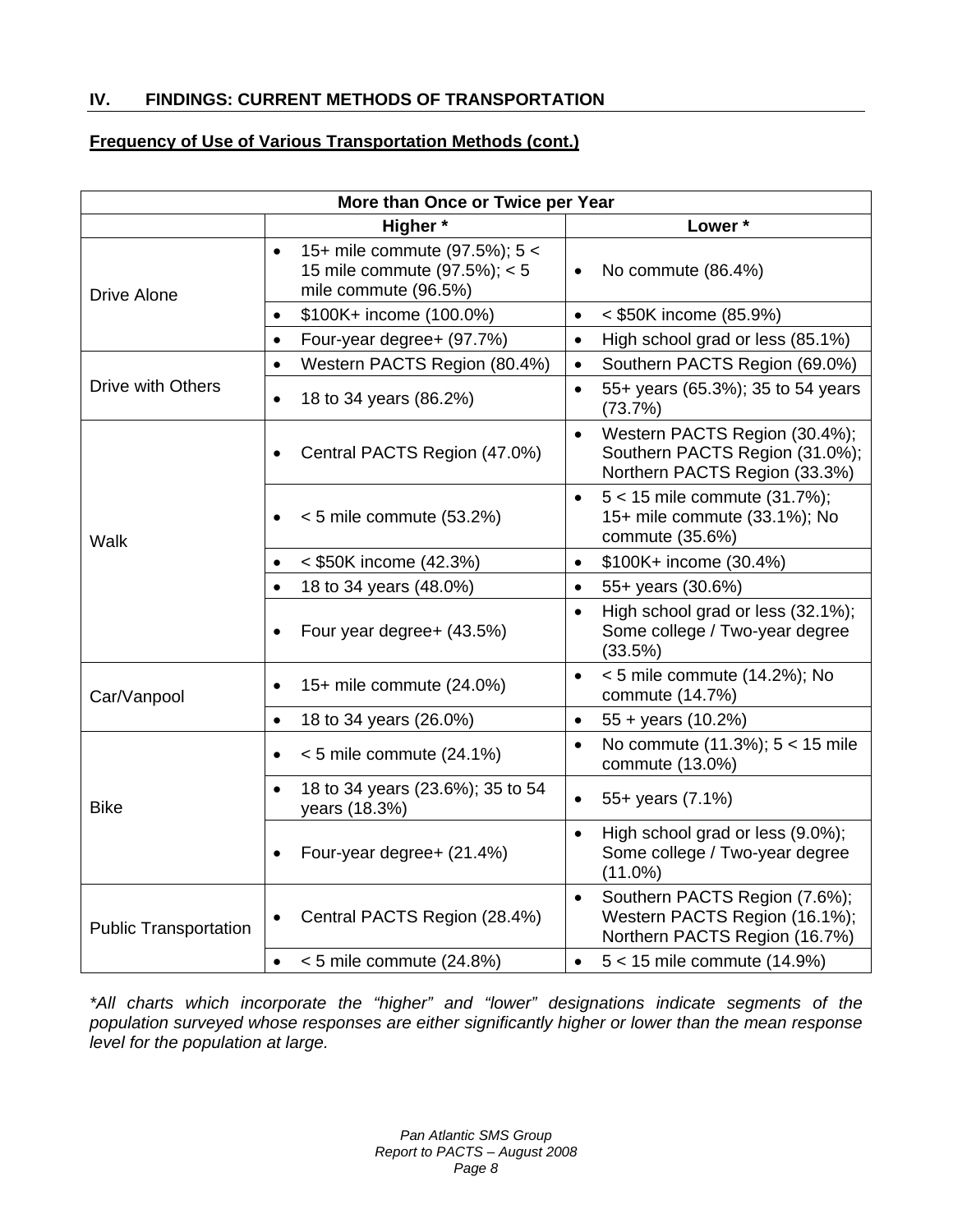## **Impact of Gas Prices on Current Transportation Choices**

## *Has the increase in gas prices over the past few years affected your transportation choices?*

|     | $N = 600$ |
|-----|-----------|
| Yes | 65.2%     |
| No  | 34.8%     |

Approximately two-thirds of respondents (65.2%) said that the increase in gas prices over the past few years has affected their transportation choices. Thirty-five percent (34.8%) said that it has not.

|               | "Yes" - Has Affected Transportation Choices |           |                                             |  |
|---------------|---------------------------------------------|-----------|---------------------------------------------|--|
| <b>Higher</b> |                                             |           | Lower                                       |  |
|               | Western PACTS Region (70.5%)                | $\bullet$ | Central PACTS Region (61.7%)                |  |
|               | $5 < 15$ mile commute (70.2%)               | $\bullet$ | $< 5$ mile commute (58.9%)                  |  |
|               | Do not frequently drive alone (73.4%)       |           | Frequently drive alone (63.3%)              |  |
|               | Frequently drive with others (71.9%)        |           | Do not frequently drive with others (61.8%) |  |
|               | Frequently car/vanpool (77.5%)              |           | Do not frequently car/vanpool (64.3%)       |  |
|               | Frequently bike (79.2%)                     |           | Do not frequently bike (64.6%)              |  |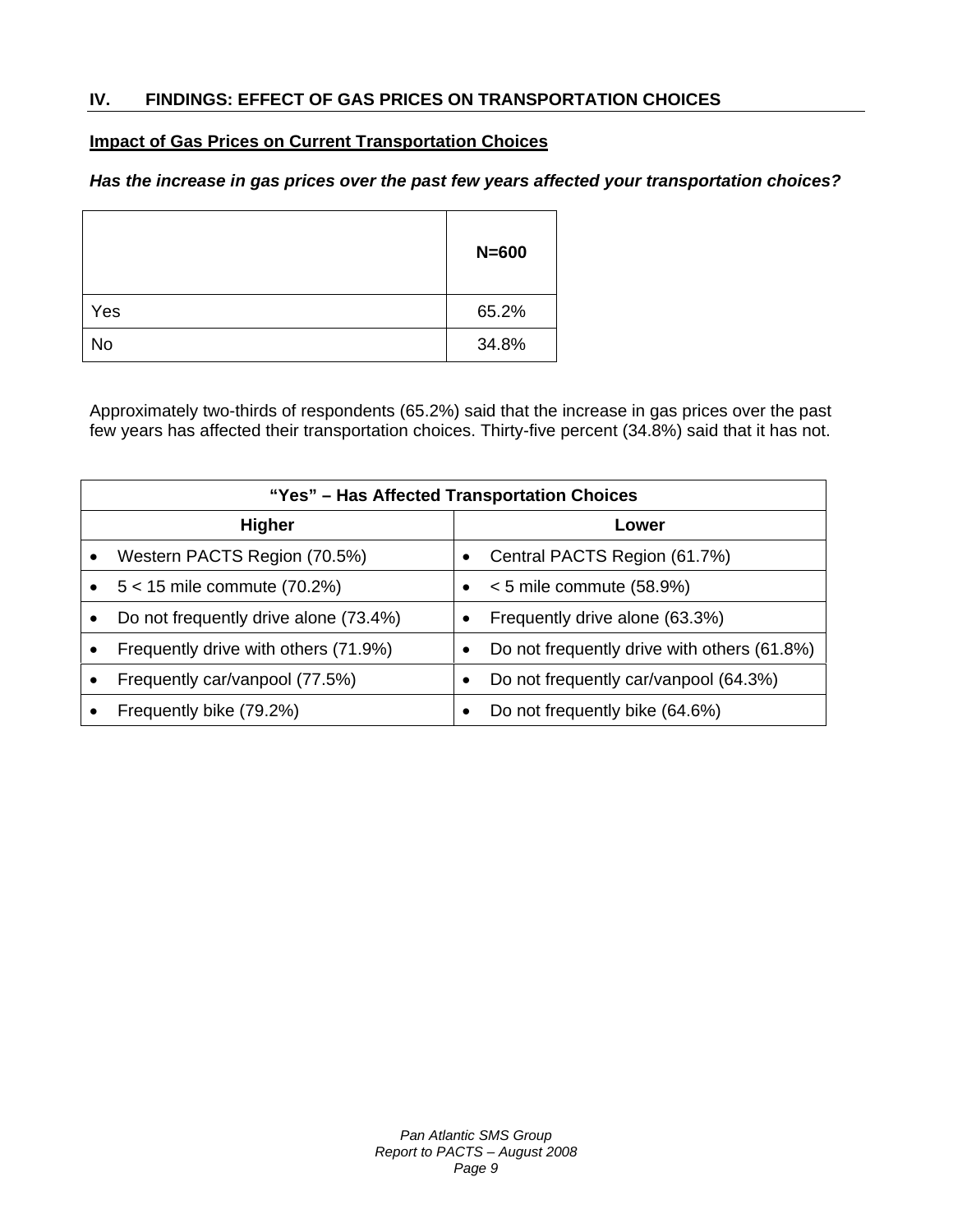## **Ways Gas Prices Have Impacted Current Transportation Choices**

*In what ways? [Unaided; Asked of those who indicated that gas prices have affected their transportation choices]*

*What (additional) changes, if any, would you make to your transportation choices if gas prices were to increase to \$5 per gallon in the next year? [Unaided; "Additional" was added to the question for those who had answered the previous question]* 

*Looking ahead to the future, what (additional) changes, if any, would you make to your transportation choices if gas prices were to increase to say, \$10 per gallon in the next five to ten years? [Unaided; "Additional" was added to the question for those who had answered the previous question]* 

Of those who indicated that their transportation choices have been affected by gas prices thus far (n=391), the following changes have been made and are planned to be made in the future if gas prices were to increase to either \$5 or \$10 per gallon:

| <b>Group One - Top Answers</b><br>$(N=391)$   | <b>Past</b><br><b>Changes</b> | <b>Future</b><br><b>Changes</b><br>(\$5/gallon) | <b>Future</b><br><b>Changes</b><br>(\$10/gallon) |
|-----------------------------------------------|-------------------------------|-------------------------------------------------|--------------------------------------------------|
| Drive / Travel less (i.e. how far, how often) | 45.8%                         | 20.5%                                           | 7.9%                                             |
| Combine / Consolidate / Plan trips            | 21.2%                         | 4.6%                                            | 1.5%                                             |
| Fuel efficient car (hybrid, small, etc.)      | 13.0%                         | 11.5%                                           | 14.8%                                            |
| Carpool                                       | 7.9%                          | 11.3%                                           | 4.6%                                             |
| Walk more                                     | 4.9%                          | 6.6%                                            | 6.9%                                             |
| Use public / mass transportation              | 4.3%                          | 6.1%                                            | 14.3%                                            |
| Bike more / Purchase bike                     | 3.6%                          | 4.6%                                            | 6.6%                                             |
| Get rid of current car / Use one car          | 1.5%                          | 3.6%                                            | 5.1%                                             |
| Work-related change (location, hours, type)   | 1.0%                          | 3.6%                                            | 12.0%                                            |
| Would not drive                               | 0.0%                          | $0.0\%$                                         | 6.9%                                             |
| Have already made changes / Can't do more     | 0.0%                          | 4.6%                                            | 0.5%                                             |
| Don't know                                    | 1.5%                          | 11.0%                                           | 10.7%                                            |
| None – would not make any changes             | 0.3%                          | 12.5%                                           | 7.2%                                             |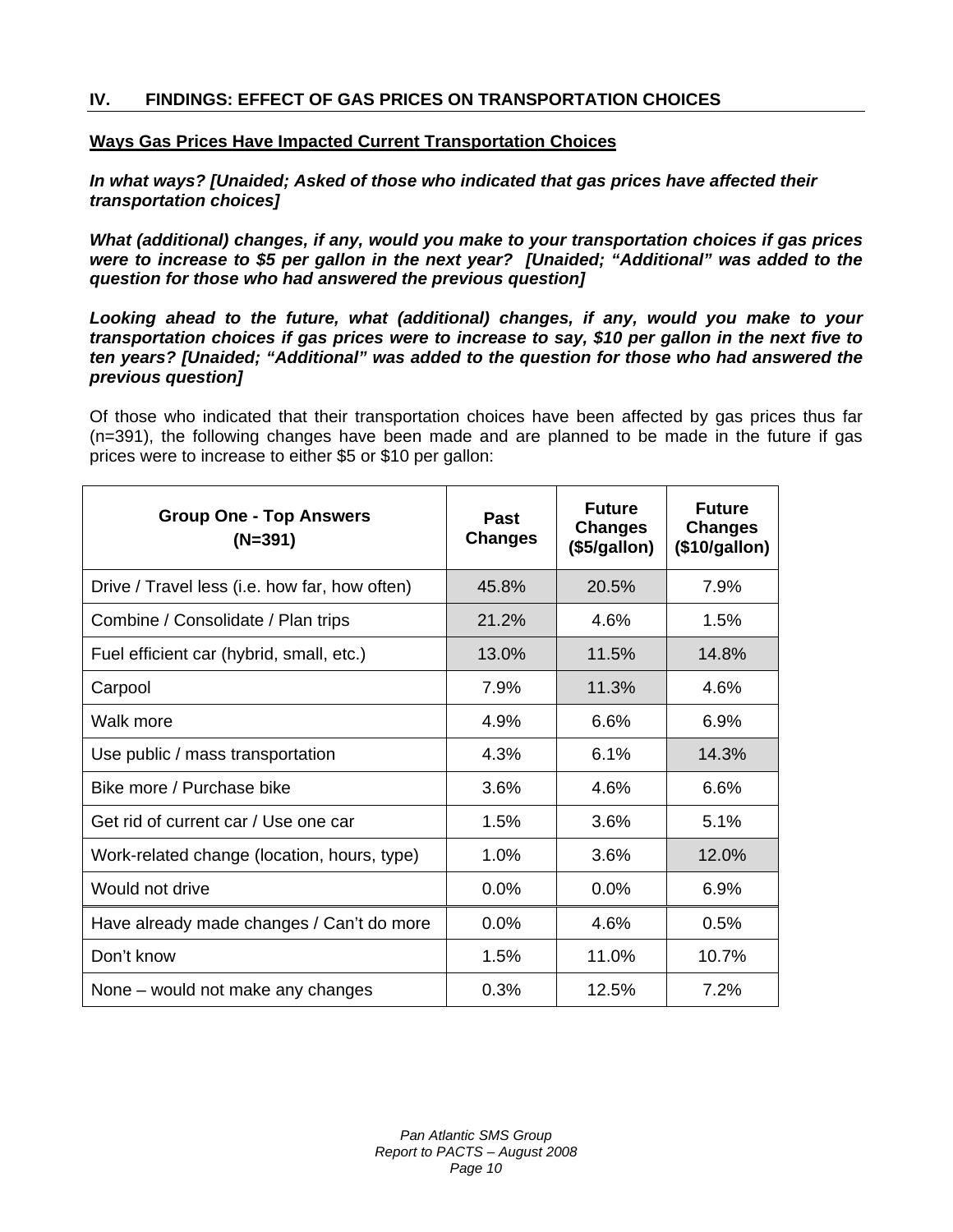## **Ways Gas Prices Have Impacted Current Transportation Choices (cont.)**

Of those who indicated that their transportation choices have not been affected by gas prices thus far, the following changes will be made in the future if gas prices were to increase to \$5 or \$10 per gallon:

| <b>Group Two - Top Answers</b><br>$(N=209)$   | <b>Future</b><br><b>Changes</b><br>(\$5/gallon) | <b>Future</b><br><b>Changes</b><br>(\$10/gallon) |
|-----------------------------------------------|-------------------------------------------------|--------------------------------------------------|
| Drive / Travel less (i.e. how far, how often) | 13.9%                                           | 10.5%                                            |
| Combine / Consolidate / Plan trips            | 7.2%                                            | 3.8%                                             |
| Fuel efficient car (hybrid, small, etc.)      | 6.7%                                            | 14.8%                                            |
| Carpool                                       | 5.3%                                            | $5.7\%$                                          |
| Use public / mass transportation              | 4.8%                                            | 10.5%                                            |
| Walk more                                     | 3.8%                                            | $6.7\%$                                          |
| Bike more / Purchase bike                     | 2.9%                                            | $5.7\%$                                          |
| Work-relate change (location, hours, type)    | 1.9%                                            | 9.1%                                             |
| Don't know                                    | 7.7%                                            | 15.8%                                            |
| None – would not make any changes             | 41.6%                                           | 18.7%                                            |

Overall, the top four changes which this group of respondents said that they have or would make due to future increases in gas prices are: "drive / travel less," "combine / consolidate / plan trips," purchase or use a "fuel efficient car," and "carpool."

Of those who indicated that their transportation choices have already been affected by gas prices (n=391; see chart on previous page), the following are the top changes that have been made:

- "drive / travel less" (45.8%);
- "combine / consolidate / plan trips" (21.2%); and
- purchase or use a "fuel efficient car" (13.0%).

These same respondents said that in the future, if gas prices increase to \$5 / gallon, they will:

- $\bullet$  "drive / travel less" (20.5%);
- purchase / use a "fuel efficient car" (11.5%); and
- "carpool" (11.3%).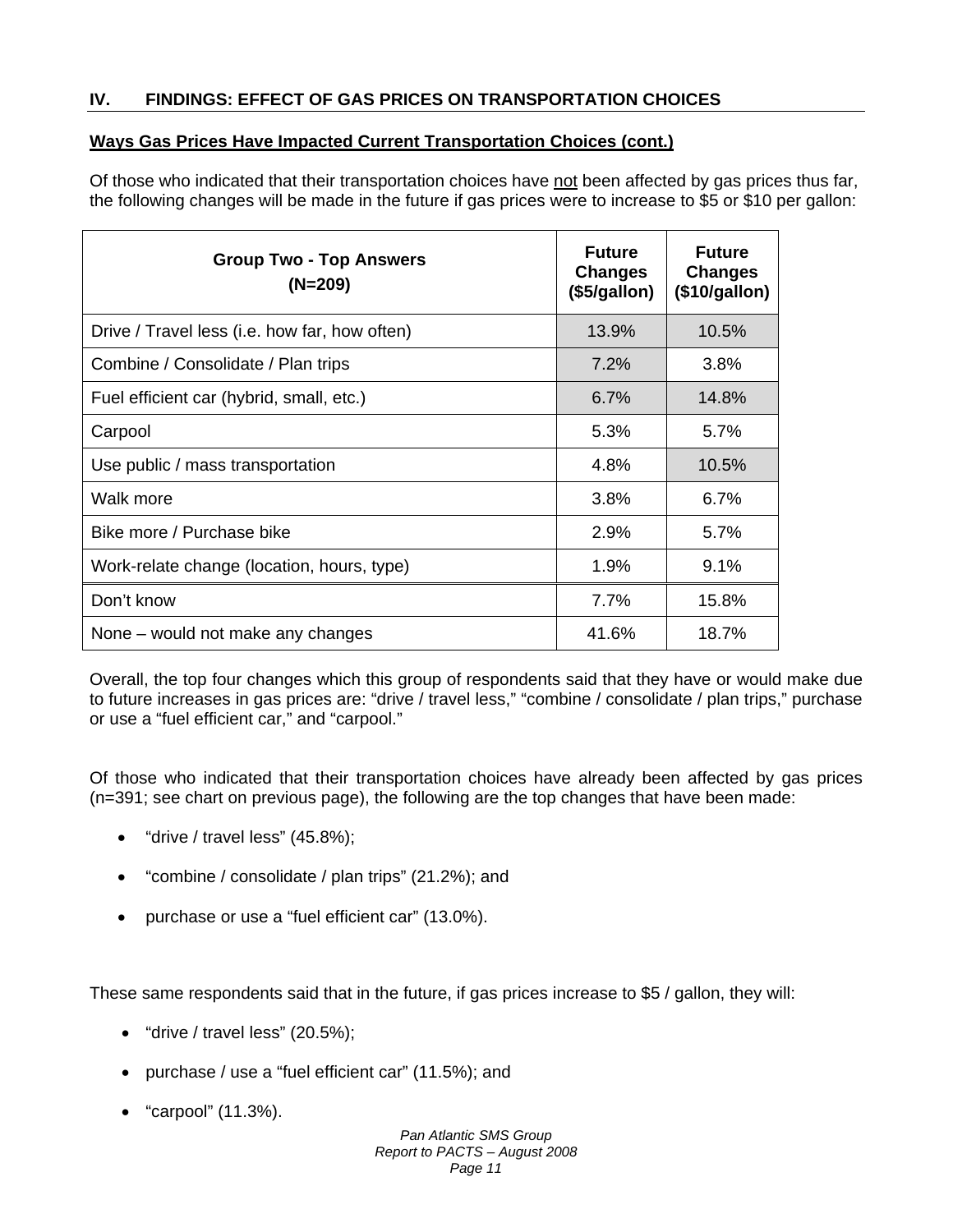## **Ways Gas Prices Have Impacted Current Transportation Choices (cont.)**

If gas prices were to increase to \$10 per gallon, these respondents indicated that they will:

- purchase / use a "fuel efficient car" (14.8%);
- "use public / mass transportation" (14.3%); and
- make "work-related changes" (12.0%).

Of those who indicated that their transportation choices have not been affected by gas prices thus far (n=209; see chart above), the following are the top changes that respondents said will be made if gas prices were to increase to \$5:

- "drive / travel less" (13.9%);
- "combine / consolidate / plan trips" (7.2%);
- purchase or use a "fuel efficient car" (6.7%); and
- "carpool" (5.3%).

\*It should be noted that 41.6% of these respondents indicated that they would not make any changes.

If gas prices were to increase to \$10 per gallon, this segment of respondents indicated that they either will:

- purchase / use a "fuel efficient car" (14.8%);
- "drive / travel less" (10.5%); or
- "use public / mass transportation" (10.5%).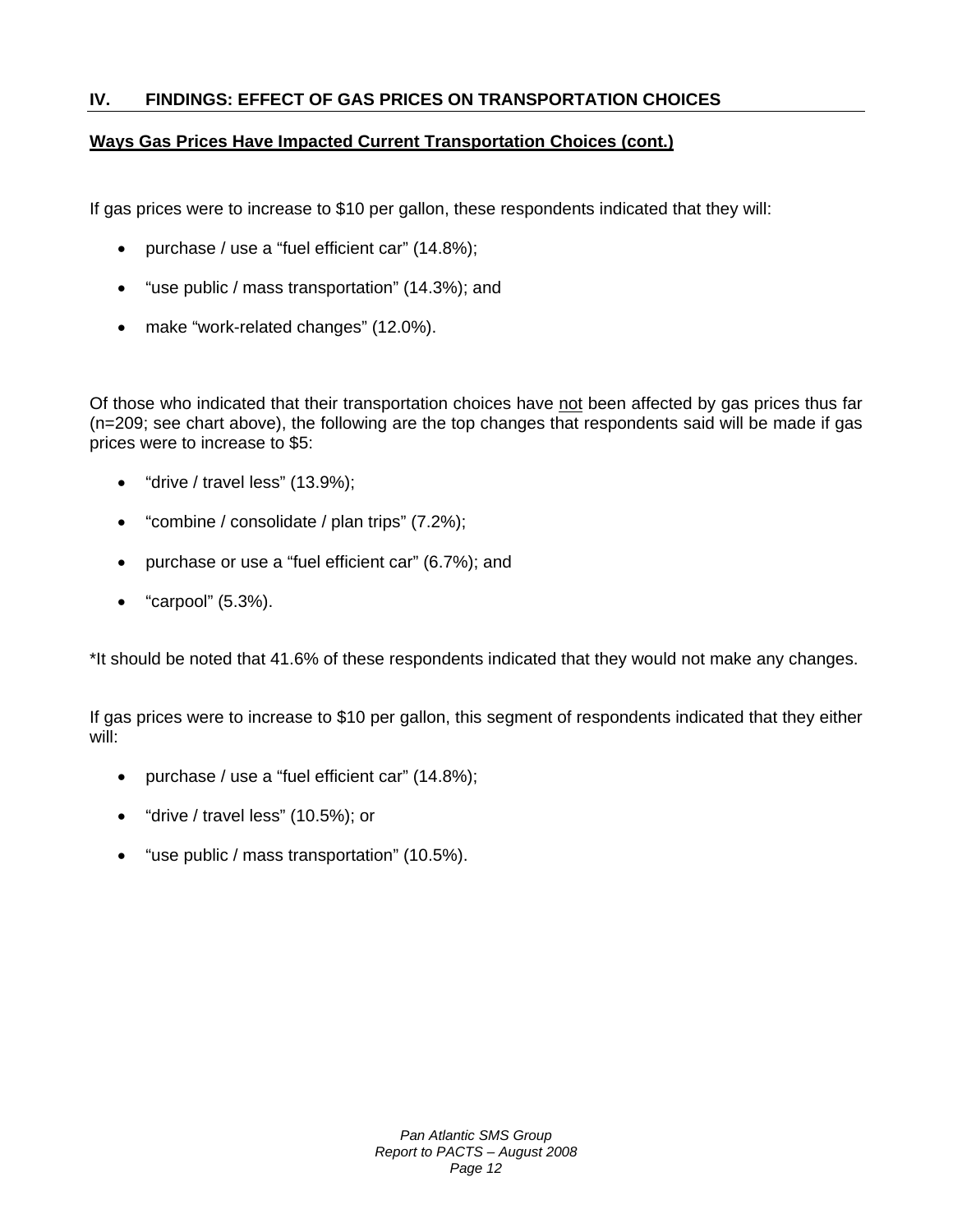## **Ways Gas Prices Have Impacted Current Transportation Choices (cont.)**

| Group One - Past Changes - Drive / Travel Less         |   |                                                 |  |
|--------------------------------------------------------|---|-------------------------------------------------|--|
| <b>Higher</b><br>Lower                                 |   |                                                 |  |
| 55+ years old (52.5%)                                  |   | 35 to 54 years old (40.1%)                      |  |
| Frequently drive alone (48.6%)                         |   | Do not frequently drive alone (35.0%)           |  |
| Do not frequently bike (47.0%)                         |   | Frequently bike (21.1%)                         |  |
| Do not frequently use public transportation<br>(46.7%) | ٠ | Frequently use public transportation<br>(10.0%) |  |

|               | Group One - Future Changes (\$5/gallon) - Drive / Travel Less |  |                                             |  |
|---------------|---------------------------------------------------------------|--|---------------------------------------------|--|
| <b>Higher</b> |                                                               |  | Lower                                       |  |
|               | None / Other commute (29.2%)                                  |  | $\bullet \quad$ < 5 mile commute (12.0%)    |  |
|               | Do not frequently use public transportation<br>$(21.0\%)$     |  | Frequently use public transportation (0.0%) |  |

|               | Group Two - Future Changes (\$5/gallon) - Drive / Travel Less |  |                                             |
|---------------|---------------------------------------------------------------|--|---------------------------------------------|
| <b>Higher</b> |                                                               |  | Lower                                       |
|               | High school graduate or less (19.6%)                          |  | Some college / Two-year degree (5.8%)       |
|               | Do not frequently car/vanpool (14.5%)                         |  | Frequently car/vanpool (0.0%)               |
|               | Do not frequently bike (14.2%)                                |  | Frequently bike (0.0%)                      |
|               | Do not frequently use public transportation<br>(14.3%)        |  | Frequently use public transportation (0.0%) |

|               | Group One - Future Changes (\$10/gallon) - Fuel Efficient Car |  |                                             |  |
|---------------|---------------------------------------------------------------|--|---------------------------------------------|--|
| <b>Higher</b> |                                                               |  | Lower                                       |  |
|               | $$50K < $100K$ income (16.2%)                                 |  | $<$ \$50K income (8.2%)                     |  |
|               | Do not frequently use public transportation<br>$(15.2\%)$     |  | Frequently use public transportation (0.0%) |  |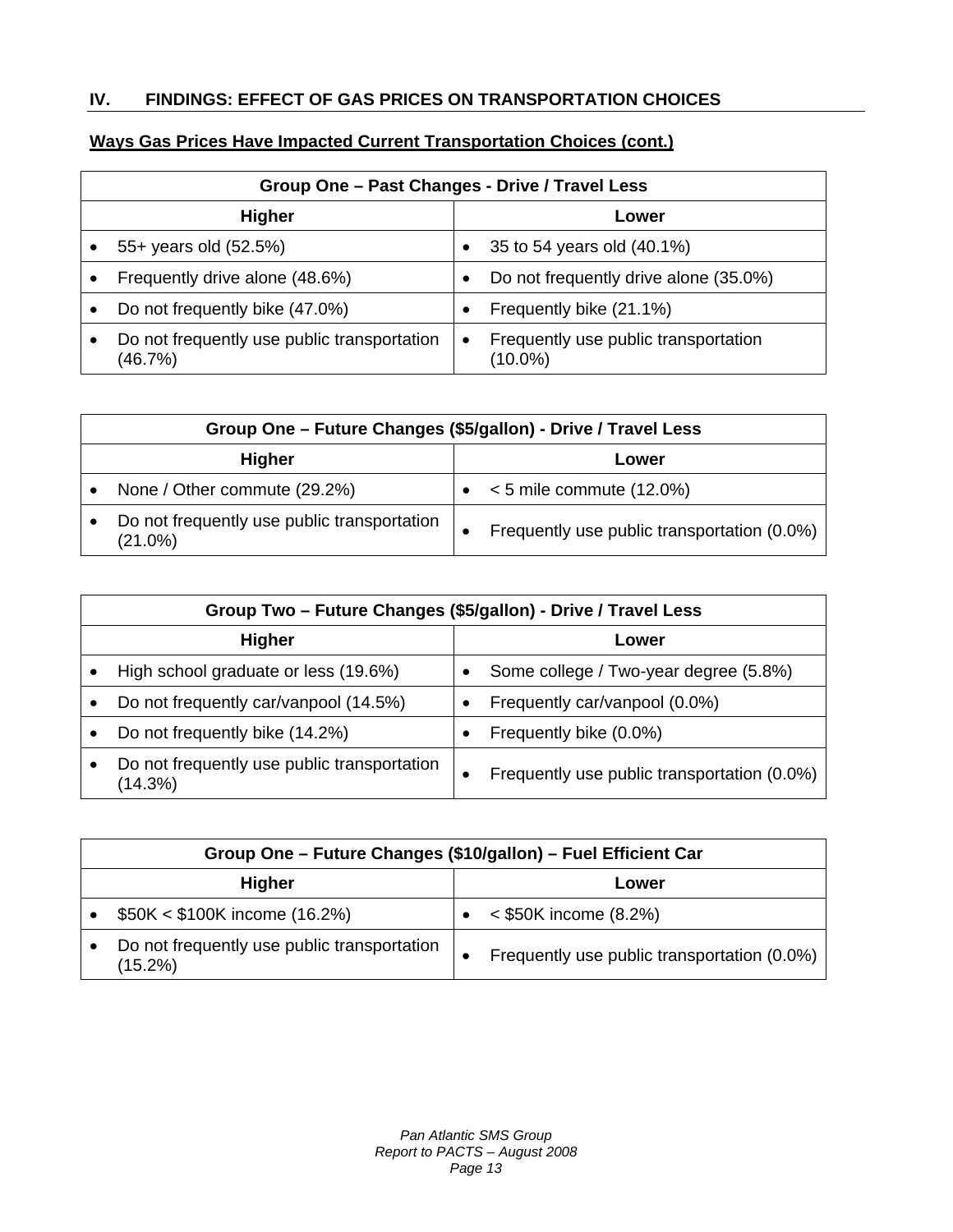## **Gas Prices' Past and Future Affect on Transportation Choices (cont.)**

| Group Two - Future Changes (\$10/gallon) - Fuel Efficient Car               |                                                                                                      |  |  |
|-----------------------------------------------------------------------------|------------------------------------------------------------------------------------------------------|--|--|
| <b>Higher</b>                                                               | Lower                                                                                                |  |  |
| Western PACTS Region (24.2%)<br>Northern PACTS Region (22.7%)               | Southern PACTS Region (9.4%);<br>$\bullet$<br>Central PACTS Region (12.9%)                           |  |  |
| 15+ mile commute (28.2%)                                                    | $<$ 5 mile commute (8.6%); 5 $<$ 15 mile<br>٠<br>commute (12.5%); None / Other commute<br>$(14.1\%)$ |  |  |
| \$100K+ income (27.7%)                                                      | $\langle 4.4\% \rangle$ ; \$50K $\langle 4.4\% \rangle$ ; \$50K $\langle 15.0\% \rangle$<br>٠        |  |  |
| Some college / Two-year degree (21.2%);<br>Four-year degree or more (15.6%) | High school grad or less (4.3%)<br>٠                                                                 |  |  |
| Do not frequently walk (16.8%)                                              | Frequently walk (0.0%)<br>$\bullet$                                                                  |  |  |
| Do not frequently bike (15.2%)                                              | Frequently bike (0.0%)<br>$\bullet$                                                                  |  |  |
| Do not frequently use public transportation<br>(15.3%)                      | Frequently use public transportation (0.0%)                                                          |  |  |



*Pan Atlantic SMS Group Report to PACTS – August 2008 Page 14*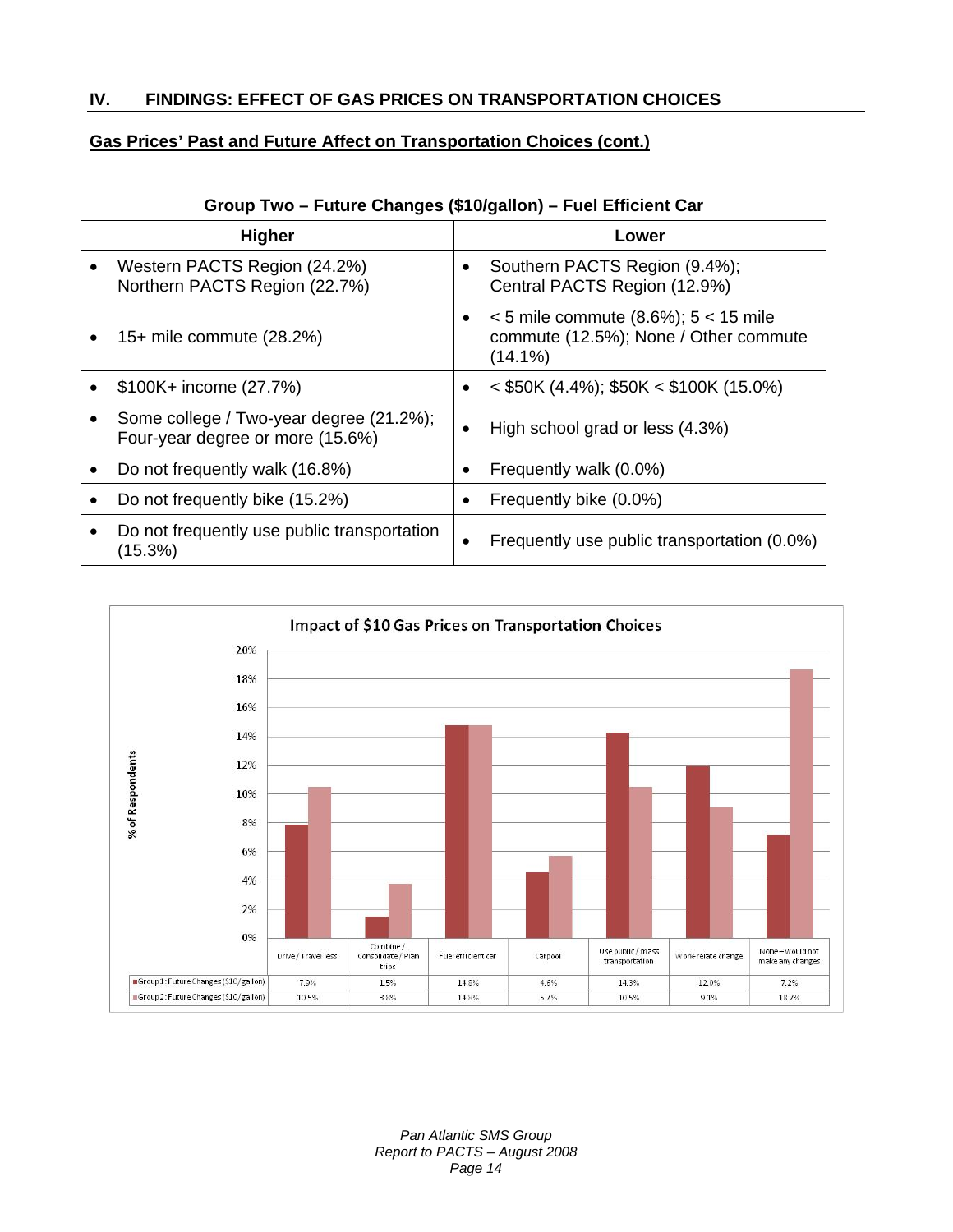## **Importance of Potential Transportation Projects**

*I am going to read you short descriptions of several possible transportation projects in Cumberland and Northern York Counties, a limited number of which have the potential of being funded. After I read each project description, I would like you to tell me how important you believe it is that the project be completed within the next five to ten years. We will use a scale from 1 to 5, where 1 is "not at all important" and 5 is "very important." [The order of projects was rotated; Please see the survey instrument in Appendix A for the full project descriptions that were read to survey participants.]* 

| $N = 600$                                                                                                             | Not at all /<br>Not very<br>important | <b>Neither</b><br>important nor<br>unimportant | Somewhat /<br>Very<br>important | Don't know /<br>Refused | Mean<br>(1 to 5) |
|-----------------------------------------------------------------------------------------------------------------------|---------------------------------------|------------------------------------------------|---------------------------------|-------------------------|------------------|
| <b>Replace and Purchase</b><br><b>New Public</b><br><b>Transportation Vehicles</b>                                    | 10.5%                                 | 19.8%                                          | 67.8%                           | 1.8%                    | 3.96             |
| <b>Add Safety Lanes on I-295</b><br>between Exits 5 and 7 in<br><b>Portland</b>                                       | 13.7%                                 | 15.5%                                          | 68.3%                           | 2.5%                    | 3.94             |
| <b>Rebuild the Veteran's</b><br><b>Memorial Bridge</b>                                                                | 12.3%                                 | 20.5%                                          | 64.5%                           | 2.7%                    | 3.86             |
| <b>Make Capital Investments</b><br>for "Portland North" Rail<br><b>Service between Portland</b><br>and Brunswick      | 20.2%                                 | 22.0%                                          | 56.5%                           | 1.3%                    | 3.62             |
| <b>Build Phase II of the</b><br><b>Gorham Bypass</b>                                                                  | 22.7%                                 | 25.0%                                          | 44.7%                           | 7.7%                    | 3.34             |
| <b>Make Corridor and</b><br>Interchange<br><b>Improvements along I-295</b><br>between Falmouth and<br><b>Freeport</b> | 37.5%                                 | 26.2%                                          | 31.8%                           | 4.5%                    | 2.90             |
| <b>Build Two New Turnpike</b><br><b>Interchanges &amp; Connector</b><br><b>Roadway in Biddeford</b>                   | 39.0%                                 | 24.3%                                          | 28.0%                           | 8.7%                    | 2.78             |
| <b>Make Improvements to</b><br>the Philbrook Road Area<br>in South Portland                                           | 42.7%                                 | 24.8%                                          | 28.2%                           | 4.3%                    | 2.75             |
| <b>Build New Turnpike</b><br><b>Interchange in Northern</b><br><b>Saco</b>                                            | 47.0%                                 | 21.3%                                          | 24.7%                           | 7.0%                    | 2.60             |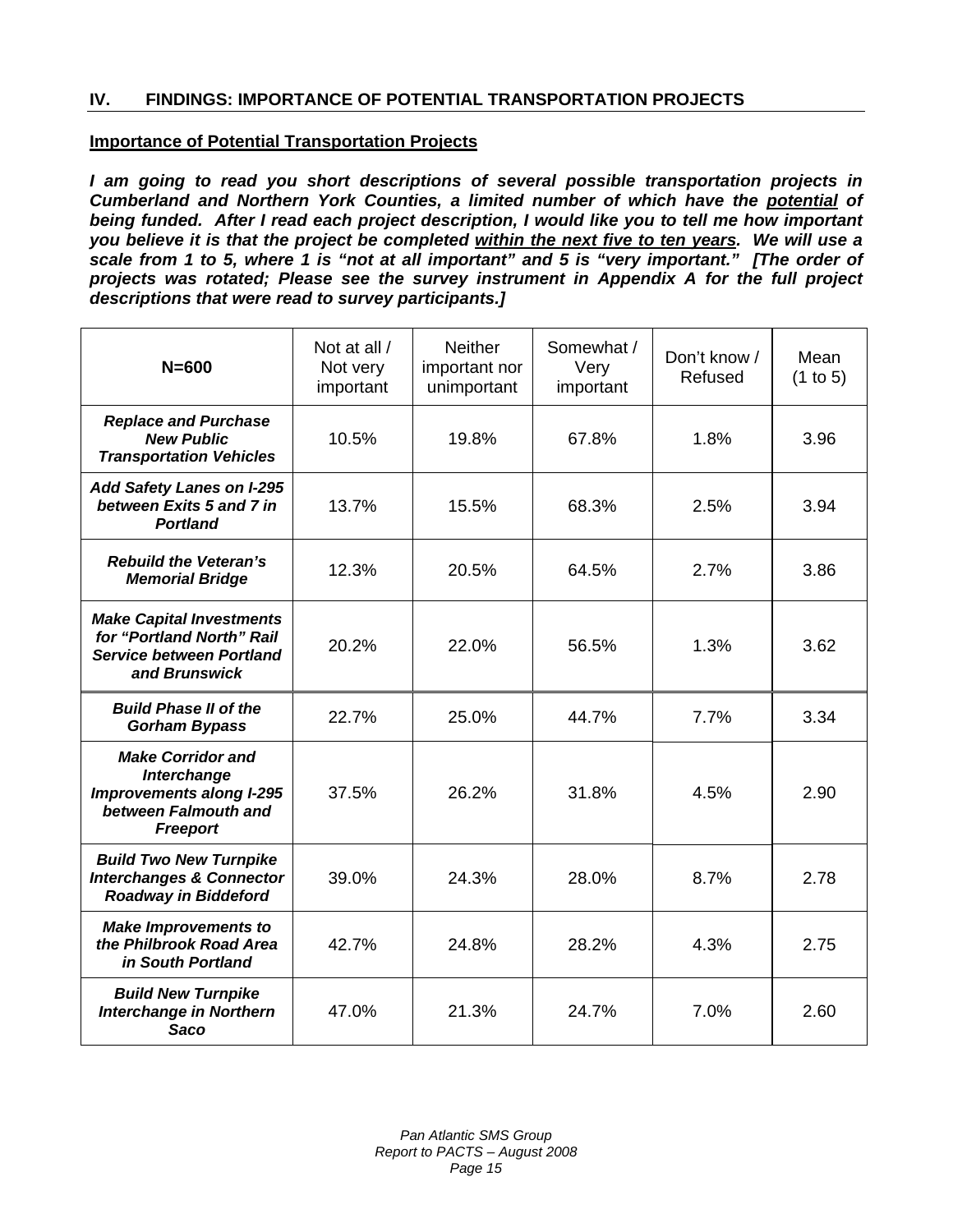## **Importance of Potential Transportation Projects (cont.)**

The nine projects received "importance" factor mean ratings between 2.60 and 3.96 on a scale of 1 to 5. **The three projects with the highest mean ratings are: "Replace and Purchase New Public Transportation Vehicles" (3.96), "Add Safety Lanes on I-295 between Exits 5 and 7 in Portland" (3.94), and "Rebuild the Veteran's Memorial Bridge" (3.86).** The three projects with the lowest mean ratings are: "Build Two New Turnpike Interchanges & Connector Roadway in Biddeford" (2.78), "Make Improvements to the Philbrook Road Area in South Portland" (2.75), and "Build New Turnpike Interchange in Northern Saco"  $(2.60)$ .

|        | Support to Replace and Purchase New Public Transportation Vehicles |       |                                      |  |
|--------|--------------------------------------------------------------------|-------|--------------------------------------|--|
| Higher |                                                                    | Lower |                                      |  |
|        | 15+ mile commute $(4.13)$                                          |       | $\bullet$ 5 < 15 mile commute (3.85) |  |
|        | Female (4.06)                                                      |       | Male (3.84)                          |  |

| Support to Add Safety Lanes on I-295 between Exits 5 and 7 in Portland |           |                                 |  |
|------------------------------------------------------------------------|-----------|---------------------------------|--|
| <b>Higher</b>                                                          |           | Lower                           |  |
| Central PACTS Region (4.08);<br>Southern PACTS Region (4.01)           |           | Northern PACTS Region (3.40)    |  |
| $55+$ years $(4.12)$                                                   |           | 18 to 34 years (3.72)           |  |
| Some college / Two-year degree (4.15)                                  | $\bullet$ | Four-year degree or more (3.85) |  |
| Female (4.10)                                                          |           | Male (3.74)                     |  |

|               | Support to Rebuild the Veteran's Memorial Bridge             |           |                                 |  |
|---------------|--------------------------------------------------------------|-----------|---------------------------------|--|
| <b>Higher</b> |                                                              | Lower     |                                 |  |
|               | Southern PACTS Region (3.96);<br>Central PACTS Region (3.93) |           | Northern PACTS Region (3.54)    |  |
| ٠             | None / Other commute (3.96)                                  | $\bullet$ | $15+$ mile commute $(3.78)$     |  |
|               | $<$ \$50K income (4.00)                                      | ٠         | \$100K+ income (3.74)           |  |
|               | $55+$ years $(4.03)$                                         | $\bullet$ | 18 to 34 years (3.62)           |  |
|               | Some college / Two year degree (3.97)                        | $\bullet$ | Four-year degree or more (3.75) |  |
|               | Female (3.97)                                                |           | Male (3.73)                     |  |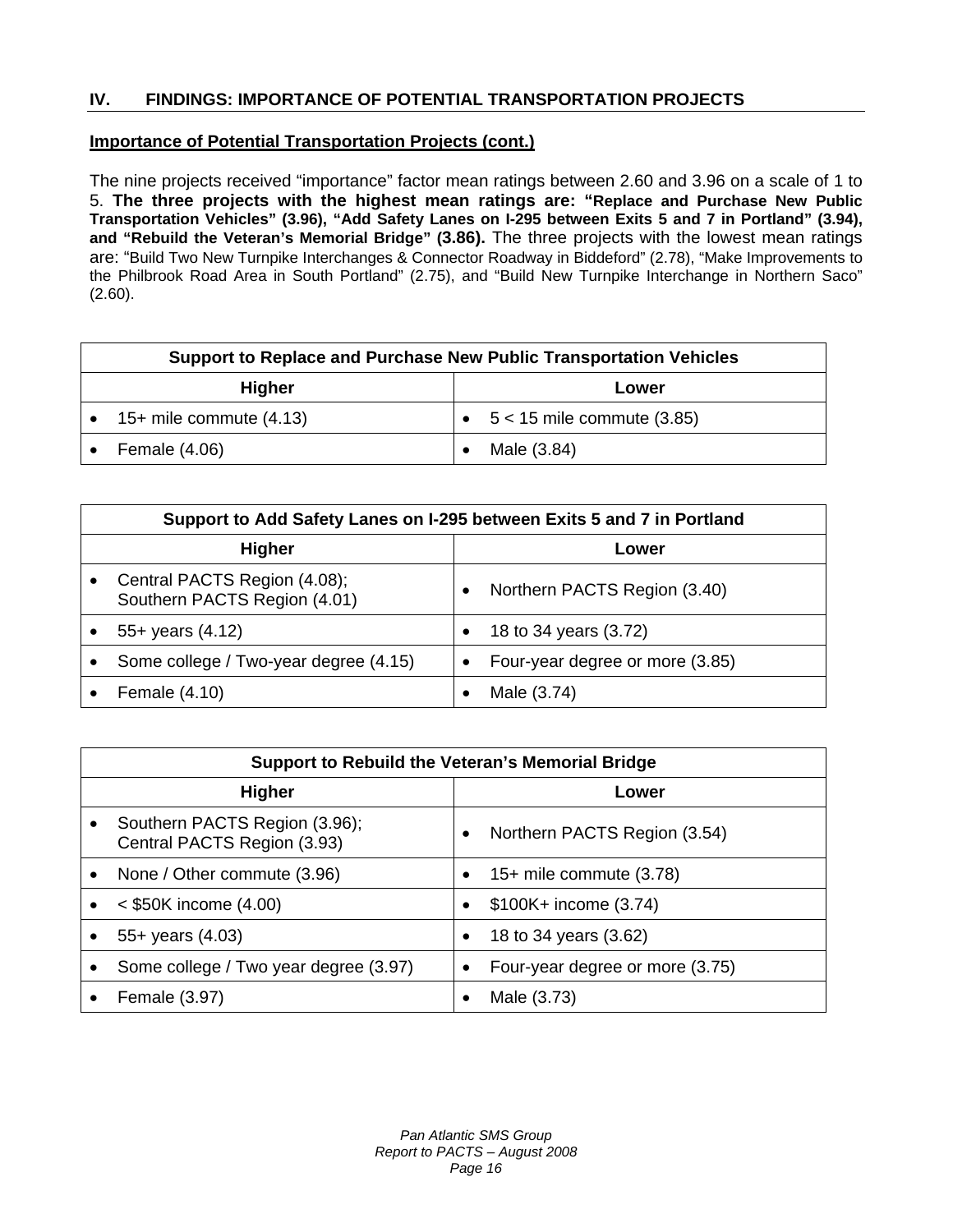## **Importance of Potential Transportation Projects (cont.)**

| <b>Support to Make Capital Investments for "Portland North"</b><br><b>Rail Service between Portland and Brunswick</b> |                                |  |  |
|-----------------------------------------------------------------------------------------------------------------------|--------------------------------|--|--|
| <b>Higher</b><br>Lower                                                                                                |                                |  |  |
| Northern PACTS Region (3.95)                                                                                          | Western PACTS Region (3.36)    |  |  |
| 15+ mile commute (3.78); None / Other<br>commute (3.74)                                                               | $5 < 15$ mile commute $(3.40)$ |  |  |

| Support to Build Phase II of the Gorham Bypass |  |                                                                                               |  |  |
|------------------------------------------------|--|-----------------------------------------------------------------------------------------------|--|--|
| <b>Higher</b><br>Lower                         |  |                                                                                               |  |  |
| Western PACTS Region (3.67)                    |  | Southern PACTS Region (3.15);<br>Northern PACTS Region (3.17);<br>Central PACTS Region (3.35) |  |  |
| $55+$ years $(3.46)$                           |  | 18 to 34 years (3.13)                                                                         |  |  |
| High school grad or less (3.58)                |  | Four-year degree or more (3.24)                                                               |  |  |

|               | <b>Support to Make Corridor and Interchange Improvements</b><br>along I-295 between Falmouth and Freeport |  |                              |  |
|---------------|-----------------------------------------------------------------------------------------------------------|--|------------------------------|--|
| <b>Higher</b> |                                                                                                           |  | Lower                        |  |
|               | None / Other commute (3.07)                                                                               |  | $5 < 15$ mile commute (2.76) |  |
|               | 18 to 34 years (2.79); 35 to 54 years (2.73) $\bullet$                                                    |  | $55+$ years $(3.24)$         |  |
|               | Female (3.02)                                                                                             |  | Male (2.76)                  |  |

| Support to Build Two New Turnpike Interchanges &<br><b>Connector Roadway in Biddeford</b> |           |                                                                                              |  |  |
|-------------------------------------------------------------------------------------------|-----------|----------------------------------------------------------------------------------------------|--|--|
| <b>Higher</b><br>Lower                                                                    |           |                                                                                              |  |  |
| Southern PACTS Region (3.38)                                                              | $\bullet$ | Northern PACTS Region (2.27);<br>Western PACTS Region (2.49);<br>Central PACTS Region (2.65) |  |  |
| $<$ \$50K income (3.00)                                                                   |           | $$100K + income (2.54)$                                                                      |  |  |
| $55+$ years $(3.10)$                                                                      | $\bullet$ | 18 to 34 years (2.63); 35 to 54 years (2.66)                                                 |  |  |
| High school grad or less (3.17)                                                           |           | Four-year degree or more (2.52)                                                              |  |  |
| Female (2.93)                                                                             |           | Male (2.61)                                                                                  |  |  |

*Pan Atlantic SMS Group Report to PACTS – August 2008* 

*Page 17*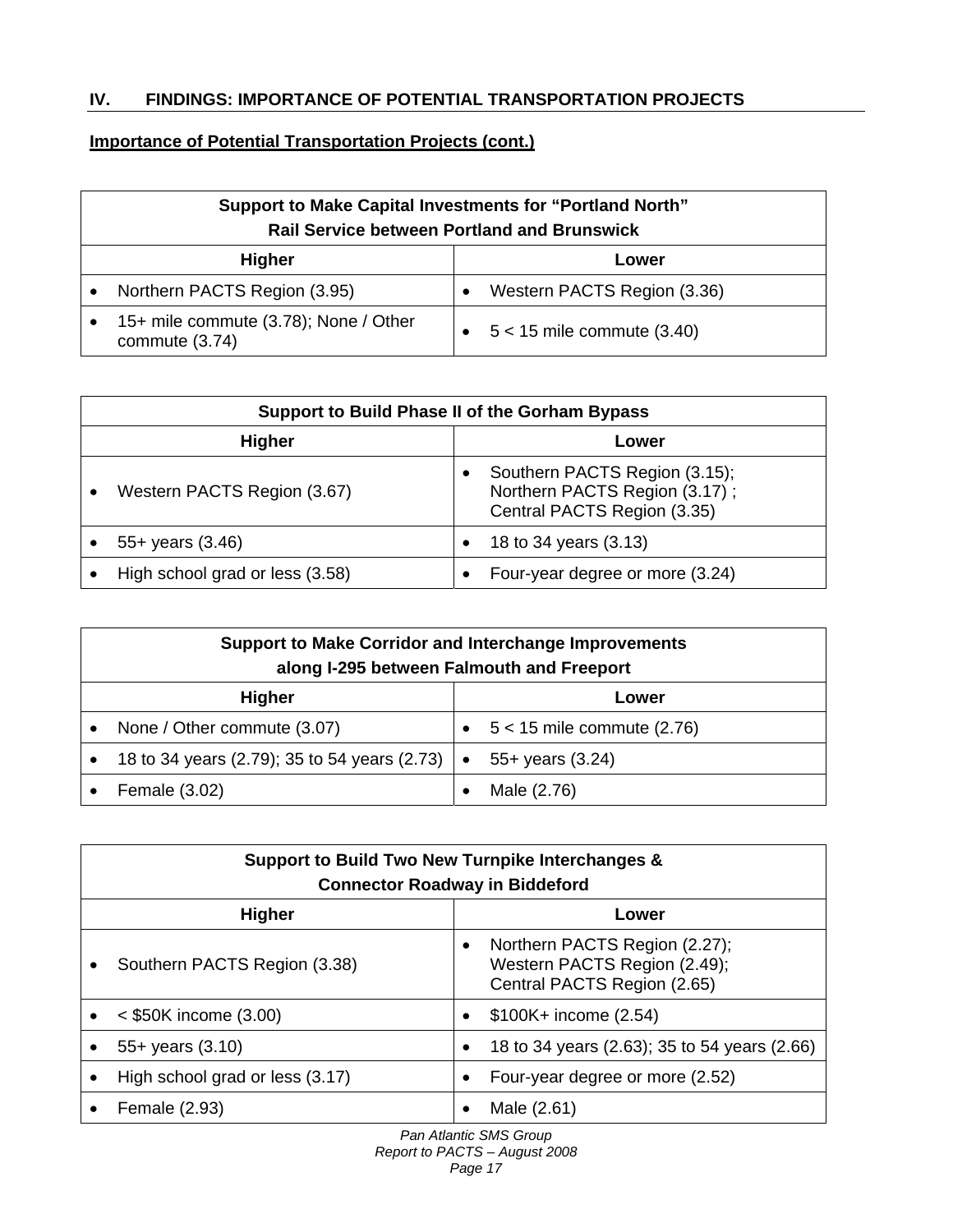## **Importance of Potential Transportation Projects (cont.)**

| Support for Making Improvements to the Philbrook Road Area in South Portland                 |           |                                                                         |  |
|----------------------------------------------------------------------------------------------|-----------|-------------------------------------------------------------------------|--|
| <b>Higher</b>                                                                                |           | Lower                                                                   |  |
| Southern PACTS Region (2.85);<br>Central PACTS Region (2.82);<br>Western PACTS Region (2.74) |           | Northern PACTS Region (2.24)                                            |  |
| $55+$ years $(2.93)$                                                                         | $\bullet$ | 18 to 34 years (2.57)                                                   |  |
| HS grad or less (3.05)                                                                       | $\bullet$ | Four-year degree or more (2.62); Some<br>college/Two year degree (2.73) |  |
| <b>Females (2.85)</b>                                                                        |           | Males (2.62)                                                            |  |

| Support to Build New Turnpike Interchange in Northern Saco |           |                                                                                              |  |
|------------------------------------------------------------|-----------|----------------------------------------------------------------------------------------------|--|
| <b>Higher</b>                                              | Lower     |                                                                                              |  |
| Southern PACTS Region (3.10)                               |           | Northern PACTS Region (2.03);<br>Western PACTS Region (2.35);<br>Central PACTS Region (2.54) |  |
| $<$ \$50K income (2.96)                                    | $\bullet$ | $$100K + income (2.36)$                                                                      |  |
| High school grad or less (3.02)                            | $\bullet$ | Four-year degree or more (2.34)                                                              |  |
| Female (2.73)                                              |           | Male (2.44)                                                                                  |  |



*Pan Atlantic SMS Group Report to PACTS – August 2008 Page 18*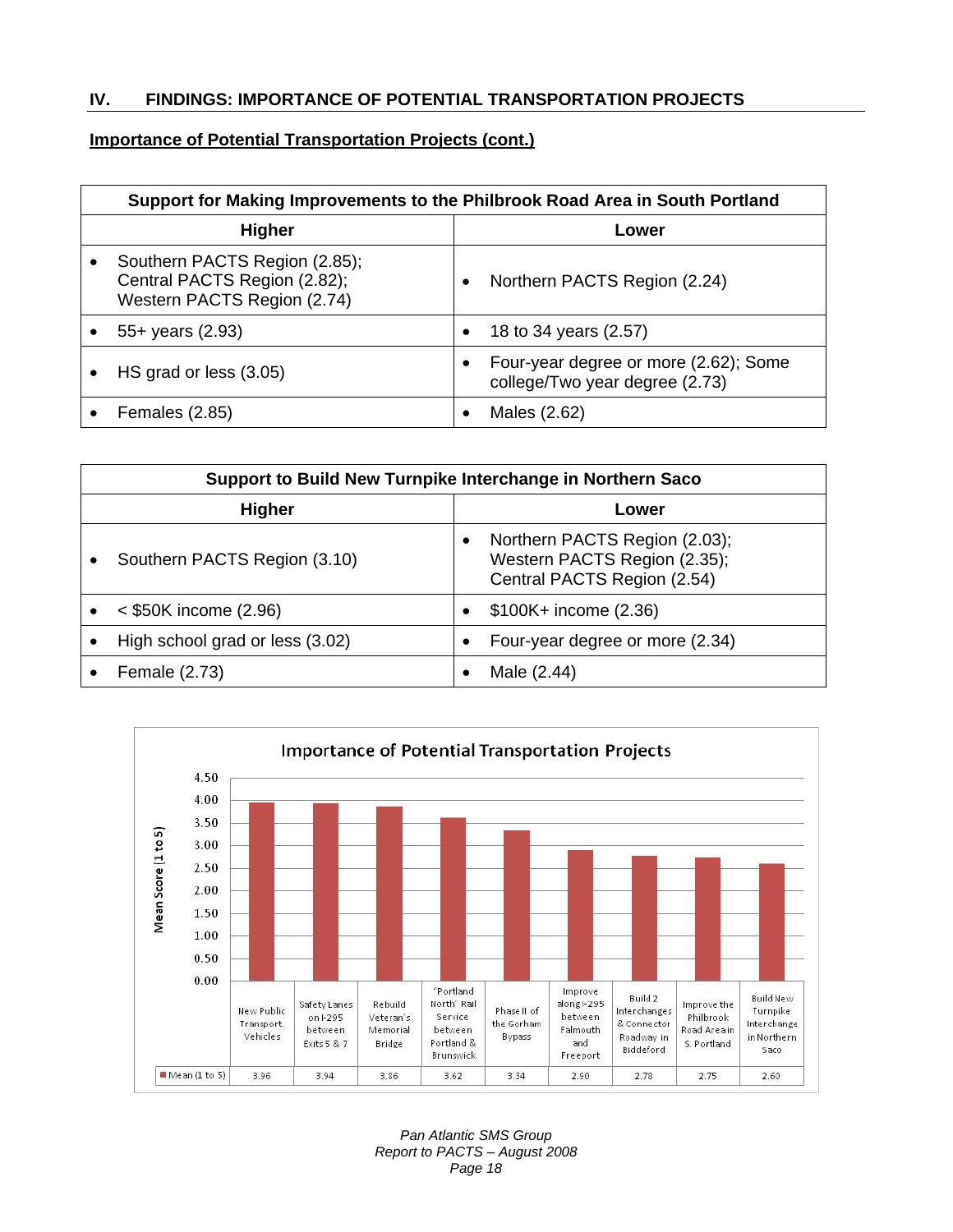## **Prioritization of Potential Transportation Projects**

*Of the potential projects that we have discussed, I would like you to tell me which three projects you believe should be the highest priority in terms of receiving public funding given that only a limited number of projects can be funded. Please start with the project that you think should be the highest priority. I will re-read a much abbreviated description of the projects for you now. [Project descriptions were read and rotated.]* 

|                                                                                                                    | Priority #1 | <b>Priority #2</b> | Priority #3 | <b>Total</b> |
|--------------------------------------------------------------------------------------------------------------------|-------------|--------------------|-------------|--------------|
| Add safety lanes on I-295 between the<br>Congress and Franklin Street exits in<br>Portland                         | 21.8%       | 19.0%              | 15.7%       | 56.5%        |
| Rebuild the Veteran's Memorial Bridge<br>and other significant bridges                                             | 19.3%       | 16.3%              | 13.0%       | 48.6%        |
| Replace existing and purchase new public<br>transportation buses, vans and ferries                                 | 16.7%       | 17.2%              | 12.3%       | 46.2%        |
| Make capital investments for "Portland<br>North" commuter passenger rail service<br>between Portland and Brunswick | 17.8%       | 12.5%              | 13.7%       | 44.0%        |
| Build Phase II of the Gorham Bypass                                                                                | 10.2%       | 8.5%               | 9.7%        | 28.4%        |
| Make I-295 corridor and interchange<br>improvements along the Falmouth,<br>Yarmouth, and Freeport corridor         | 3.3%        | 8.0%               | 8.2%        | 19.5%        |
| Build two new Turnpike interchanges and<br>a connector roadway in Biddeford                                        | 3.8%        | 4.8%               | 4.7%        | 13.3%        |
| Build a new Turnpike interchange in<br>Northern Saco                                                               | 3.0%        | 4.5%               | 4.2%        | 11.7%        |
| Make improvements to the Philbrook<br>Road area in South Portland                                                  | 2.7%        | 4.7%               | 4.2%        | 11.6%        |
| All projects are equally important                                                                                 | 0.2%        | 0.0%               | 0.0%        | 0.2%         |
| Don't know                                                                                                         | 1.2%        | 4.5%               | 14.5%       |              |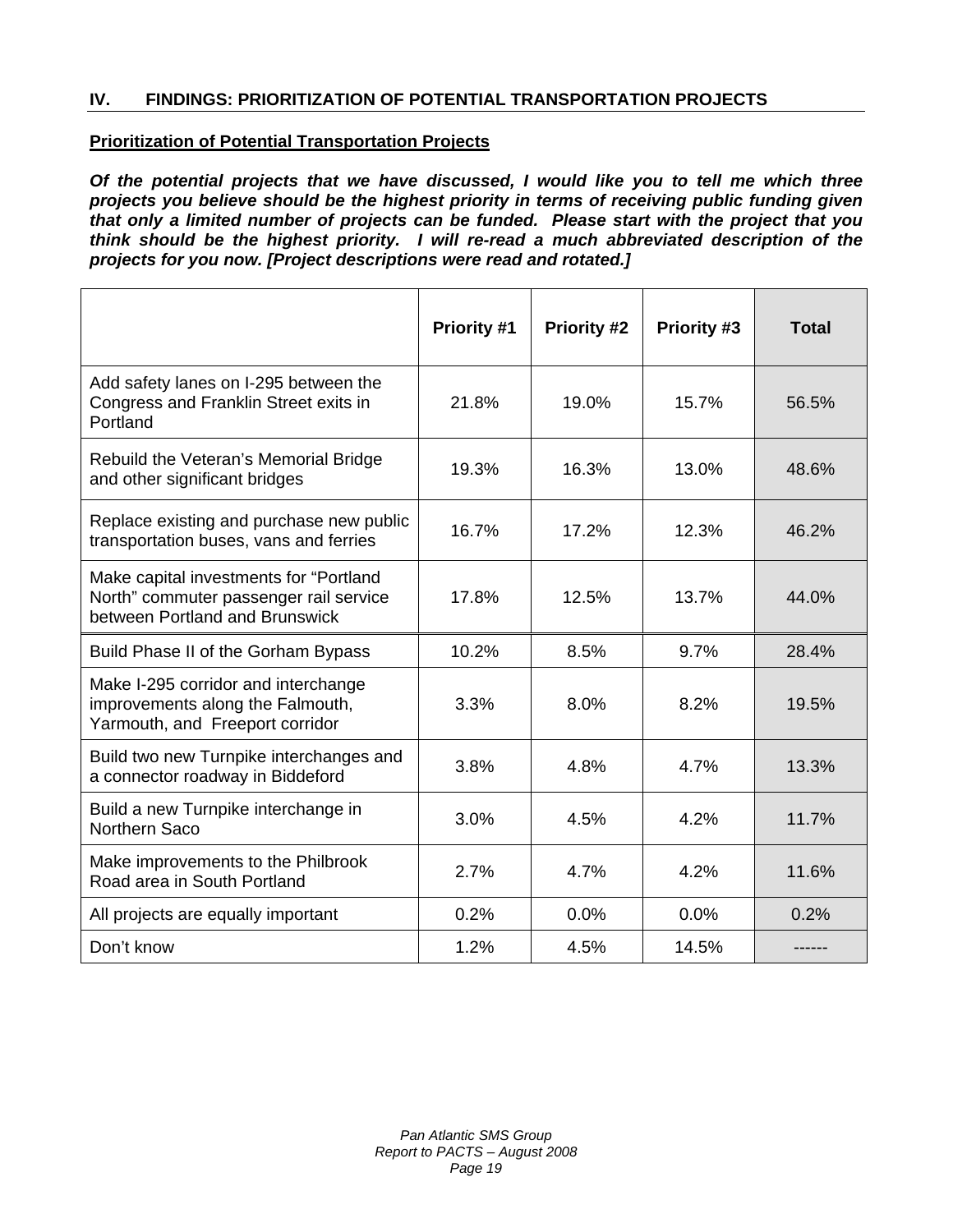## **Prioritization of Potential Transportation Projects (cont.)**

**In terms of prioritizing projects, the top** *first priorities* **are: (1) "Add safety lanes on I-295 between the Congress and Franklin Street exits in Portland" (21.8%), (2) "Rebuild the Veteran's Memorial Bridge and other significant bridges" (19.3%), (3) "Make capital investments for "Portland North" commuter passenger rail service between Portland and Brunswick" (17.8%), and (4) "Replace existing and purchase new public transportation buses, vans and ferries" (16.7%).** 

The same projects received the highest percentage of *combined priority rankings (the top three priorities combined)*: "Add safety lanes on I-295 between the Congress and Franklin Street exits in Portland" (56.5%), "Rebuild the Veteran's Memorial Bridge and other significant bridges" (48.6%), "Replace existing and purchase new public transportation buses, vans and ferries" (46.2%), and "Make capital investments for 'Portland North' commuter passenger rail service between Portland and Brunswick" (44.0%).

The projects that received the lowest percentage of *combined priority rankings* are: "Build two new Turnpike interchanges and a connector roadway in Biddeford" (13.3%), "Build a new Turnpike interchange in Northern Saco" (11.7%), and "Make improvements to the Philbrook Road area in South Portland" (11.6%).

|               | Number One Priority – Add Safety Lanes on I-295 between Congress and Franklin |   |                                                                |  |
|---------------|-------------------------------------------------------------------------------|---|----------------------------------------------------------------|--|
| <b>Higher</b> |                                                                               |   | Lower                                                          |  |
|               | Central PACTS Region (28.8%)                                                  |   | Northern PACTS Region (13.6%);<br>Western PACTS Region (15.2%) |  |
|               | $$50K < $100K (25.2\%)$ ; \$100K+ (25.2%)                                     |   | $<$ \$50K (13.4%)                                              |  |
|               | Four-year degree + (25.6%); Some college /<br>Two-year degree (22.6%)         | ٠ | High school degree or less (12.7%)                             |  |

| Number One Priority - Rebuild Veteran's Memorial Bridge                                         |           |                                  |
|-------------------------------------------------------------------------------------------------|-----------|----------------------------------|
| <b>Higher</b><br>Lower                                                                          |           |                                  |
| Western PACTS Region (21.4%);<br>Central PACTS Region (20.8%);<br>Southern PACTS Region (19.6%) | $\bullet$ | Northern PACTS Region (9.1%)     |
| $5 < 15$ mile commute (24.8%); $< 5$ mile<br>commute (22.0%)                                    |           | 15+ mile commute (11.6%)         |
| 35 to 54 years old (23.7%); 55+ years old<br>$(20.4\%)$                                         |           | 18 to 34 years old (8.1%)        |
| High school grad or less (24.6%)                                                                | $\bullet$ | Four-year degree or more (15.3%) |
| Female (23.2%)                                                                                  |           | Male (14.7%)                     |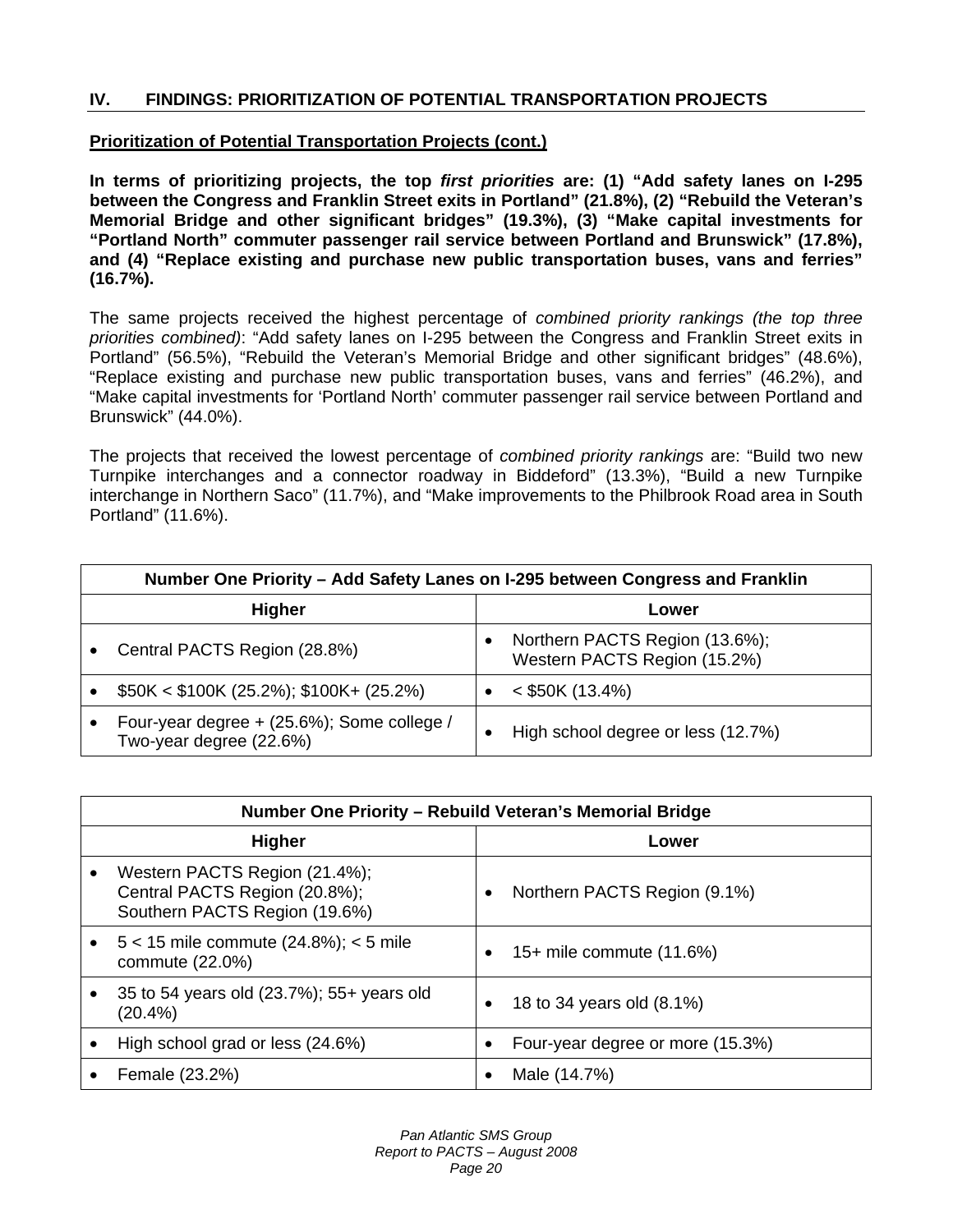## **Prioritization of Potential Transportation Projects (cont.)**

## **Number One Priority – Replace Existing and Purchase New Public Transportation Buses, Vans and Ferries**

• No significant differences were recorded between demographic subgroups.

| Number One Priority – Make Capital Investments for "Portland North"<br><b>Commuter Passenger Rail Service between Portland and Brunswick</b> |  |                                                                                                 |  |
|----------------------------------------------------------------------------------------------------------------------------------------------|--|-------------------------------------------------------------------------------------------------|--|
| <b>Higher</b><br>Lower                                                                                                                       |  |                                                                                                 |  |
| Northern PACTS Region (36.4%)                                                                                                                |  | Southern PACTS Region (13.3%);<br>Western PACTS Region (13.4%);<br>Central PACTS Region (17.8%) |  |

| Number One Priority – Build Phase II of the Gorham Bypass |  |                                                                                               |  |
|-----------------------------------------------------------|--|-----------------------------------------------------------------------------------------------|--|
| <b>Higher</b><br>Lower                                    |  |                                                                                               |  |
| Western PACTS Region (23.2%)                              |  | Southern PACTS Region (7.0%);<br>Central PACTS Region (7.2%);<br>Northern PACTS Region (7.6%) |  |
| Male (12.9%)                                              |  | Female (7.9%)                                                                                 |  |

|           | Number One Priority - Make I-295 Corridor and Interchange<br>Improvements along the Falmouth, Yarmouth, and Freeport Corridor |  |                                                                                              |  |
|-----------|-------------------------------------------------------------------------------------------------------------------------------|--|----------------------------------------------------------------------------------------------|--|
|           | <b>Higher</b><br>Lower                                                                                                        |  |                                                                                              |  |
| $\bullet$ | Northern PACTS Region (13.6%)                                                                                                 |  | Southern PACTS Region (0.6%);<br>Central PACTS Region (2.3%);<br>Western PACTS Region (3.6%) |  |
|           | 15+ mile commute $(7.4%)$                                                                                                     |  | $5 < 15$ mile commute $(0.6\%)$ ; $< 5$ mile<br>commute (1.4%)                               |  |

| Number One Priority - Build Two New Turnpike<br><b>Interchanges and a Connector Roadway in Biddeford</b> |           |                                                                                              |  |
|----------------------------------------------------------------------------------------------------------|-----------|----------------------------------------------------------------------------------------------|--|
| <b>Higher</b><br>Lower                                                                                   |           |                                                                                              |  |
| Southern PACTS Region (11.4%)                                                                            | $\bullet$ | Western PACTS Region (0.9%);<br>Central PACTS Region (1.1%);<br>Northern PACTS Region (1.5%) |  |
| 15+ mile commute $(7.4\%)$                                                                               | $\bullet$ | No commute / Other (2.3%)                                                                    |  |
| Pan Atlantic SMS Group                                                                                   |           |                                                                                              |  |

*Report to PACTS – August 2008*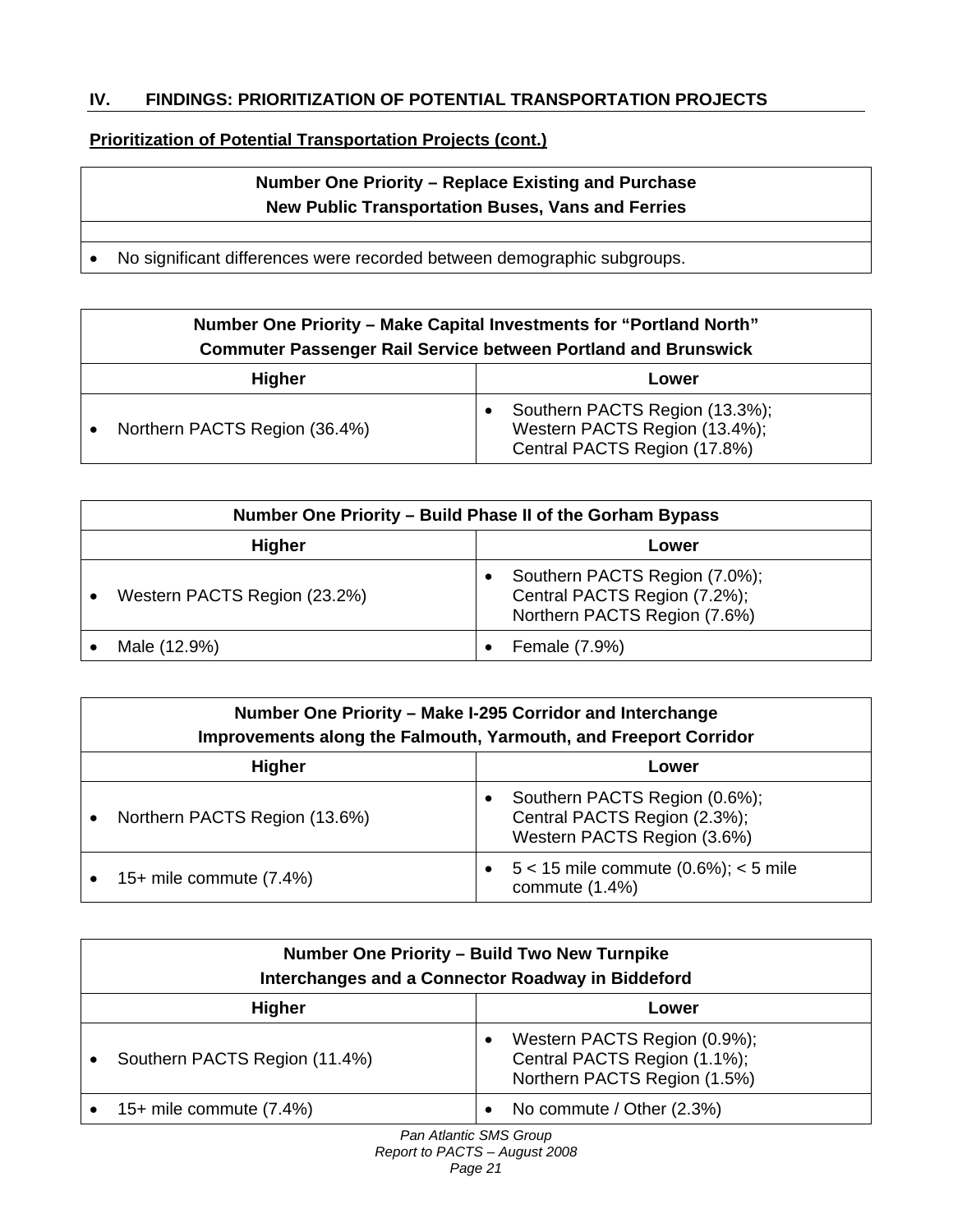## **Prioritization of Potential Transportation Projects (cont.)**

| Number One Priority – Build a new Turnpike Interchange in Northern Saco |  |                                                                                              |
|-------------------------------------------------------------------------|--|----------------------------------------------------------------------------------------------|
| <b>Higher</b><br>Lower                                                  |  |                                                                                              |
| Southern PACTS Region (8.2%)                                            |  | Northern PACTS Region (0.0%);<br>Central PACTS Region (0.8%);<br>Western PACTS Region (2.7%) |
| 15+ mile commute $(5.0\%)$ ; 5 < 15 mile<br>commute $(4.3%)$            |  | $< 5$ mile commute (0.0%)                                                                    |

|                        | Number One Priority – Make Improvements to the Philbrook Road Area in South Portland |  |                              |
|------------------------|--------------------------------------------------------------------------------------|--|------------------------------|
| <b>Higher</b><br>Lower |                                                                                      |  |                              |
|                        | Central PACTS Region (3.8%)                                                          |  | Northern PACTS Region (0.0%) |
|                        | 18 to 34 years old (5.7%)                                                            |  | 55+ years old (1.0%)         |

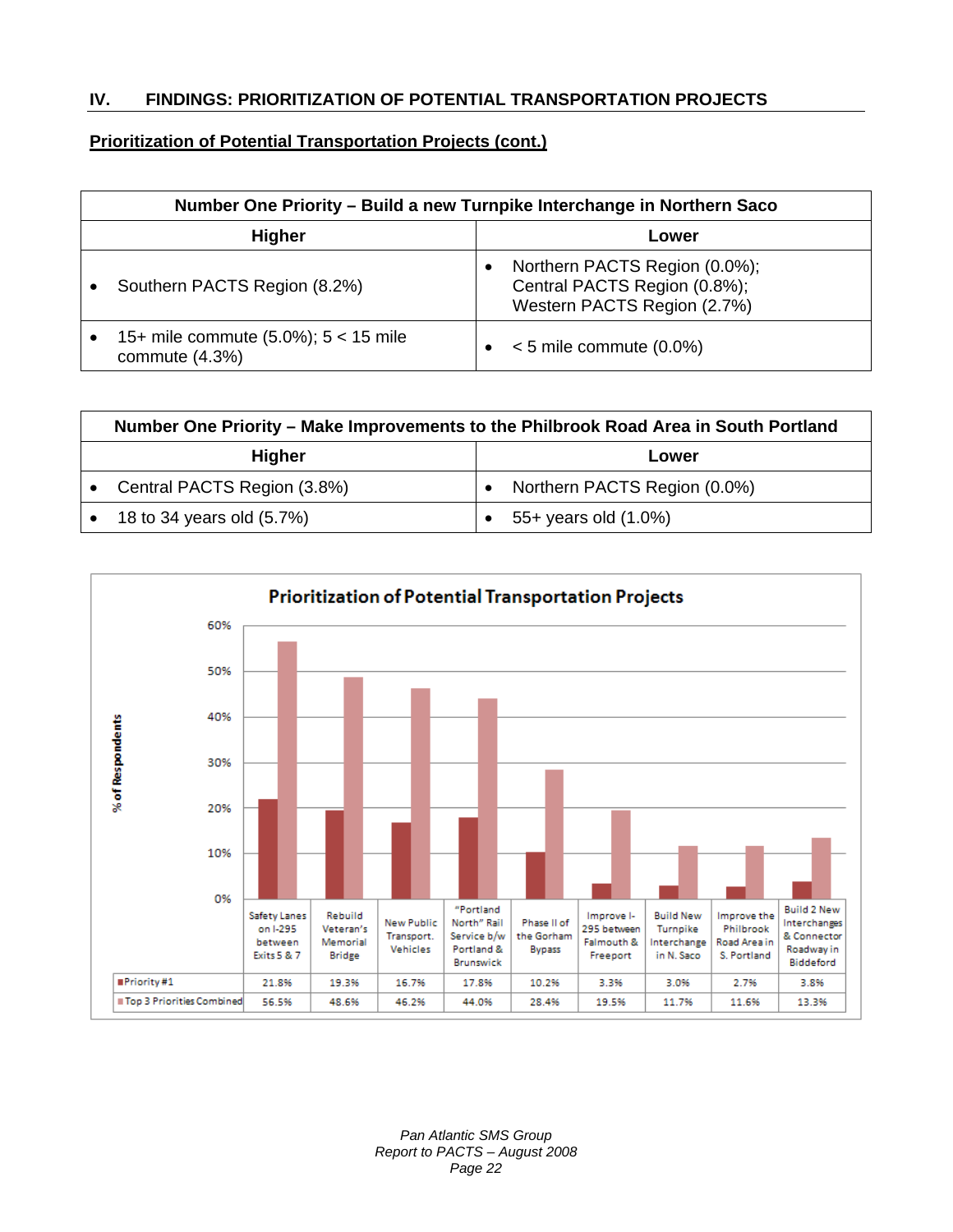## **Additional Comments**

## *Is there anything else that you would like to add regarding transportation planning issues affecting Cumberland and Northern York Counties? [Unaided]*

Approximately half of the respondents (n=303) surveyed provided additional suggestions and / or comments regarding transportation planning issues that are currently affecting the PACTS Region (see the pages that follow for verbatim comments provided by respondents).

In general, the following themes emerged as the leading suggestions that respondents made regarding transportation planning issues in this area of the state:

- Residents of the PACTS Region would like more public transportation options, especially in areas surrounding the City of Portland (including rural areas), with regular morning and evening hours.
	- $\circ$  If options are already available, better marketing of the schedules and routes is necessary.
	- o If current public transportation services are expanded, marketing new routes and increased hours of operation is vital.
	- $\circ$  If public transportation services are expanded, many residents would prefer that the vehicles purchased are environmentally friendly and/or run on alternative fuels.
- A number of respondents suggested that current roads in the area be repaired and maintained.
	- o Examples of such repairs include fixing potholes and rural roads in the area and widening some existing roads.
	- o Some respondents expressed the desire for current roads to be repaired before new projects are undertaken.
- Residents of the PACTS Region would like more biking options throughout the area. More biking lanes and safer biking options are important to residents.
- Many respondents would like rail service in the area to be expanded. However, some respondents voiced the concern that if gas prices decrease, investment in expanding the current rail service will be for naught.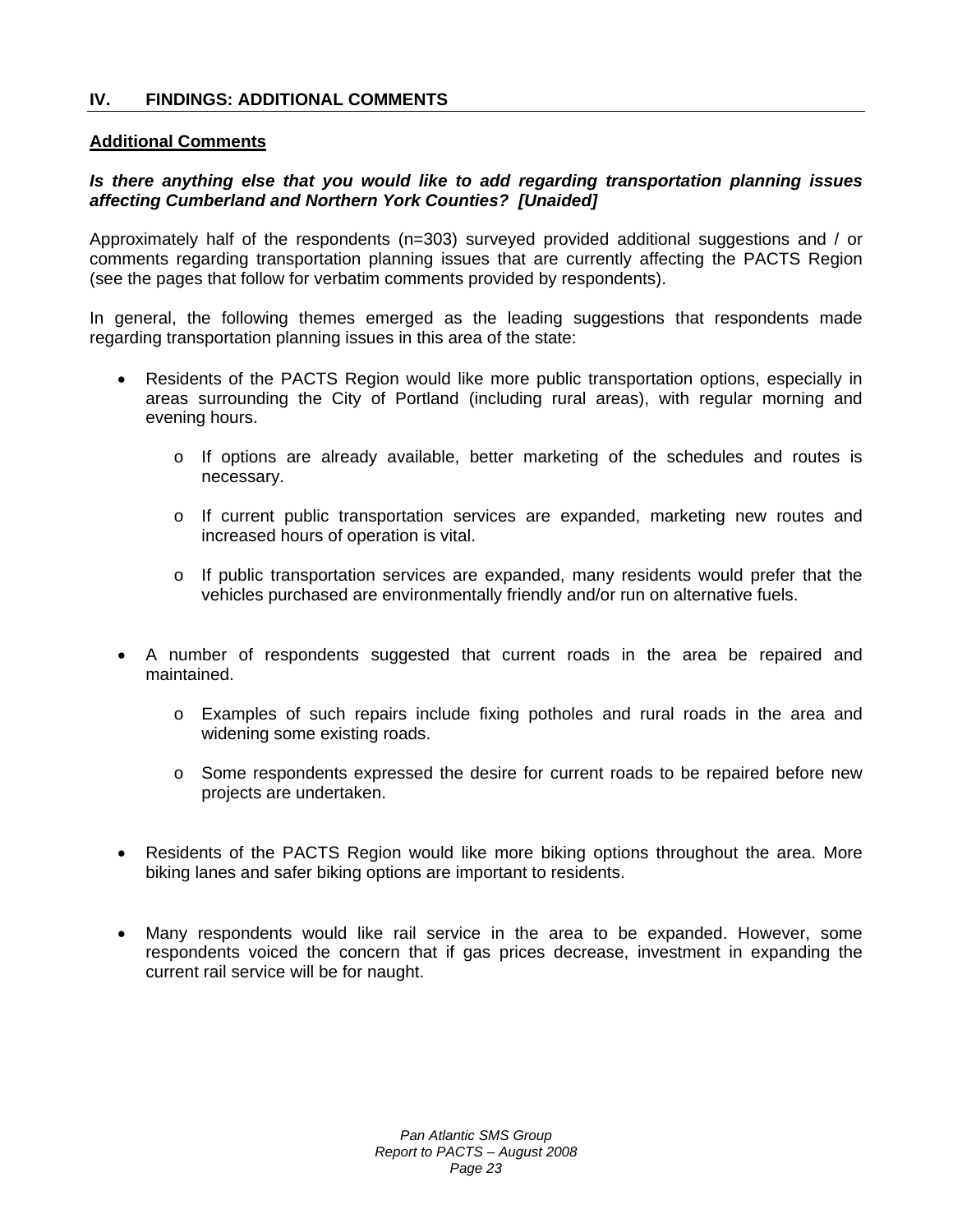## **Additional Comments (cont.)**

The verbatim responses provided by respondents follow.

A BIKE PATH FROM YARMOUTH TO PORTLAND OR FREEPORT TO PORTLAND.

A CAP ON GAS PRICES. VEHICLES THAT RUN ON FUEL OTHER THAN GAS.

A TRAIN TO TAKE PEOPLE TO DOWNTOWN PORTLAND, LIGHT RAIL, ETC.

A TROLLEY SYSTEM WOULD BE NICE IF THEY COULD BRING THAT BACK AGAIN.

ADD A COMMUTER BUS SERVICE FROM BRUNSWICK TO FREEPORT.

ADD A ROUTE TO MANCHESTER, NH.

ADD AN INTERCHANGE TO I-295 IN THE CUMBERLAND AREA, WHICH WOULD CUT DOWN ON THE CONGESTION THROUGH YARMOUTH.

ADD BUSES AND ROUTES AND IMPROVE ROUTES; BUS SHELTERS NEED TO BE ADDED, PARTICULARLY IN THE WINTER - IT IS HORRIBLE TO BE EXPOSED.

ADD MORE BIKE PATHS.

ADD RAIL SERVICE TO AUBURN/LEWISTON AREA.

ADDING A TURNPIKE EXCHANGE NEAR FALMOUTH FREEPORT.

ADDING MORE PUBLIC TRANSPORTATION IN THE WINDHAM AND LAKES REGION AREA.

ALTERNATIVE TRANSPORTATION.

AN EXIT IN CUMBERLAND ON TURNPIKE.

ANY IMPROVEMENTS HAVE TO INCLUDE ALTERNATIVE FORMS OF TRANSPORTATION, SUCH AS BIKING AND WALKING. MAKING SURE THAT ANY IMPROVEMENTS WOULD INCLUDE ADDING BIKE LANES WHERE POSSIBLE.

ANY SUPPORT FOR ANY KIND OF PUBLIC TRANSPORATATION, PARTICULARLY WITH CURRENT GAS PRICES, WOULD BE BENEFICIAL TO A LOT OF PEOPLE; FROM PORTLAND TO BRUNSWICK ON A REGULAR SCHEDULE FOR COMMUTERS.

ANY TRAIN SERVICE GREAT IDEA....EVEN FURTHER UP NORTH.

ANYTIME THEY WANT TO BUILD SUBWAY SERVICE FROM BOSTON TO PORTLAND WOULD BE FINE BY HER!

AREA AROUND PORTLAND JETPORT...CONTINUE IMPROVEMENTS IN AND AROUND AIRPORT, ESPECIALLY AROUND BAGGAGE.

ASSESS BRIDGE REPAIR.

AVAILABILITY OF PUBLIC TRANSPORTATION IN RURAL AREAS OUTSIDE OF PORTLAND.

BAD ROADS IN THE CITIES. LIKE ELDERLY BUSES AND VANS.

BEEF UP ON PUBLIC TRANSPORTATION.

BETTER BUS SYSTEM IN O.O.B. TO MALL.

BETTER PUBLIC TRANSPORTATION ESPECIALLY IN OLD ORCHARD.

BETTER PUBLIC TRANSPORTATION, MORE CONVENIENT FOR PEOPLE TO USE DAILY. WOULD LOVE TO TAKE A BUS TO WORK BUT CAN'T.

BETTER PUBLIC TRANSPORTATION--RAIL. KENNEBUNK TO PORTLAND.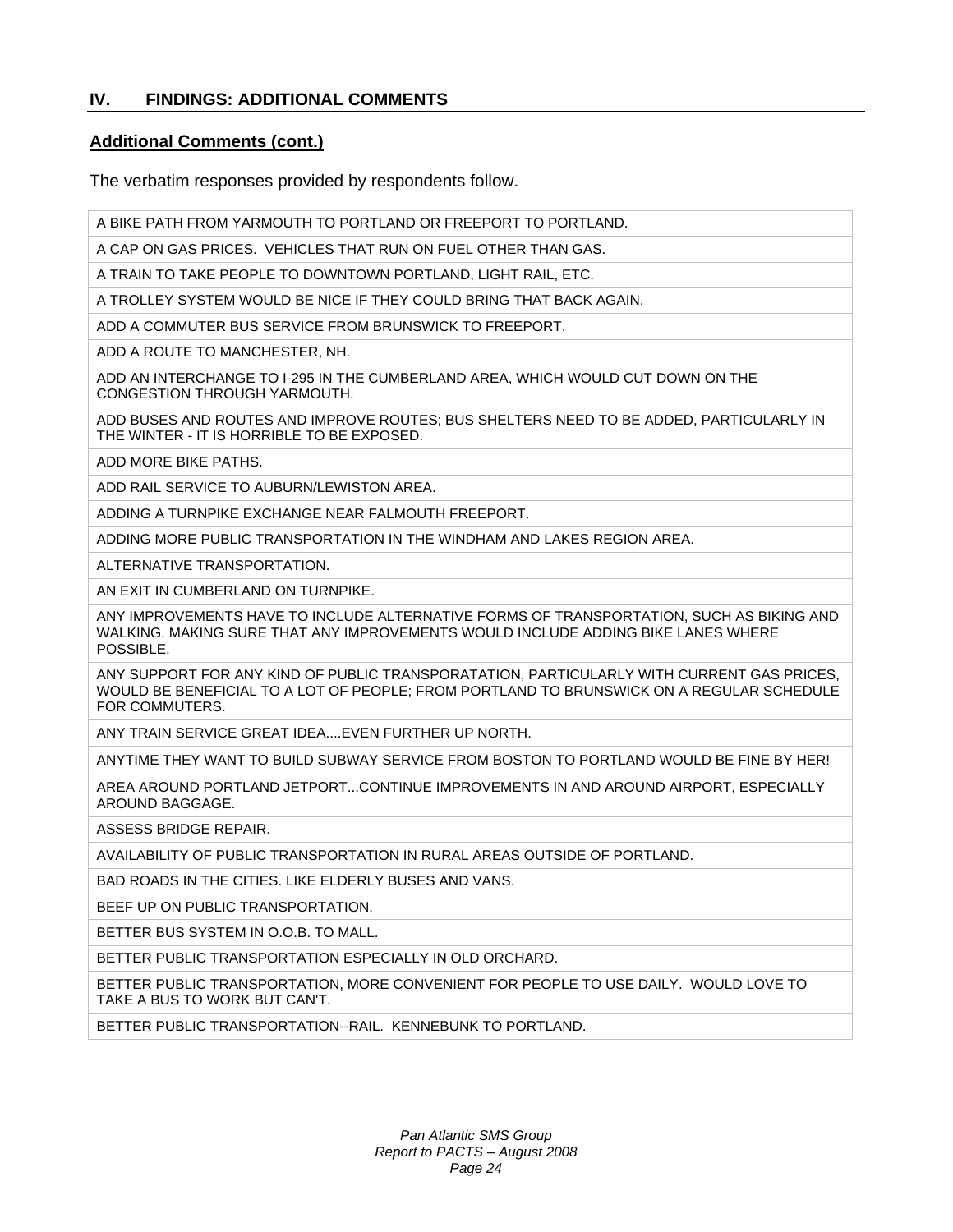#### **Additional Comments (cont.)**

BETTER ROAD MAINTENANCE INSTEAD OF BUILDING NEW ONES.

BETWEEN EXIT 3 AND 4 ON 295 ON BOTH SIDE. SHOULD ADD LANES DEDICATED TO GETTING OFF THE INTERSTATE.

BIKES ARE PURCHASED AND LEFT AROUND THE CITY, PEOPLE PAY FOR THE RIDES AND LEAVE BIKE AT ANOTHER BIKE STATION. BIKE SHARE PROGRAM. THEY DID IT IN CALIFORNIA.

BRING THE RAIL PRICES DOWN OR MAKE THEM LOW SO MORE PEOPLE WILL USE RAIL.

BUCKNAM RD NORTH AND TURNPIKE SPUR ALWAYS HAS ACCIDENTS.

BUILD INTERNATIONAL AIRPORT. SHUT DOWN BANGOR AND PORTLAND AIRPORTS. RAIL SERVICE IN THE OLD PORT.

BUS FROM BIDDEFORD TO PORTLAND (ZOOM), MORE ARE NEEDED, FILLED TO CAPACITY....WITH A WIDER RANGE OF STOPS.

BUS ROUTES ARE NOT EFFECTIVE AND NOT WELL SPACED. ESPECIALLY IN CAPE ELIZABETH, SOUTH PORTLAND INTO PORTLAND ROUTES HAVE BEEN CUT.

BUS SYSTEMS ARE GREAT FOR CITIES, BUT NOT AS HELPFUL FOR SURROUNDING TOWNS....PERHAPS SOME KIND OF PUBLIC TRANSPORTATION WOULD HELP ELDERLY.

CITY BUS GO TO WINDHAM; GO UP 302.

CITY BUSES SHOULD RUN ON ALTERNATIVE ENERGY. PUBLIC TRANSPORTATION NEEDS WILL INCREASE DUE TO GAS PRICES.

COMMUNTER BUS SERVICE THAT GOES WEST AND NORTH INTO PORTLAND AREA (FROM WINDHAM AND BOWDOINHAM, TOPSHAM AREA).

COMMUTER RAIL SHOULD GO TO AUGUSTA.

COMMUTES FROM SACO TO KENNEBUNK, WOULD TAKE THE BUS IF AVAILABLE. ECO-FRIENDLY BUSES ARE IMPORTANT.

CONDITION OF ROAD BETWEEN FALMOUTH TO BRUNSWICK SHOULD BE FIXED. HAVE PUBLIC TRANSPORTATION FROM CAPE ELIZABETH TO PORTLAND.

CONGRESS ST. EXIT SHOULD BE EXPANDED AND MADE MORE SAFE. HORSE AND BUGGY AGAIN! TROLLY OR CABLE CARS FOR IN TOWN PORTLAND. MORE PARKING FOR RESIDENTS AND/OR PUBLIC PARKING IN TOWN PORTLAND.

CONTINUED USE OF RAIL SERVICE BETWEEN PORTAND AND BOSTON.

COUNTY ROAD COMING FROM WESTBROOK THAT MERGES WITH ANOTHER ROAD THAT GOES INTO GORHAM; AT LEAST A 3 MILE BACKUP EVERYDAY BETWEEN HOURS OF 3 - 6:00 P.M. COUNTY RD. & SPRING ST. WHERE IT MERGES.

CREATE MORE BIKE PATHS.

CUT GAS TAX.

DIRECT ROUTE TO SANFORD, 111 NEEDS IMPROVEMENTS, GOING TO OGUNQUIT IT IS HARD TO GET OFF THE ROAD.

DISABLED PERSON, USING TRAINS, BUSES, VANS MORE OF THOSE.

DO CHANGE THE YORK TOLL BOOTH, ONLY UPDATE WHERE IT IS.

DO SOMETHING ABOUT BIKES, LOOK AT DIFFERENT PATHWAYS FOR BIKES, TOO MANY CARS AND BIKES ON MAJOR ROADS, AND SIDEWALKS.

DOES 85 MILES TO WORK ON A BIKE. BIKE-SAFE ROADS AND IN GENERAL, PLANNING AROUND COMMUTERS.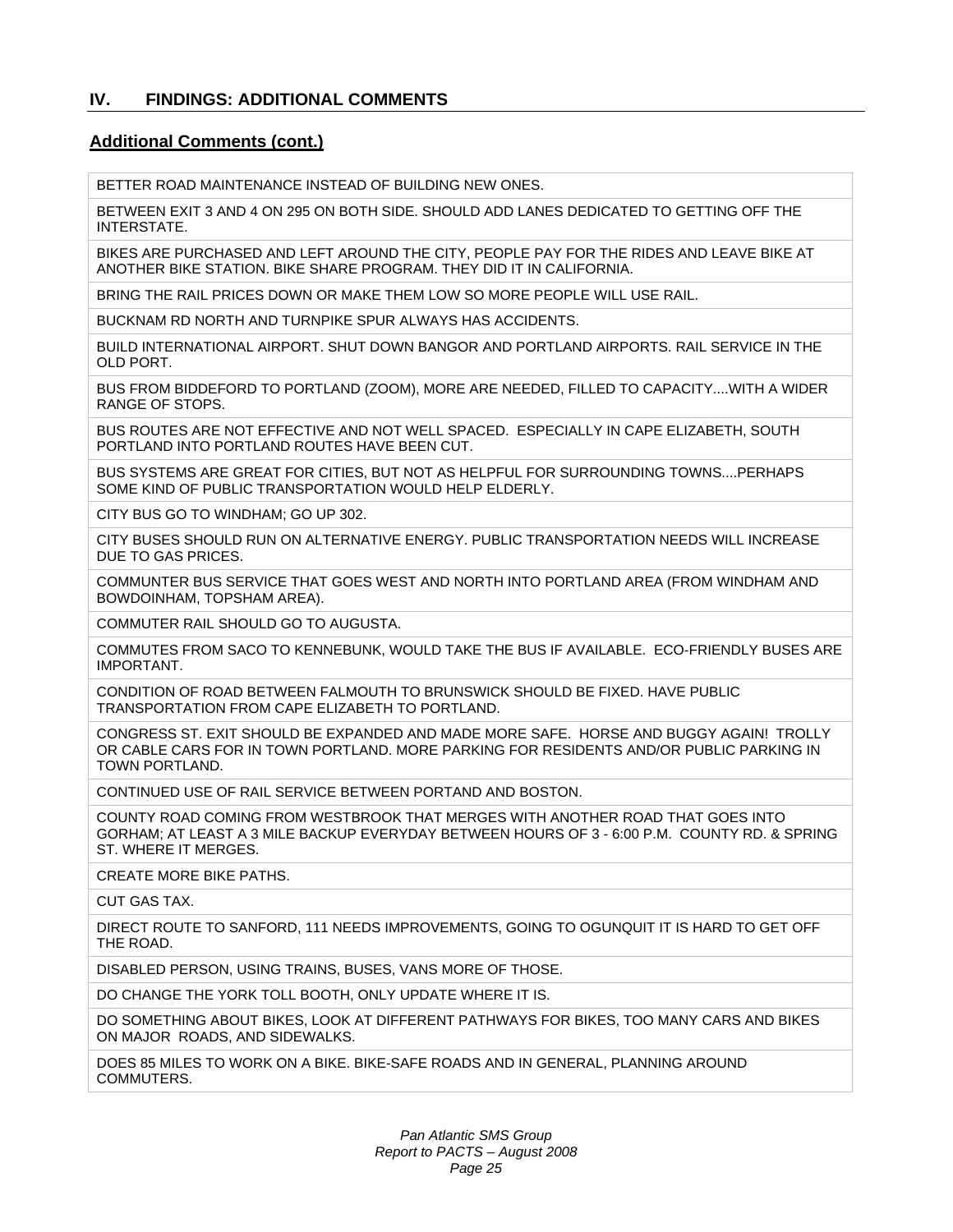#### **Additional Comments (cont.)**

DOESN'T WANT TO INVEST IN RAIL SERVICE BECAUSE WHEN CHEAPER SOURCES OF FUEL ARE DEVELOPED PEOPLE WILL GO BACK TO THEIR CARS.

DONT HAVE ANY PUBLIC TRANSPORTATION IN PORTLAND.

DONT KNOW IF THE VETERANS BRIDGE IS EVEN NECESSARY.

DON'T THINK THERE'S ENOUGH PUBLIC TRANSPORTATION; TROLLIES WOULD BE AWESOME; LIKE SO. ME. IN SUMMER.

DON'T THINK WE NEED A NEW TOLL BOOTH IN YORK.

DON'T UNDERSTAND WHY PUBLIC TRANSPORTATION DOESN'T RUN UP TO FREEPORT; SO MANY CO WORKERS TRAVEL SOUTH TO PORTLAND; I'D USE THE TRAIN IF IT WERE ECONOMICAL (MY TRIP TO BOSTON WAS NOT).

DON'T WASTE MONEY ON TRAIN TO NO. CONWAY.

EASIER TO COORDINATE CAR POOLING ESPECIALLY FROM OUTLYING COMMUNITIES.

EAST-WEST TRANSPORTATION CORRIDOR, WE NEED A BETTER VEHICLE CORRIDOR AS WELL AS A MASS TRANSPORTATION CORRIDOR THROUGH THE WESTBROOK, GORHAM, WINDHAM AREA TOWARD SEBAGO LAKE.

ENCOURAGE PUBLIC TRANSPORTATION; KEEP ROADS CONGESTED TO ENCOURAGE PEOPLE TO USE PUBLIC TRANSPORTATION.

ENERGY EFFICENT SYSTEMS.

ENFORCE SPEED LIMITS.

EXPANDED PUBLIC TRANSPORT THROUGHOUT THE AREA, FIX ROUTE 302 FROM WINDHAM TO WESTBROOK SPECIFICALLY AND FOREST AVENUE WHILE YOU'RE AT IT.

EXPANSION ON RAIL SERVICE SHOULD BE COMPLETED.

FASTER RAIL SERVICE, POINTS SOUTH, TO BOSTON AND OTHER PLACES.

FIGURE OUT A WAY TO MAKE TRANSPORTATION AFFORDABLE. ANYTHING THAT CAN BE DONE TO ENCOURAGE PUBLIC TRANSPORTATION AND CARPOOLING SHOULD BE. ALTERNATIVE MEANS OF FUELING CARS.

FIX POTHOLES.

FIX THE POTHOLES.

FIX THE SECONDARY AND ROADS FEEDING INTO PORTLAND. GRAY HAS NOT BEEN REBUILT IN 50 YEARS. NEED HIGH SPEED RAIL SERVICE TO BOSTON, MAKE IT AN HOUR AND A HALF.

FORCE AUTO MANUFACTURERS TO PRODUCE CARS THAT GET MUCH HIGHER MILEAGE.

FRANKLIN ARTERIAL...MOBILITY ISSUES AND CONGESTION AS WELL AS SAFETY CONCERNS.

FREE TRANSPORTATION ON FRIDAYS WORKS VERY WELL. FOR FIRST TIME, SAW SHUTTLE BUS FULL IN BIDDEFORD. GREAT WAY TO INTRODUCE SERVICE.

GO BACK TO OLD DAYS OF HORSE AND BUGGY.

GORHAM IMPROVEMENTS AND PHILBROOK ROAD ARE IMPORTANT.

HE SUGGESTED IMPROVEMENTS TO WARREN AVENUE AND ROAD IMPROVEMENTS IN GENERAL.

HE WOULD LIKE THEM TO REEVALUATE THE PORTLAND METRO ROUTE. THERE SEEMS TO BE ALOT OF OVERLAP ON THE IN-TOWN ROUTES AND HE'D LIKE TO SEE SERVICE EXPANDED.

HE WOULD LIKE TO SEE PUBLIC TRANSPORTATION IN SCARBOROUGH; THEY DON'T HAVE MANY TRANSPORTATION OPTIONS. POSSIBLY INSTALL PARK AND RIDE LOCATIONS NEAR BUS STOPS, ETC.

HIGH SPEED RAIL SHOULD BE LOOKED AT.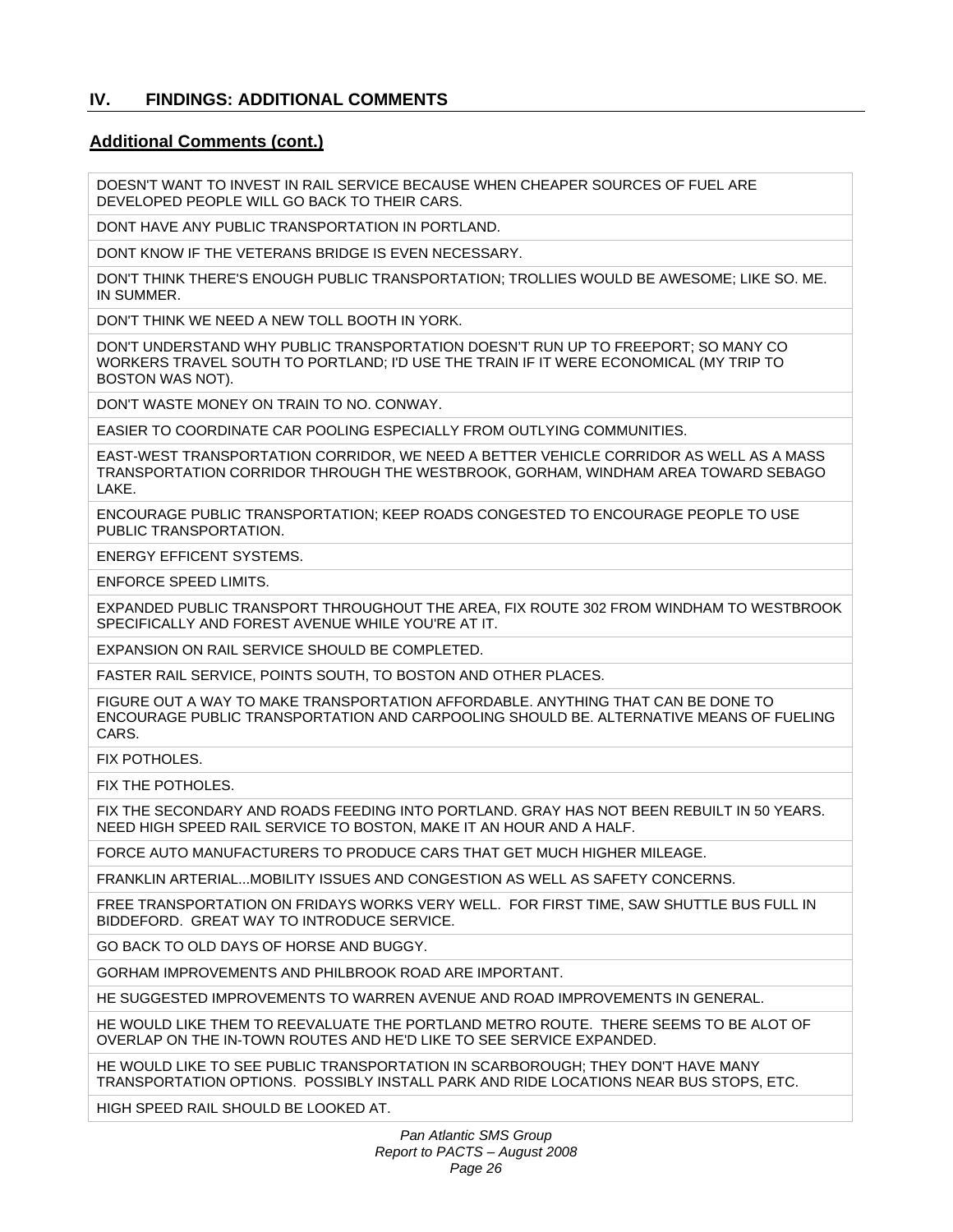## **Additional Comments (cont.)**

HOPE SOMETHING IS DONE WITH PUBLIC TRANSPORTATION.

HOURS ON PUBLIC TRANS SHOULD BE EXTENDED AND MADE MORE USER FRIENDLY.

I APPRECIATE WHOEVER IS TRYING TO WORK ON THIS AND I DO THINK WE ALL SHOULD TAKE A LONG, HARD LOOK AT HOW TO CONSERVE GASOLINE; PLAN TRIPS BETTER.

I BELIEVE THIS IS A MAJOR ISSUE IMPACTING MAINERS AND MAKES ME CONSIDER MOVING OUT OF THE STATE. A 'T' LIKE IN BOSTON WOULD HELP, AND BUSES TO WINDHAM, BRUNSWICK AND FREEPORT.

I HATE THE WAY THE TURNPIKE AUTHORITY COLLECTS MONEY AT TOLLBOOTHS. TOO SLOW.

I THINK IT IS A WORTHWHILE ENDEAVOR THAT YOU ARE DOING RIGHT NOW.

I THINK THAT TRAINS HAVE POTENTIAL FOR US IN THE NEXT TEN YEARS AND OUR AREA SHOULD BE PUTTING A LOT INTO GETTING THOSE GOING AGAIN.

I THINK THE PUBLIC TRANSPORTATION INFRASTRUCTURE IS SOMEHWAT IN PLACE, BUT THEY NEED TO INCREASE RIDERSHIP.

I THINK WE NEED TO INCREASE OUR COMMITMENT TO PUBLIC TRANSPORTATION; REROUTING OF BUS SYSTEM NEEDS TO BE DONE.

I WISH PUBLIC TRANSPORTATION CAME UP TO WINDHAM AREA AND STOPPED AT WESTBROOK.

I'D LIKE TO SEE PUBLIC TRANSPORTATION FROM NORTHERN YORK COUNTY TO SOUTHERN YORK COUNTY; I THINK THAT WOULD BE GREAT.

I'D LOVE TO GET PUBLIC METRO SERVICE TO WINDHAM FROM PORTLAND.

IF GAS PRICES ARE GOING UP, WE NEED MORE ACCESSIBLE PUBLIC TRANSPORTATION. NO. YARMOUTH HAS NO PUBLIC TRANSPORTATION.

IF IT WERE EASIER TO COORDINATE RIDING BUS FROM S.PORT TO PORT - MORE TIMES AVAILABLE.

IF PUBLIC TRANSPORTATION BECOMES MORE AND MORE AVAILABLE; IF SCHEDULING WAS BETTER; THAT WOULD BE GREAT.

IF REPLACE BUSES, ETC, MAKE THEM MORE GAS EFFICIENT; EITHER NATURAL GAS OR ELECTRIC.

IF THE BRIDGE IS STRUCTURAL AND NOT JUST TRAFFIC; NO PUBLIC BUSES IN CAPE ELIZABETH - WOULD LIKE TO SEE IT EXTENDED FROM SOUTH PORTLAND.; THEY MIGHT TAKE ADVANTAGE OF IT IF IT WAS THERE.

IF THE MONEY FALLS WITHIN BUDGET.

IF THE TRAIN WERE FASTER MORE PEOPLE WOULD USE IT.

IF THEY HAD MORE FREQUENT BUSES MORE PEOPLE WOULD USE THEM.

IF THEY REPLACE THE PUBLIC TRANSPORATION VEHICLES, LOOK INTO VEHICLES THAT USE ALTERNATIVE FORMS OF FUEL.

IF TRACKS WENT TO THE PRATT PLANT IN NO. BERWICK, I'D TAKE THE TRAIN. AMTRACK SHOULD TALK TO MAJOR EMPLOYERS AND MAKE IT CONVENIENT FOR THEIR EMPLOYEES, RE: SCHEDULES AND DROPOFF POINTS.

IMPROVE BIKE LANES; LOCAL TAX INCENTIVE FOR HYBRIDS.

IMPROVE PEDESTRIAN AND BICYCLE PATHS FOR COMMUTING; SET UP INFRASTRUCTURE FOR RENEWABLE PRODUCED HYDROGEN FOR ANY VEHICLES; PUBLIC AND/OR PRIVATE.

IMPROVE PUBLIC TRANSPORATION SERVICE TO INCLUDE MORE REMOTE AREAS LIKE CUMBERLAND. ADD MORE BIKE LANES. USE MORE ENVIRONMENTALLY FRIENDLY VEHICLES FOR PUBLIC TRANSPORTATION.

IMPROVEMENTS NEED TO BE MADE TO THE METRO BUS SERIVICE, MORE OFTEN, MORE ROUTES, RUNNING MORE OFTEN ON THE WEEKENDS.

IN FAVOR OF ANYTHING TO USE MORE TRAINS.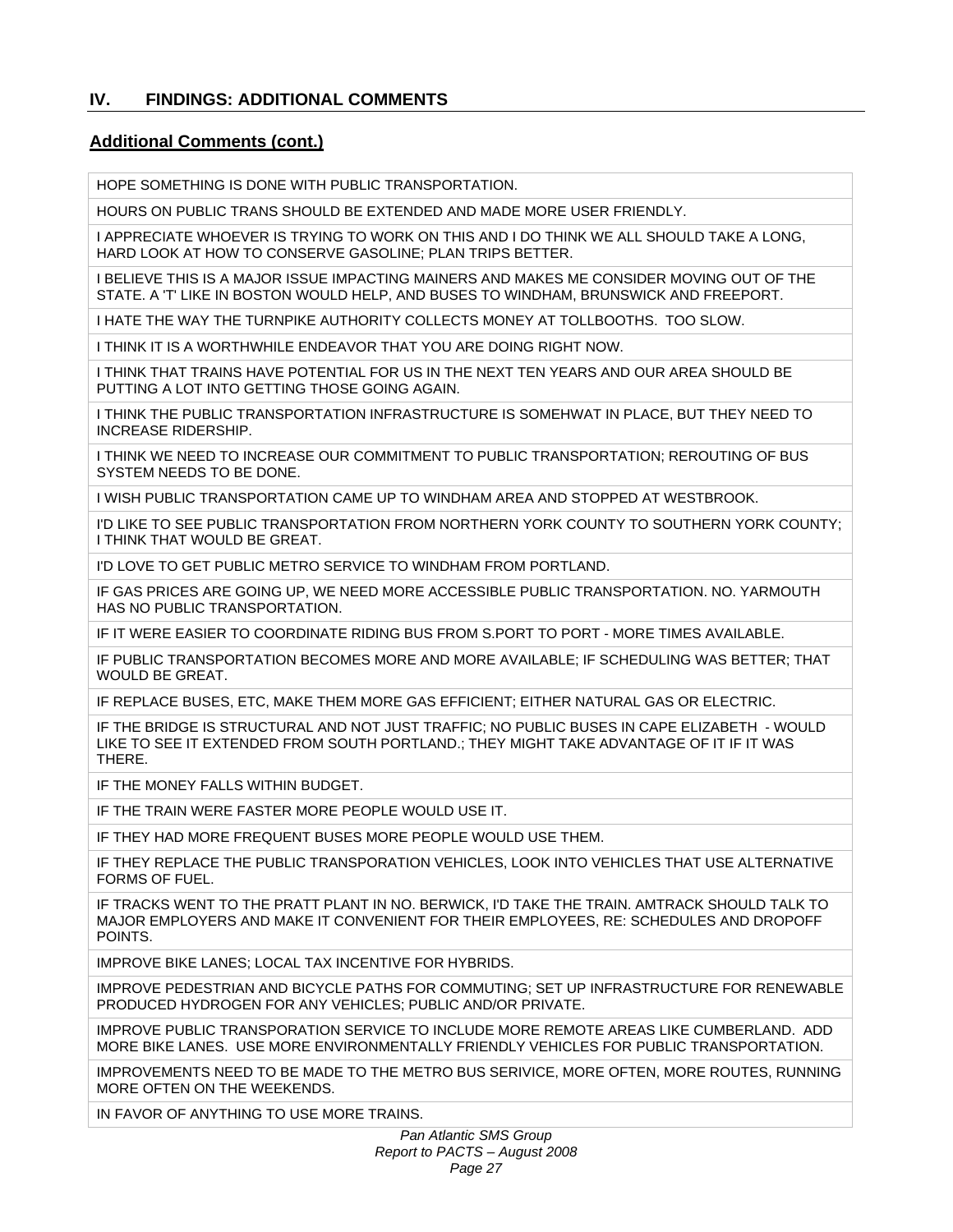#### **Additional Comments (cont.)**

IN THIS CURRENT ECONOMIC CLIMATE, NONE OF THESE PROJECT WARRENT FUNDING.

INCLUDE MORE BIKE LANES AROUND GREATER PORTLAND.

INCREASE BUS SERVICE FROM OUTLYING TOWNS!!!! WINDHAM, GREY, CUMBERLAND, FALMOUTH.

INCREASE IN RAIL SERVICE SOUTH.

INCREASE PARK AND RIDE LOTS AND OPPORTUNITIES.

INCREASE PEDESTRIAN WALKWAYS AND BIKEWAYS.

INCREASE PUBLIC TRANSPORTATION BETWEEN PORTLAND AND NORTHERN 'BURBS - ESPECIALLY YARMOUTH.

INCREASE PUBLIC TRANSIT TO SUBURBS; MORE ROUTES, EXPAND TIMES.

INCREASE PUBLIC TRANSPORTATION.

INCREASE PUBLIC TRANSPORTATION, PEOPLE WILL USE IT, MAKE IT MORE CONVENIENT.

INCREASE RAILWAY SYSTEM.

INCREASED BUS LINES.

INCREASED BUS SERVICE TO CUMBERLAND NORTH YARMOUTH, WHOLE BUS SYSTEM EXPANDED, AND RUN MORE EFFECIENTLY.

INSTEAD OF FREE BUS DAYS, JUST MAKE IT ONE DOLLAR EVERY DAY.

INTERCHANGE BETWEEN SOUTH PORTLAND LINCOLN STREET, THE ABILITY OF TRAVELERS GOING THE WRONG WAY ON THE MAINE TURNPIKE NEEDS TO BE ADDRESSED.

INTRODUCE SMART LIGHTS THAT CHANGES WHEN CARS APPROACH TRAFFIC LIGHTS.

INVEST IN RAILROAD.

IT WOULD BE NICE TO HAVE SUNDAY BUS ROUTES IN THE PORTLAND AREA.

IT'S IMPORTANT TO REDUCE CONGESTION AND REPAIR THE BRIDGES.

KEEP STATE STREET ON THE PORTLAND BUS ROUTE!

KEEP THE BICYCLES OFF THE ROAD BEFORE THEY GET RUN OVER.

KEEP THE DOWNEASTER ALIVE.

LIKE MOST PEOPLE, I REALLY LIKE THE IDEA OF ALTERNATIVE METHODS OF TRANSPORTATION, BUT I PROBABLY WOULDN'T USE THEM. I REALLY LIKE THE INDEPENDENCE OF MY OWN CAR.

LIKE TO HAVE A LOT OF SIDEWALKS ON 302 TO BE ABLE TO BICYCLE; NOT TO ALTER LANDSCAPE, BUT FOR **SAFFTY** 

LIKE TO SEE RAIL SERVICE GO TO LEWISTON / AUBURN AREA FROM PORTLAND AREA.

LIKES BIKE LANES -SHOULD BE MORE. BIKES AND SCOOTERS ARE GOOD FORMS OF TRANSPORTATION, BUT THERE IS TOO MUCH TENSION BETWEEN THEM AND CARS. ROADS ARE NOT BIKE-ORIENTED ENOUGH.

LOOK AT THE FLOW OF TRAFFIC ALONG FOREST AVE., NEAR MORRILL'S CORNER, ALLEN'S AVE. AND WOODFORDS AREA.

LOOK INTO MORE PUBLIC TRANSPORTATION INSTEAD OF WORRYING ABOUT PEOPLE WHO ARE DRIVING.

LOOKED INTO ZOOM BUS FARES, DON'T OFFER GROUP RATES. NEED MORE ALTERNATIVE TRANSPORTATION. ZOOM BUSES ARE A GOOD THING - PEOPLE ARE USING THEM TRYING TO SAVE ON GAS. HAVE SHUTTLES IN PORTLAND REDUCE CONGESTION.

LOOKING AT MORE BIKE LANES IN AND AROUND CITY.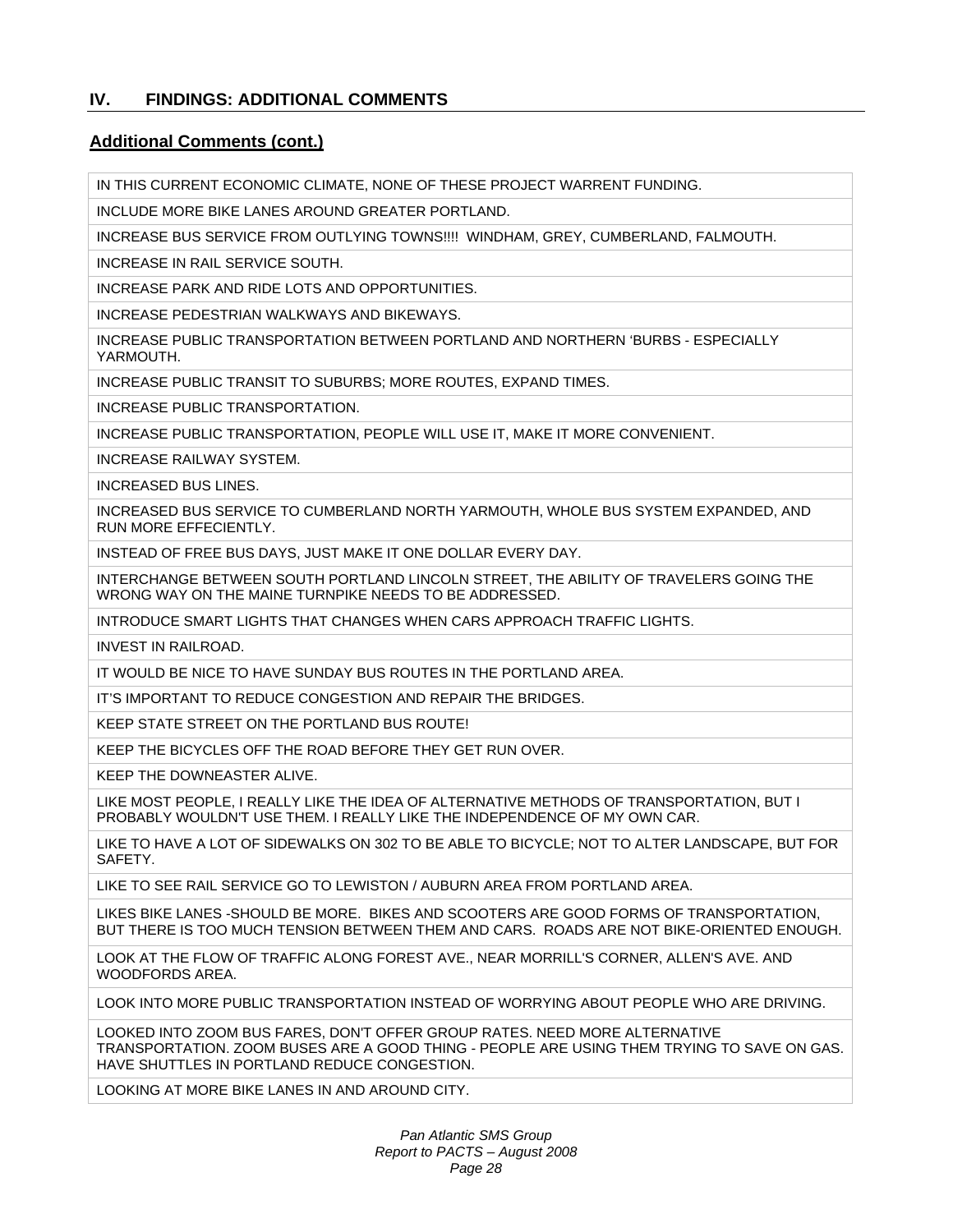#### **Additional Comments (cont.)**

LOTS OF ROOM FOR IMPROVEMENTS, LACK OF PUBLIC TRANSPORTATION AND MORE ACCESSABILITY.

LOWER GAS PRICES.

LOWER GAS PRICES. ONLY A RESIDENT OF MAINE FOR A YEAR AND FEELS THERE IS SOMETHING THAT NEEDS TO BE DONE. KEEP ROADS PAINTED AFTER WINTER FOR SAFETY. ALSO ADVANCED WARNING OF TURNING LANES.

LOWER THE GAS PRICES!

MAINTAIN THE ROADS AND BRIDGES BETTER, THEY ALL NEED WORK.

MAKE SURE HAVE THE MONEY BEFORE PROJECTS STARTED.

MASS TRANSIT. GET RID OF THE TOLLS ON THE MAINE TURNPIKE. I WANT EASY ACCESS HIGHWAYS THAT MOVE AND FLOW EASILY. ALSO WISCASSETT BYPASS IS DESPERATELY NEEDED.

MASS TRANSIT/ SUBWAY SYSTEM.

MERGE RTP AND THE METRO!

MORE ACCESSIBLE AND MORE PUBLIC TRANSPORTATION.

MORE BIKE LANES IN AND AROUND CITY.

MORE BIKE LANES!

MORE BIKE LANES. MORE BIKE SAFETY.

MORE BIKE LANES. SAFER FOR BIKERS. INCREASE PUBLIC TRANSPORT.

MORE BIKE ROUTES AND BUS SERVICE TO OUTLYING AREAS. WOULD LOVE TO RIDE BIKE TO WORK BUT NO WAY TO NOW. IT'S TOO SCARY RIGHT NOW COULD BE WAY SAFER.

MORE BUS SERVICE TO LAKE REGIONS / SEBAGO AREA (NORTH WINDHAM).

MORE BUS SERVICE TO OUTER LYING AREAS.

MORE BUS SERVICES IN THE OUTLAYING AREAS OF PORTLAND.

MORE BUS TRANSPORTATION; EXPANDED TO MORE TOWNS.

MORE BUSES GOING TO SMCC MORE HOURS AND AVAILABILITY.

MORE COMMUTER TRAINS THAT WOULD BE ECONOMICAL, BIKE PATHWAYS ALL OVER THE STATE SO PEOPLE COULD RIDE BIKES TO WORK. NO MORE ROADS UNLESS A BIKE LANE IS BUILT ALONG WITH IT.

MORE ECONOMICAL TRANSPORTATION, LIKE SOME OF EUROPE. TRAINS, IMPROVE PUBLIC TRANSPORTATION. IMPROVE ALL GAS CONSUMPTION IN BETTER ALTERNATIVE CARS.

MORE ELDERLY TRANSPORTATION THAT IS MORE RELIABLE AND LESS EXPENSIVE. SMALL VANS ARE BEST.

MORE MASS TRANSIT.

MORE MONEY SPENT ON PROPER PLANNING OF PUBLIC TRANSPORT AS AN URBAN ENVIRONMENT. LESS NEED FOR MORE LANES, ETC IF PUBLIC TRANSPORT WERE MORE UTILIZED AND RESPECTED BY LOCALS. MARKET PUBLIC TRANSPORTATION.

MORE PASSENGER TRAINS ESPECIALLY IN LEWISTON.

MORE PUBLIC TRANSPORTATION BETWEEN PORTLAND AND LEWISTON.

MORE PUBLIC TRANSPORTATION.

MORE PUBLIC TRANSPORTATION AVAILABLE BETWEEN CUMBERLAND AND YORK COUNTIES WITH MORNING AND EVENING COMMUTES.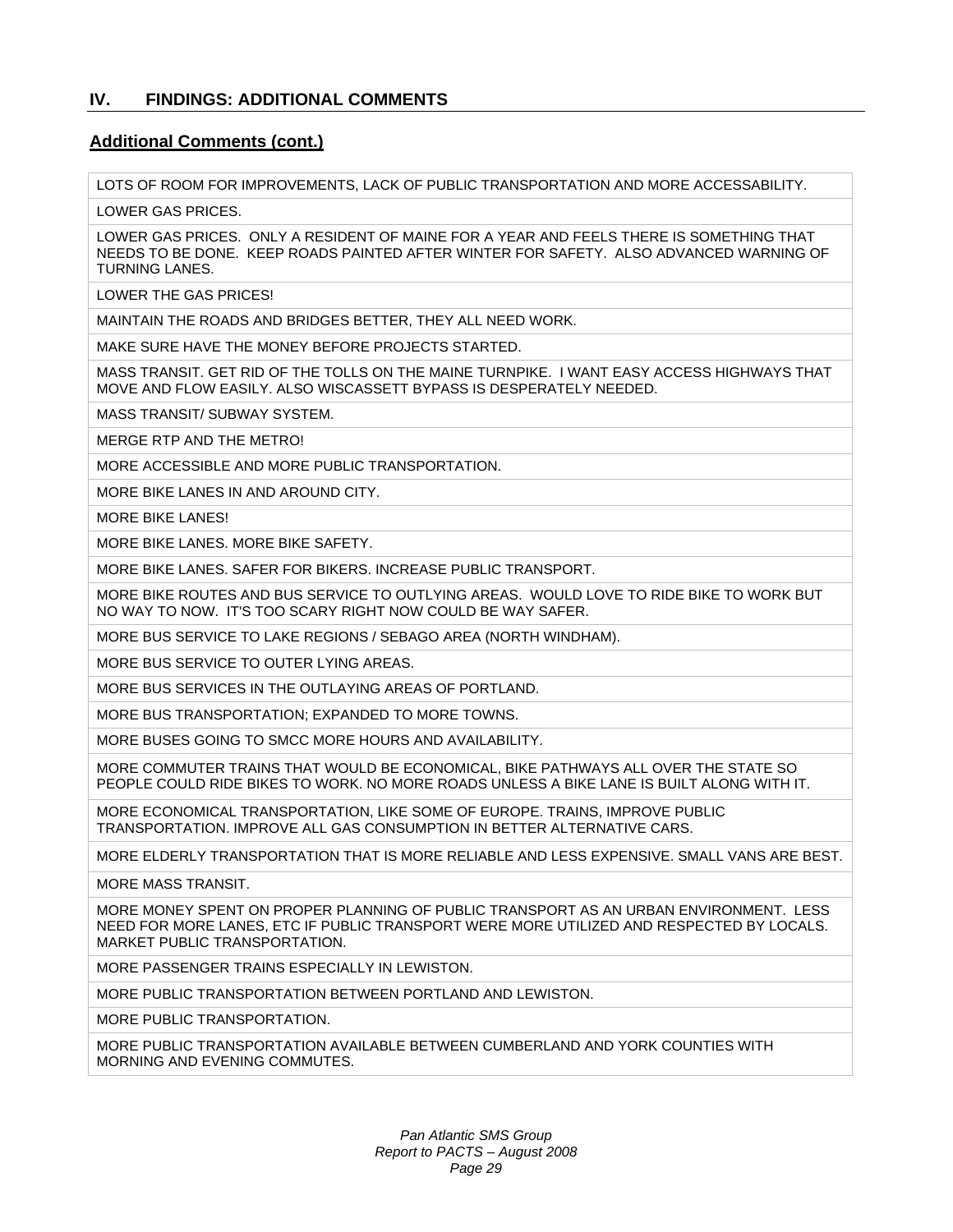## **Additional Comments (cont.)**

MORE PUBLIC TRANSPORTATION BETWEEN PORTLAND AND THE BEDROOM COMMUNITIES SURROUNDING. RAYMOND, CASCO, SEBAGO SHOULD BE ABLE TO DRIVE TO AND ACCESS PUBLIC TRANSIT IN WINDHAM FOR EXAMPLE.

MORE PUBLIC TRANSPORTATION FOR FOLKS OF LOWER INCOME AND/OR WITH DISABILITIES FOR TRANSPORT TO APPOINTMENTS, ETC. FOR ALL OF SOUTHERN MAINE.

MORE PUBLIC TRANSPORTATION FROM/TO PORTLAND - MORE FREQUENT SERVICE.

MORE PUBLIC TRANSPORTATION IN GORHAM.

MORE PUBLIC TRANSPORTATION MORE AVAILABILTY.

MORE PUBLIC TRANSPORTATION OPTIONS AROUND PORTLAND INCLUDING LIGHT RAIL/NON POLLUTING BUSSES TO SUBURBS AND AROUND TOWN.

MORE PUBLIC TRANSPORTATION THAT WOULD CONNECT TO PORTLAND.

MORE PUBLIC TRANSPORTATION WITH ALTERNATE FUELS!

MORE PUBLIC TRANSPORTATION: TRAINS ALONGSIDE EVERY INTERSTATE HIGHWAY / MONORAILS.

MORE PUBLIC TRANSPORTION TO SOUTHERN & CENTRAL YORK COUNTIES...BUSES.

MORE RAIL SERVICE WOULD BE NICE. RAIL SERVICE - SERVICE AREAS NORTH AND SOUTH OF PORTLAND.

MORE RAIL SERVICES WITH MORE CARS TO AND FROM BOSTON, AND ONE STOP OPTIONS.

MORE REPAIR WORK, TOO MANY POTHOLES!

MORE SIDEWALKS IN SCARBOROUGH.

MORE TRAINS TO THE TOWNS IN THE OUTLYING TOWNS. MORE LANES BETWEEN EXIT 3 AND 4.

MORE WHEELCHAIR ACCESS TO PUBLIC TRANSPORTATION.

MUST ADDRESS SAFETY PROBLEMS, GLOBAL WARMING, TRAFFIC CONGESTION ETC CHEAPLY BY INCREASING ACTIVE TRANSPORT OPTIONS IN THE AREA, FOR WALKING AND BIKING. MORE BIKE LANES!

MY IMPRESSION IS IT WOULD BE WONDERFUL IF THEY COULD EXPAND THE REACH OF PUBLIC TRANSPORTATION. IT DOESN'T GO WHERE THEY NEED IT TO GO. I COMMUTE TO SOUTH PORTLAND OFF 295.

NATURAL GAS FUELED BUSES.

NEED MORE MASS TRANSPORT ALONG ROUTE 1.

NEED MORE PUBLIC TRANSPORTATION. NO CHOICES IN SCARBOROUGH. NO PARK AND RIDE OPTIONS.

NEED ROAD WIDENING.

NEED TO HAVE ACCESS TO THE TURNPIKE BETWEEN WEST FALMOUTH AND SOUTH PORTLAND.

NEED TO DO SOMETHING ABOUT PUBLIC TRANSPORTATION ALONG ROUTE 302.

NEED TO FIX THE EXISTING EXIT AROUND FALMOUTH... NOT ADD NEW ONES.

NEED TO IMPROVE PUBLIC TRANSPORTATION; WE HAVE TO CUT DOWN ON AUTO TRAFFIC.

NEED TO WORK ON LAND USE ORDANCES AND DENSITIES TO USE MORE PUBLIC TRANSPORTATION.

NEEDS TO BE MORE PUBLIC TRANSPORTATION UP THE COAST, THERE IS NONE AND PLENTY OF PEOPLE WHO NEED IT.

NICE TO HAVE MORE ACCESS FOR OUTLYING TOWNS FOR PUBLIC TRANSPORTATION.

NO MORE LAND WITH MORE ROADS; ROADS SHOULD BE CONDENSED SOMEHOW.

NO PUBLIC TRANSPORTATION BETWEEN GORHAM AND PORTLAND. ONE BUS TO USM, AN EXPANSION FROM USM GORHAM TO USM PORTLAND SO PEOPLE COULD RIDE MORE.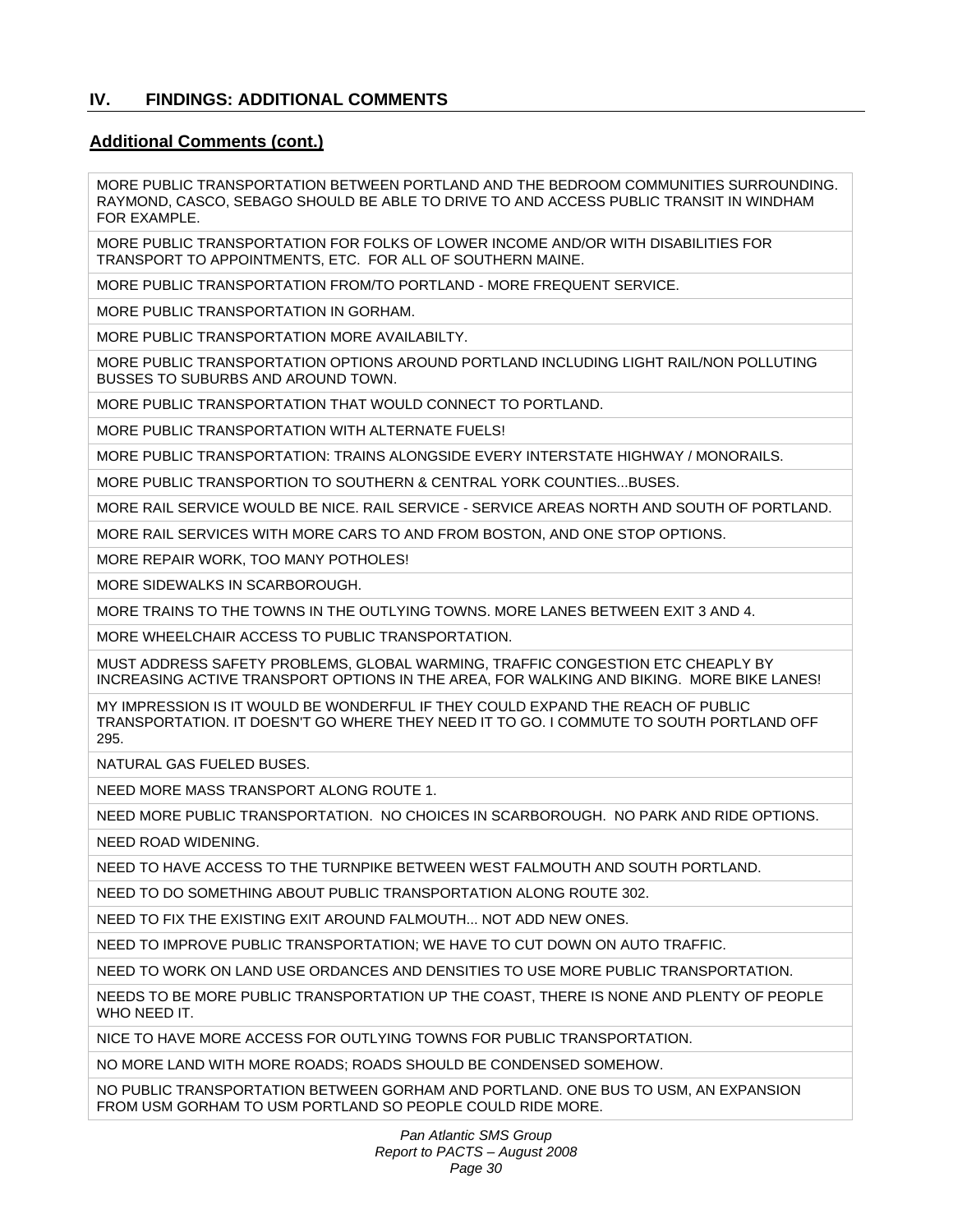## **Additional Comments (cont.)**

NOT ENOUGH PUBLIC TRANSPORTATION, IN ANY OF THE OUTLYING AREAS, OR JUST AROUND MAINE.

NOT ENOUGH REFLECTERS ON GUARD RAILS FOR SAFETY.

OUGHT TO PUT A TRAIN TO WINDHAM.

PARK AND RIDES ARE ALL FULL. UPDATING THE BUSES.

PAY MORE ATTENTION TO THE HIGH TRAFFIC ROADS, FOREST AVE, TERRIBLE SHAPE! LARGE BUSES WASTED WITH ONLY A COUPLE OF PEOPLE. RUN SMALLER BUSES OR SOMETHING CHEAPER AND FASTER, MORE COMMUNITY KIND OF BUS.

PLEASE PROVIDE PUBLIC TRANPORTATION NORTH OF PORTLAND, IN THE CUMBERLAND AREA!

PLEASE REPAIR CURRENT ROADS, LIKE POTHOLES, ETC.

PORTLAND EXITS ARE A WRECK AND NEED HELP.

PORTLAND SCHOOLS SHOULD USE PUBLIC TRANSPORTATION RATHER THAN HAVING ALL THE SCHOOL BUSES AS WELL.

PORTLAND TO BIDDEFORD/SACO SHOULD BE RAIL OR BUS SERVICE WITH MORE HOURS.

PUBLIC TRANSIT IN GORHAM AND ELSEWHERE.

PUBLIC TRANSPORT FROM GORHAM TO ANYWHERE, PLEASE!! THERE IS NOTHING THERE AND IT'S NO GOOD.

PUBLIC TRANSPORT IN SCARBOROUGH.

PUBLIC TRANSPORTATION (BUS SERVICE) BETWEEN PORTLAND AND WESTBROOK/GORHAM.

PUBLIC TRANSPORTATION IN THE OUTLYING AREAS OF PORTLAND!!!! LEWISTON/AUBURN AS WELL. BUSES FROM TOWNS TO PORTLAND. WINDHAM, L/A, ETC. INSTEAD OF REBUILDING ROADS, FOCUS ON PUBLIC TRANSPORT.

PUBLIC TRANSPORTATION SHOULD BE AFFORDABLE FOR THE PUBLIC.

PUBLIC TRANSPORTATION SYSTEM THAT GOES ALL OVER, THAT'S CHEAP AND EASY.

PUBLIC TRANSPORTATION TO RIVERSIDE ST. AND RIVERSIDE INDUSTRIAL PARKWAY.

PULL IN PEOPLE WHO TRAVEL INTO PORTLAND FROM CUMBERLAND. REDUCE TRAFFIC FROM THAT AREA.

RAIL PROJECT TO HAPPEN AND EXPAND BACK TO TOWNS NO LONGER SERVED.

REGARDING PORTLAND NORTH, CONCERNED THAT THE PORTLAND STATION WOULD BE TOO FAR FROM THE DOWNTOWN.

REPAIR ROADS.

REPAIR THE ROADS THE WE CURRENTLY HAVE!

REPLACE PUBLIC TRANSPORTATION VEHICLES WITH GREEN VEHICLES THAT RUN ON ALTERNATIVE FUEL. GET RID OF THE OLD RAILROAD BRIDGE UNDER CONGRESS ST THAT ISN'T BEING USED AND RECYCLE THE STEEL AND IRON.

REPLACE PUBLIC VEHICLES WITH ALTERNATE ENERGY VEHICLES. ELECTRIC, ETC. IN SAN FRANCISCO, ELECTRIC LINE BUSES. RAIL SERVICE AROUND PORTLAND.

RESTORATION OF THE RAIL SERVICE TO FRYEBURG, WOULD POSSIBILY ELIMINATE TRUCK SERVICES.

ROAD IMPROVEMENT, POTHOLES BEING FIXED.

ROADS ARE IN TERRIBLE SHAPE WITH DEEP HOLES, DANGEROUS. ON THE WAY TO SCAR AND BIDDEFORD.

ROUTE 100 IS REALLY SAD. IT NEEDS A LOT OF WORK. IT IS TOO NARROW FOR THE TRAFFIC, AND IT IS REAL HILLY. IT IS WELL TRAVELED BY A LOT OF PEOPLE.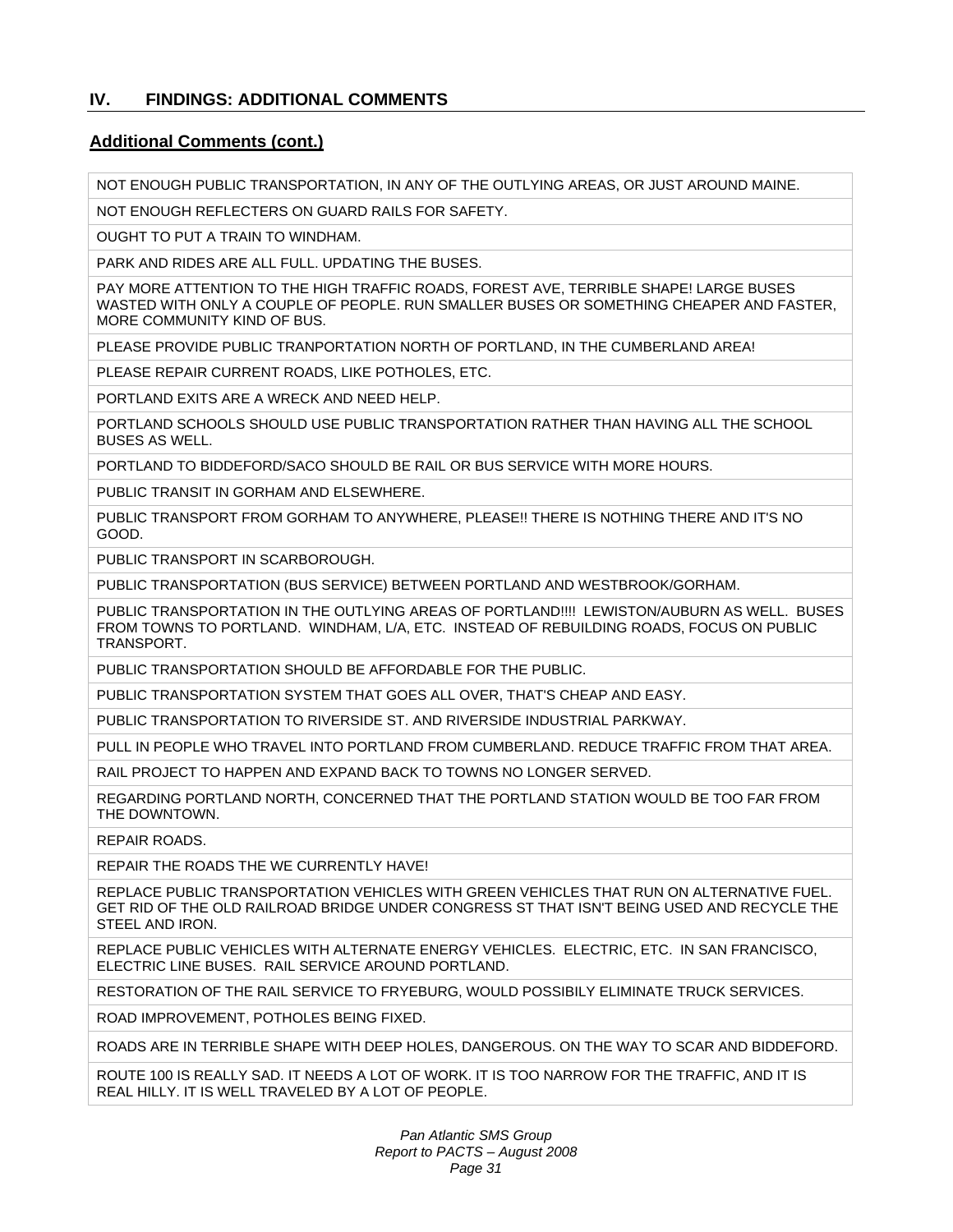#### **Additional Comments (cont.)**

SCHEDULE FOR BUSES THAT COME TO SACO, AND INCONVENIENT DROP OFF AREAS.

SECONDARY ROADS ARE A MESS.

SHE DOESN'T THINK WE'LL USE GAS FOR MUCH LONGER, AND SHE DOESN'T THINK WE SHOULD SPEND ALOT OF MONEY OF VEHICLES THAT USE GAS.

SHE REALLY LIKES THE BUS SYSTEM AND BELIEVES THAT MAINTAINING IT SHOULD BE A TOP PRIORITY.

SHE SUGGESTS THAT BUSES HAVE MORE FLEXIBLE SCHEDULES - THEY ARE NOT OPTIMAL FOR ALOT OF PEOPLE. IF IT FIT PEOPLE'S NEEDS BETTER, IT WOULD BE USED MORE.

SHE THINKS THAT IF PUBLIC TRANSPORATION WAS MORE VIABLE, MORE PEOPLE WOULD USE IT.

SHE WOULD LIKE TO SEE A TROLLEY SERVICE!

SHE WOULD LIKE TO SEE THE RAILWAY SYSTEM GO WESTWARD ALSO!

SHE WOULD LIKE TO SEE UNDERGROUND TRANSPORATION, LIKE SUBWAYS. SHE'D LIKE TO SEE MORE SPACE IN ROADWAYS FOR WALKERS AND BIKERS.

SHE'D LIKE TO SEE PUBLIC TRANSPORTATION WIDEN ITS SCOPE TO INCLUDE SCARBOROUGH.

SHE'D LOVE TO SEE BUS SERVICE IN SCARBOROUGH!

SHOULD HAVE DIRECTIONAL SIGNS AT INTERSECTIONS NOT JUST ON THE ROADWAY--ROADWAY SIGNS MIGHT BE FADED OR IN WINTER YOU CAN'T SEE WHERE TO GO.

SHOULD PUT 3 LANES FROM PORTLAND TO FREEPORT.

SHOULD RECONNECT THE RAILROAD.

SMALL ROADS NOT IN GOOD SHAPE, NOT WELL MAINTAINED, TREE LIMBS HANGING OVER. GORHAM AVE. IN GORHAM IS VERY HARD ON CARS.

SOME INTERCHANGES IN WESTBROOK ST/BROADWAY NEED ATTENTION.

SOMETHING NEEDS TO BE DONE TO IMPROVE MASS TRANSIT TO SURROUNDING AREAS.

THE DOWNEASTER TRAIN NEEDS TO GET TO BOSTON FASTER.

THE GORHAM BYPASS PHASE 2 IS NOT COST EFFECTIVE - 114 AND 22 MAY NOT BE IMPROVED BY PHASE 2.

THE MORE PUBLIC TRANSPORTATION THE BETTER.

THE PROJECT ON I-295 SHOULD BE EXTENDED FROM WESTBROOK ST. TO WASHINGTON AVE., NOT JUST EXITS 5-7!

THE PUBLIC BUSES DON'T COME UP THIS FAR; I'D USE IT IF IT DID. ALSO, 302 TOWARDS BRIDGTON IS A ZOO IN THE SUMMER; NEED MORE PUBLIC TRANSPORTATION. AT LEAST ONCE OR TWICE A WEEK FOR OPTIONS.

THE PUBLIC TRANSPORTATION ROUTES IN INDIVIDUAL TOWNS NEED TO BE EXPANDED; SUCH AS THE INDUSTRIAL PARK IN SACO.

THE PUBLIC TRANSPORTATION SYSTEM IN WESTBROOK IS PATHETIC; A MORE DIVERSE SYSTEM WOULD SERVE MORE PEOPLE.

THE STATE SEEMS TO SPEND MONEY ON THINGS THAT DON'T MATTER. SPENDING SHOULD BE FUNCTIONAL.

THERE ARE MAINE ROADS THAT HAVE SUFFERED DUE TO LACK OF REVENUE, BUT SAFETY ISSUES SHOULD BE DEALT WITH. ALSO PUBLIC TRANSPORTATION IS VERY IMPORTANT, ESPECIALLY WITH RISING GAS PRICES.

THERE SHOULD BE MORE PUBLIC TRANSPORTATION.

THEY HAVE IMPROVED A LOT IN THE TOWN; TOWN VEHICLES; TOWN ROADS IN THE LAST 5 YEARS.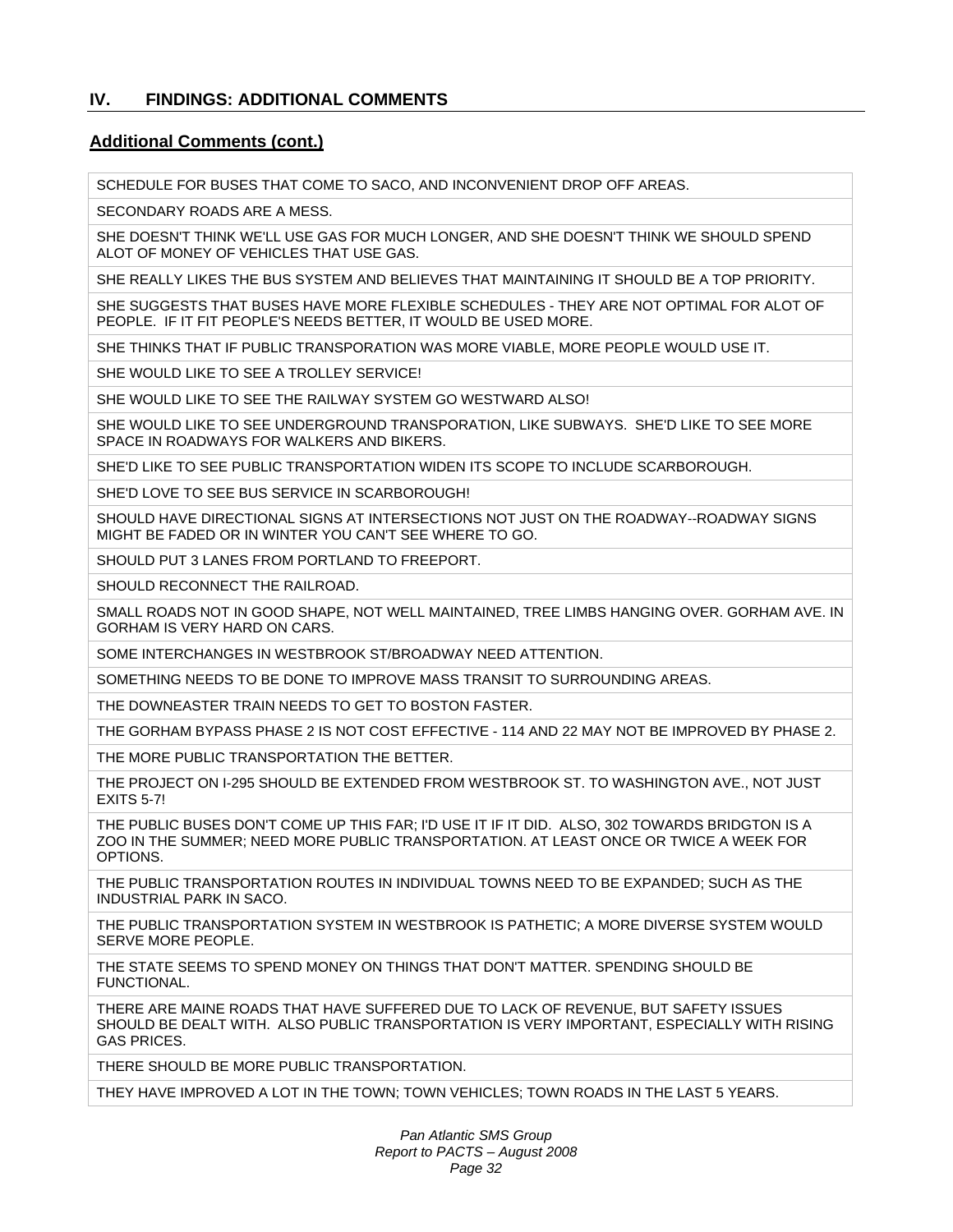## **Additional Comments (cont.)**

THEY NEED TO DO MORE TO GET THE STOP LIGHTS WORKING RIGHT.

THEY SHOULD REPLACE FERRIES; SOME OF THEM ARE A BIG MESS.

THINK ABOUT GOING OUT FURTHER INTO THE SUBURBS, EXTEND PUBLIC SERVICE.

THINK THEY ARE ALL A WASTE OF MONEY.

TIME BETWEEN BUSES AND BUS ROUTES ARE SPORATIC SO MORE RELIABLE SCHEDULING.

TRAIN GOING WEST INLAND.

TRAIN IS IMPORTANT.

TRAINS ARE GOOD BUT BUSSES AND BIKE LANES WOULD BE GREAT TOO, BETWEEN NOTHERN SUBURBS INTO DOWNTOWN PORTLAND.

TRANSIT FROM PORTLAND TO POINTS NORTH--WINDHAM, GORHAM, NAPLES.

TURNPIKE ACCESS FROM GORHAM BYPASS (BUXTON, SCARBORGOUGH).

TURNPIKE SHOULD BE FREE, IMPROVE BUS SERVICE, ADD BIKE PATH (WIDEN ROADS).

USER FRIENDLY AMTRAK TRAIN SERVICE IN PORTLAND SO THAT PEOPLE DON'T HAVE TO DRIVE TO BOSTON.

VANS FOR DISABLED PERSONS, INCREASED.

VAST INCREASE IN PUBLIC TRANSPORTATION, ESPECIALLY TRAINS.THERE USED TO BE TROLLY TRANSPORTATION IN MAINE.

VERY LOCAL, WALKS TO WORK, FRIENDS ALL IN PORTLAND.

WANT TRAIN SERVICE.

WANTS THE BUS IN YARMOUTH.

WANTS TO CUT EXPENSES ELSEWHERE IN ORDER TO ACCOMPLISH TRANSPORTATION IMPROVEMENTS.

WASHINGTON AVE BRIDGE IS SO CONGESTED...NEEDS MORE LANES.

WE HAVE SUCH A RURAL STATE, IT'S VERY DIFFICULT FOR PEOPLE; EVEN IF WE HAVE COMMUTER RAIL SERVICE EXPANDED, IT'S A SMALL AREA OF STATE SERVICED BY IT; MAYBE RTE. 302 NEED MORE BUS TRANSPORT.

WE NEED MORE PUBLIC TRANSPORTATION.

WE NEED MORE SIDEWALKS, AND WE NEED THEM CLEARED IN THE WINTER IF WE WANT PEOPLE TO WALK AND BIKE.

WE NEED TO LOOK AT OTHER CITIES AND WHAT THEY ARE DOING; PORTLAND IS GROWING; LOOK AT RAIL SYSTEMS AND OTHERS.

WE SHOULD HAVE SOME KIND OF CORRIDER TOWARDS NORTH CONWAY.

WELL, I THINK WE NEED TO LOOK AT ENSURING THAT WE HAVE GOOD AIRPORTS. WE NEED TO IMPROVE OUR SMALL AIRPORTS.

WENT TO CASCO LAST WEEK, AND I'D LIKE MORE LANES ON 302. ANOTHER ROUTE NEEDS TO BE DESIGNED TO HANDLE SUMMER TRAFFIC THROUGH BRIDGTON. IT IS BUMPER TO BUMPER.

WESTBROOK IS BECOMING ANOTHER GORHAM AS FAR AS TRAFFIC COMING THROUGH, AND HE'D LIKE TO SEE SOME CHANGES IN THAT AREA.

WESTERN CONNECTOR AROUND GORHAM NEEDS TO BE FIXED, ROUTE 22 GOING WEST. VERY BAD AREA. 15 YEARS PAST DUE.

WHAT ABOUT BUS SERVICES INTO GORHAM AND OTHER TOWNS; IMMIGRANT AND REFUGEE POPULATION IN PORTLAND LACKS HOUSING AS WELL; THEY'RE MOVING TO GORHAM AND NO OTHER SERVICES.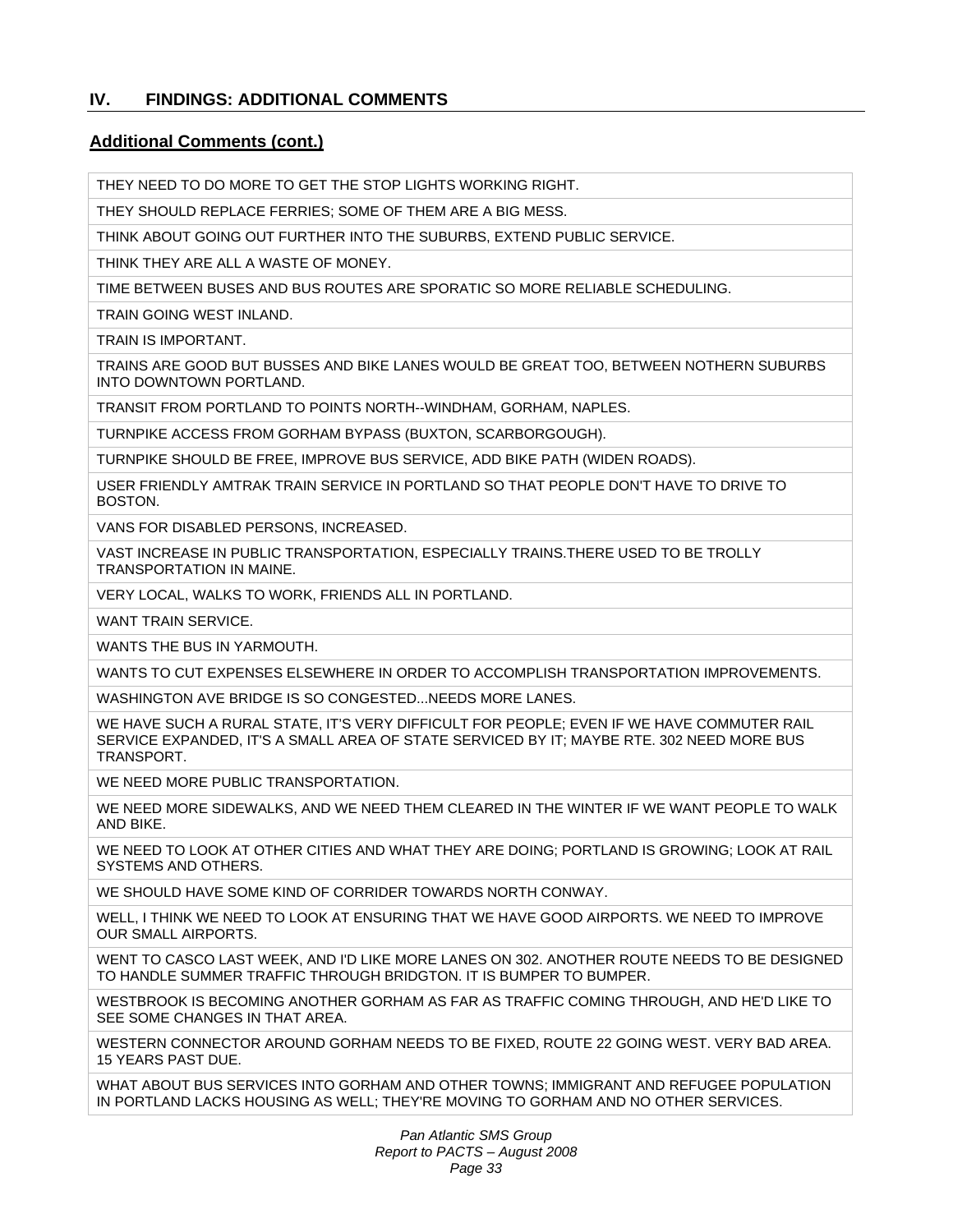#### **Additional Comments (cont.)**

WHEN EAST/WEST TURNPIKE WILL BEGIN.

WHERE THE COMMON PERSON MAKES COMMENTS TO THE MAINE DEP OF TRANSPORTATION, YOUR STATE REP, THE MAINE BOARD? ARE THEY LISTENING TO WHAT THE INDIVDUAL HAS TO SAY? VERY FRUSTRATING.

WHY DOES IT TAKE SO LONG TO FINISH THESE PROJECTS?

WIDEN BETWEEN EXITS 3 AND 5 ON 295/ADD LANES.

WIDEN THE ROADS SO THAT THERE IS ROOM FOR PEDESTRIANS AND CYCLIST AND IMPROVE LIGHTING (STREET LIGHTS).

WIDER LANES ON CONGRESS STREET AND OTHERS FOR BIKERS.

WISCASSET NEEDS WORK - RTE. 1.

WISH THERE WERE MORE BIKE PATHS IN SCARBOROUGH FOR SAFELY TRAVELING; BUS ROUTES TO SCARBOROUGH.

WISH THERE WERE MORE PUBLIC TRANSPORT CLOSER TO GORHAM.

WISH THERE WERE OTHER MEANS OF TRANSPORTATION, SUCH AS A TROLLEY THAT SERVICES PORTLAND AREA.

WISH WE HAD A SUBWAY.

WISH WE HAD PUBLIC TRANSPORTATION OUT IN CUMBERLAND.

WOULD BE NICE FOR ACCESS TO PUBLIC TRANSPORTATION FROM GORHAM TO PORTLAND; THE VIP BUSES FROM USM BACK AND FORTH FROM GORHAM TO PORTLAND COULD PROVIDE TRANSPORTATION TO GENERAL PUBLIC.

WOULD LIKE CONVENIENT ACCESS TO PUBLIC TRANSIT FROM SCARBOROUGH TO PORTLAND.

WOULD LIKE PUBLIC TRANSPORTATION--HAVE TO WAIT TOO LONG FOR BUSES.

WOULD LIKE TO SEE MORE AFFORDABLE PUBLIC TRANSPORTATION (MORE CONNECTIONS).

WOULD LIKE TO SEE OTHER IMPROVEMENTS TO AREAS INLAND RATHER THAN JUST COASTAL.

WOULD LIKE TO SEE ROAD IMPROVEMENTS FOR BIKE SAFETY LIKE NEW HAMPSHIRE.

YOU PUT A TRAFFIC LIGHT IN GORHAM OUTSIDE OF BURGER KING AND HANNAFORD; ALSO NEED ONE AT THE TOPATH ROAD.

ZOOM BUS SHOULD HAVE MORE THAT GO BY RT. 1 TO PORTLAND TO SERVE BUSINESSES AND HOMES ALONG RT. 1.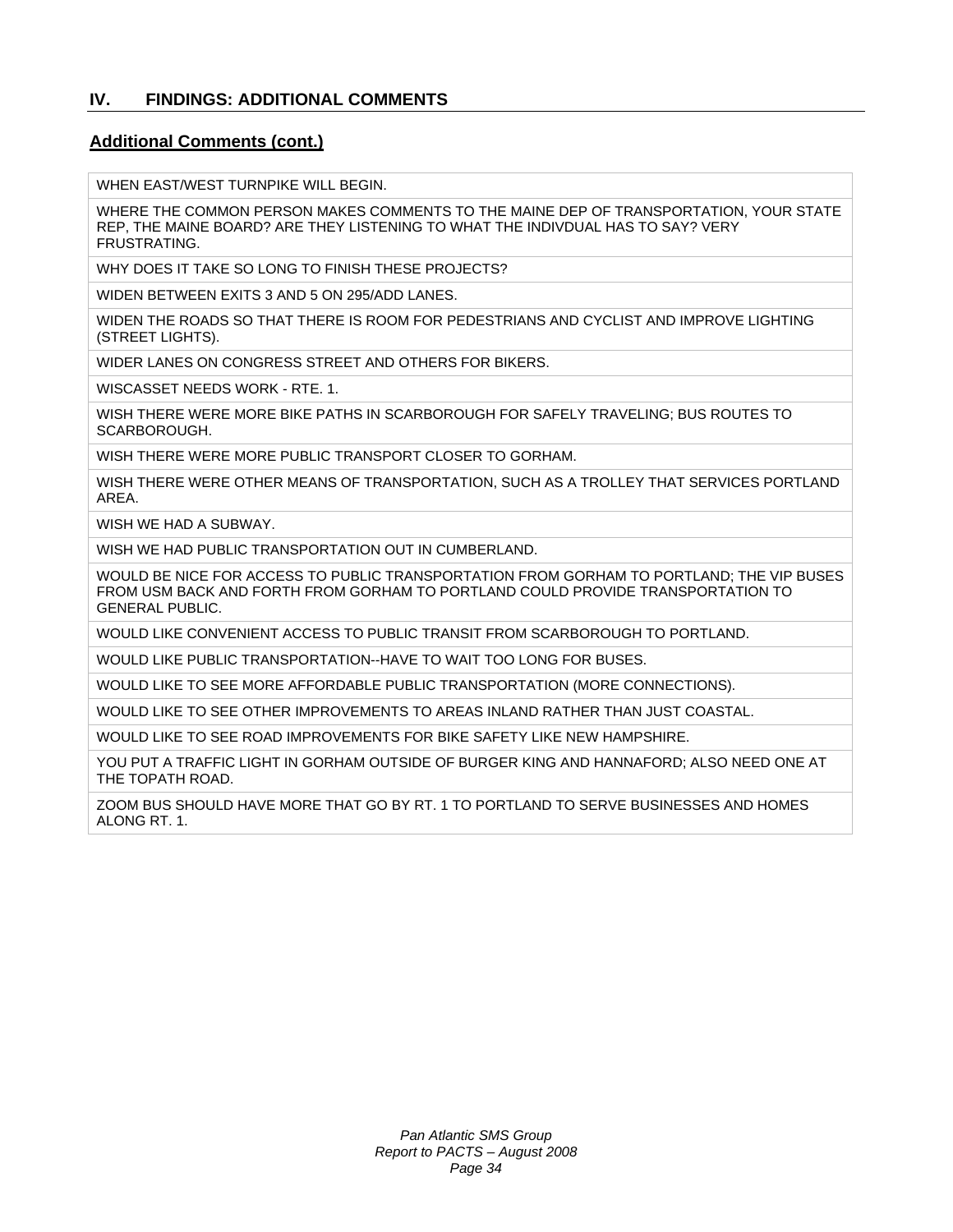## **V. DEMOGRAPHIC QUESTIONS**

## **Commuting Distance**

## *Approximately how many miles are there between where you live and where you work?*

| $.001 < 3$ miles                        | 13.5% |
|-----------------------------------------|-------|
| $3 < 5$ miles                           | 10.0% |
| $5 < 10$ miles                          | 15.3% |
| $10 < 15$ miles                         | 11.5% |
| $15 < 20$ miles                         | 8.0%  |
| $20 < 25$ miles                         | 4.3%  |
| $25 < 30$ miles                         | 1.7%  |
| $30 < 35$ miles                         | 2.5%  |
| $35 < 50$ miles                         | 2.0%  |
| 50+ miles                               | 1.7%  |
| Other                                   | 0.3%  |
| Varies                                  | 2.7%  |
| Don't know                              | 0.5%  |
| None (Works from home or does not work) | 26.0% |

## **Age**

## *Into which of the following categories does your age fall?*

| 18-24       | 4.3%  |
|-------------|-------|
| 25-34       | 16.2% |
| 35-44       | 23.2% |
| 45-54       | 23.2% |
| 55-64       | 14.7% |
| 65 or older | 18.0% |
| Refused     | 0.5%  |